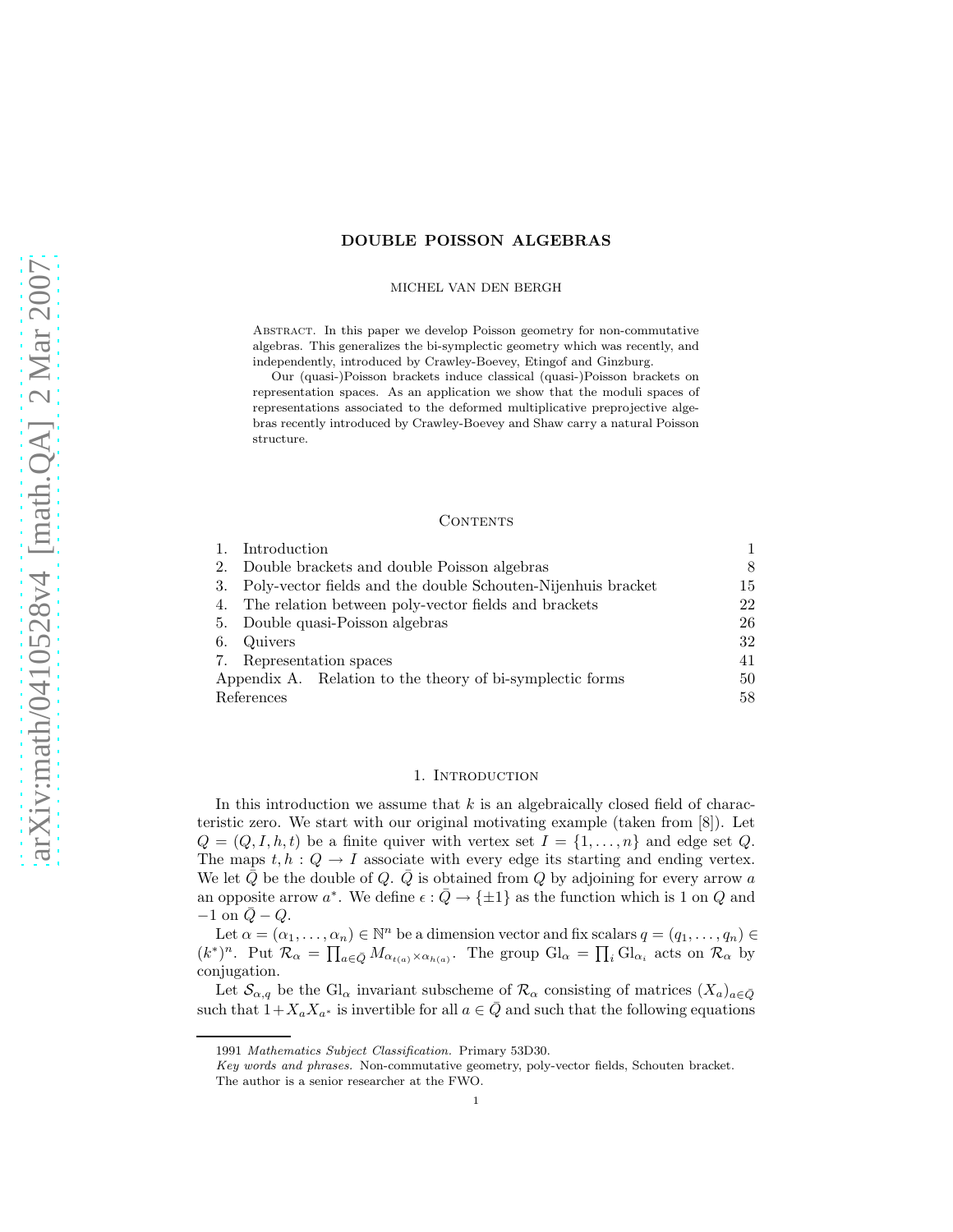are satisfied for all  $i \in I$ .

$$
\prod_{a \in \overline{Q}, h(a) = i} (1 + X_a X_{a^*})^{\epsilon(a)} = q_i
$$

(it is shown in [8] that  $\mathcal{S}_{\alpha,q}$  is independent of the ordering on these products). We prove the following result in this paper.

**Theorem 1.1.** *The GIT quotient*  $S_{\alpha,q}/\!\!/$  Gl<sub> $\alpha$ </sub> *is in a natural way a Poisson variety.* 

This result is not unexpected since if  $Q$  is a "star" then it is shown in  $[8]$  that the points in  $\mathcal{S}_{\alpha,q}/\!\!/$  Gl<sub> $\alpha$ </sub> correspond to local systems on  $\mathbb{P}^1$  whose monodromy lies in the closure of specific conjugacy classes. The result then follows from the work of Atiyah and Bott [3].

Different proofs of the Atiyah-Bott result were given in [1, 2] using quasi-Hamiltonian reduction and fusion. It is possible to give a proof of Theorem 1.1 in the same spirit. First one considers the small quiver consisting of two vertices and two arrows a,  $a^*$  and one shows that in that case  $\mathcal{R}_{\alpha}$  is quasi-Hamiltonian. This is then extended to general quivers using a process called "fusion". Finally we obtain a Poisson structure on  $\mathcal{S}_{\alpha,q}$  by quasi-Hamiltonian reduction.

While working out this proof I noticed that all computations could be done directly in the path algebra  $kQ$  of  $Q$  (suitably localized). If computations are organized this way explicit matrices occur, somewhat as an afterthought, only in the very last step. Trying to understand why this is so then became the second motivation for writing this paper.

So we restart this introduction! Throughout  $A$  is a  $k$ -algebra which for simplicity we assume to be finitely generated. For  $N \in \mathbb{N}$  the associated representation space of A is defined as

$$
Rep(A, N) = Hom(A, M_N(k))
$$

The group Gl<sub>N</sub> acts on Rep( $A, N$ ) by conjugation on  $M_N(k)$ .

A well-known philosophy in non-commutative algebraic geometry (probably first formulated by Maxim Kontsevich) is that for a property of the non-commutative ring A to have geometric meaning it should induce standard geometric properties on all Rep $(A, N)$ . The case of symplectic geometry was worked out in [4, 11, 12]. In this paper we discuss Poisson geometry. More precisely we work out what kind of structure we need on A in order that all  $\text{Rep}(A, N)$  are Poisson varieties.

To motivate our definitions we have to look in more detail at the coordinate ring  $\mathcal{O}(\text{Rep}(A, N))$  of  $\text{Rep}(A, N)$ . For every  $a \in A$  we have a corresponding matrix valued function  $(a_{ij})_{i,j=1,...,N}$  on Rep(A, N). It is easy to see that the ring  $\mathcal{O}(\text{Rep}(A, N))$  is generated by the functions  $a_{ij}$ , subject to the relations

$$
(ab)_{ij} = a_{il}b_{lj}
$$

(where here and below we sum over repeated indices). Hence to define a Poisson bracket  $\{-,-\}$  on Rep $(A, N)$  we have to fix the values of  $\{a_{ij}, b_{uv}\}$  for all  $a, b \in A$ . Now  $\{a_{ij}, b_{uv}\}$  depends on four indices so it is natural to assume that it comes from an element of A ⊗ A. This leads to the following definition. A *double bracket* on A is a bilinear map

$$
\{-,-\} : A \times A \to A \otimes A
$$

which is a derivation in its second argument (for the outer bimodule structure on A) and which satisfies

$$
\{\!\!\{a,b\}\!\!\}=-\{\!\!\{b,a\}\!\!\}^\circ
$$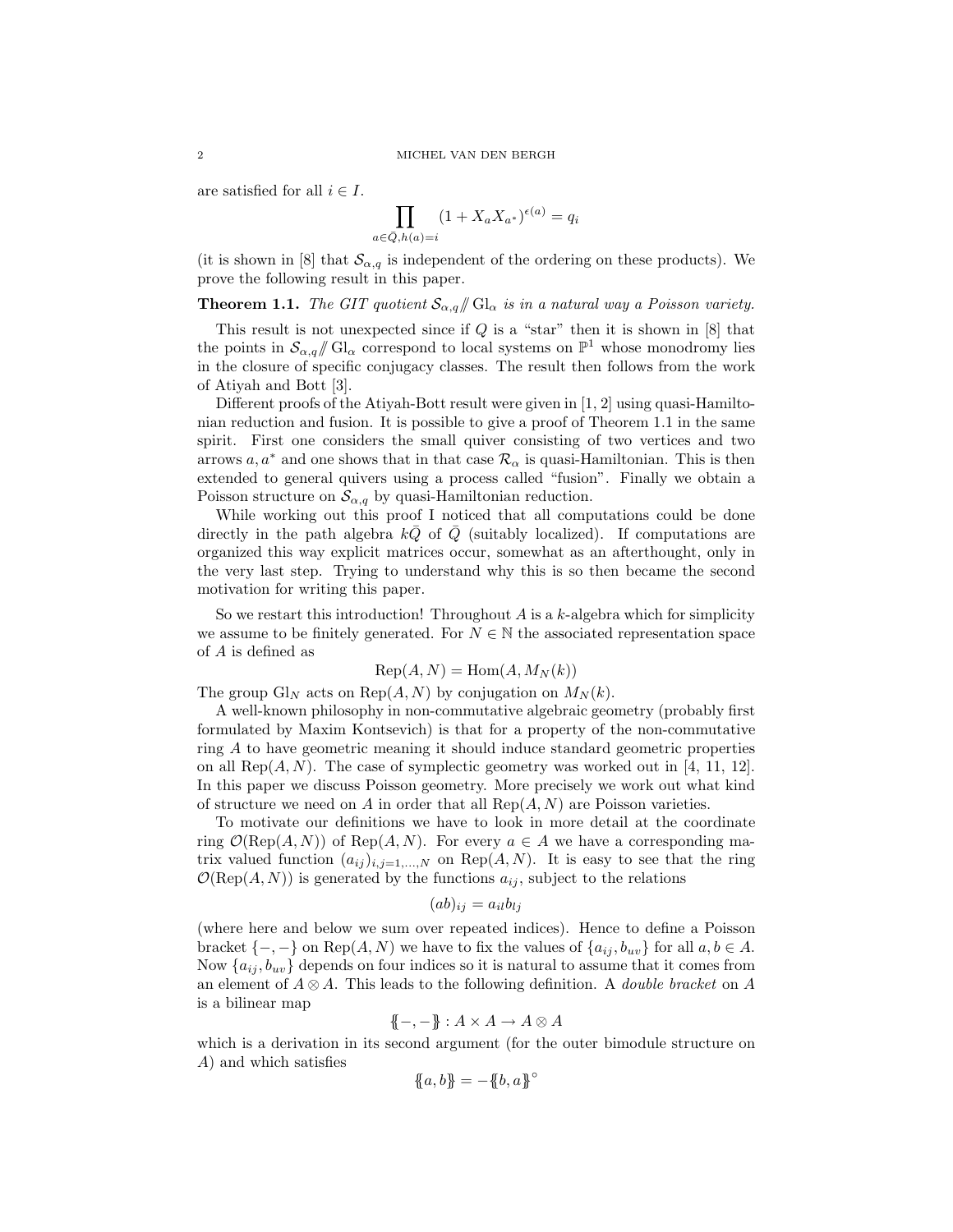where  $(u \otimes v)^{\circ} = v \otimes u$ . We say that A is a double Poisson algebra if  $\{-, -\}$ satisfies in addition a natural analog of the Jacobi identity (see  $\S 2.3$ ). A special case of one of our results is the following (see §7.5).

**Proposition 1.2.** *If*  $A, \{ \! \{-,-\} \! \}$  *is a double Poisson algebra then*  $\mathcal{O}(\text{Rep}(A,n))$  *is a Poisson algebra, with Poisson bracket given by*

(1.1) 
$$
\{a_{ij}, b_{uv}\} = \{a, b\}_{uj}^{\prime} \{a, b\}_{iv}^{\prime\prime}
$$

*where by convention we write an element* x of  $A \otimes A$  as  $x' \otimes x''$  (*i.e. we drop the summation sign).*

**Example 1.3.** (see Examples 2.3.3,7.5.3) If  $A = k[t]/(t^n)$  then Rep $(A, n)$  consists nilpotent  $n \times n$  matrices. A has a double Poisson bracket which is uniquely defined by the property.

$$
\{\!\!\{t,t\}\!\!\}=t\otimes 1-1\otimes t
$$

This double bracket induces the standard Poisson bracket on nilpotent matrices.

Let  $\{-,-\}$  be a double Poisson bracket on A. We define the associated bracket as

$$
\{-,-\}: A \times A \to A : (a,b) \mapsto \{a,b\}^{\prime} \{a,b\}^{\prime\prime}
$$

Proposition 1.4. *Assume that* A, {{−, −}} *is a double Poisson algebra. Then the following holds*

- (1) {−, −} *is a derivation in its second argument and vanishes on commutators in it is first argument.*
- (2) {−, −} *is anti-symmetric modulo commutators.*
- (3) {−, −} *makes* A *into a left Loday algebra* [13, 16]*. I.e.* {−, −} *satisfies the following version of the Jacobi identity*

$$
\{a,\{b,c\}\} = \{\{a,b\},c\} + \{b,\{a,c\}\}\
$$

(4) {−, −} *makes* A/[A, A] *into a Lie algebra.*

In commutative geometry it is customary to describe a Poisson bracket on a smooth variety X in terms of a bivector field, i.e. in terms of a section P of  $\bigwedge^2 T_X$ satisfying  $\{P, P\} = 0$  where  $\{-, -\}$  is the so-called *Schouten-Nijenhuis bracket* on  $\Gamma(X, \bigwedge T_X)$ . Our next aim is to give non-commutative version of this.

In the rest of this introduction we assume for simplicity that A is *smooth* by which we mean that A is finitely generated and  $\Omega_A = \text{ker}(A \otimes A \rightarrow A)$  is a projective A-bimodule. It is easy to see that this implies that all spaces  $\text{Rep}(A, N)$  are smooth over  $k$ .

We first have to find the correct non-commutative analogue of a vector field. There are in fact *two* good answers to this. If we insist that a vector field on A induces vector fields on all  $\text{Rep}(A, N)$  then a vector field on A should simply be a derivation  $\Delta: A \to A$ . The induced derivation  $\delta$  on  $\mathcal{O}(\text{Rep}(A, N))$  is then given by

$$
\delta(a_{ij}) = \Delta(a)_{ij}
$$

A second point of view is that a vector field ∆ on A should induce *matrix valued vector fields*  $(\Delta_{ij})_{i,j=1,\dots,n}$  on all Rep(A, N). Since now  $\Delta_{ij}(a_{uv})$  depends on four indices  $\Delta(a)$  should be an element of  $A \otimes A$ .

In this paper we accept the second point of view, i.e. vector fields on A will be elements of  $D_A \stackrel{\text{def}}{=} \text{Der}(A, A \otimes A)$  where as usual we put the outer bimodule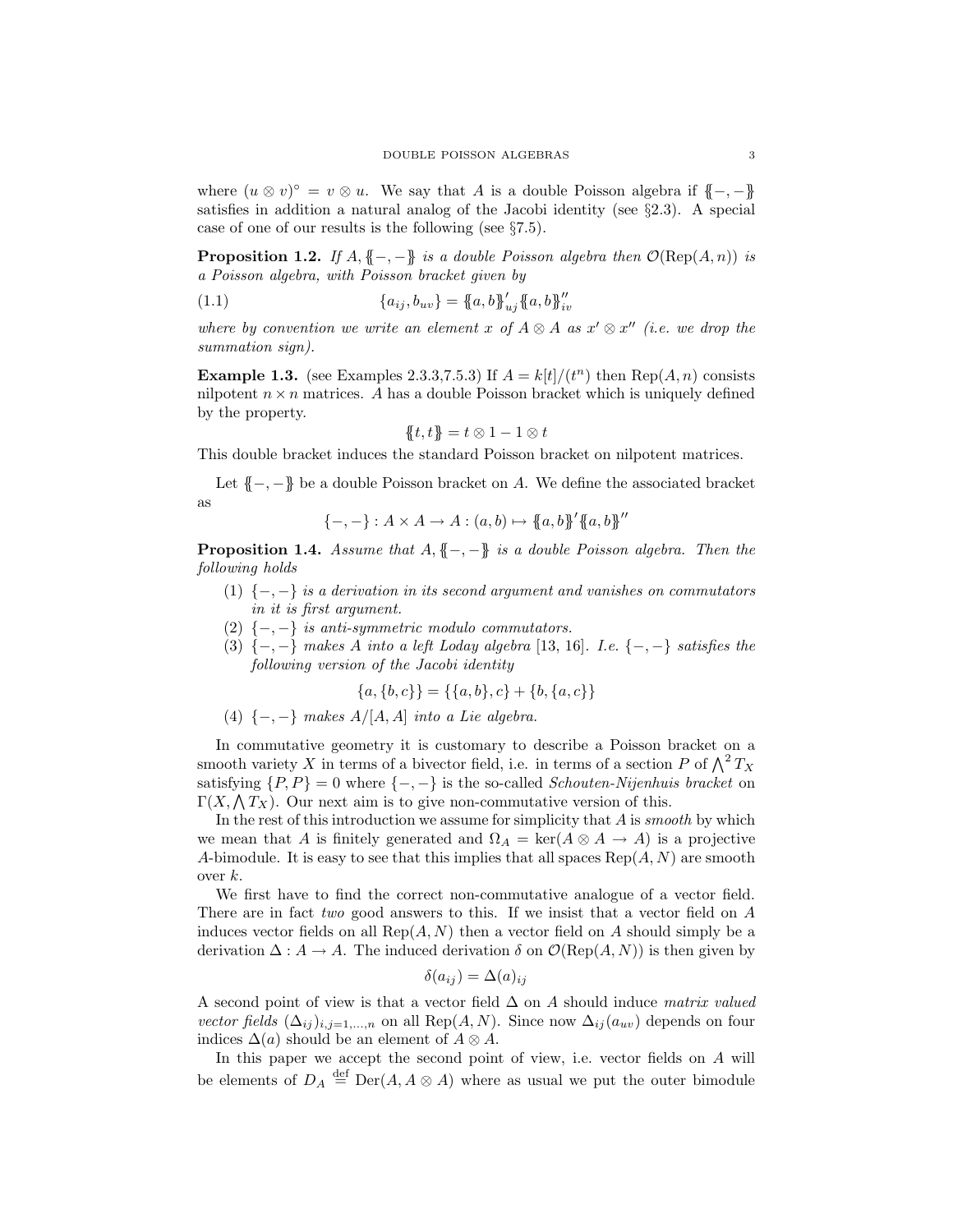structure on  $A \otimes A$ . The corresponding matrix valued vector fields on Rep( $A, N$ ) are then given by

$$
\Delta_{ij}(a_{uv}) = \Delta(a)'_{uj}\Delta(a)''_{iv}
$$

 $D_A$  contains a remarkable element E which acts as  $E(a) = a \otimes 1 - 1 \otimes a$ . We will call this element the *gauge element* since we have

**Proposition 1.5.** *The matrix valued vector field*  $(E_{ji})_{ij}$  *on*  $Rep(A, n)$  *is the derivative of the action of*  $\mathrm{Gl}_N$  *by conjugation.* 

The importance of  $Der(A, A \otimes A)$  was first emphasized in [6].

Starting with D<sup>A</sup> we define *the algebra of poly-vector fields* DA on A as the tensor algebra  $T_A D_A$  of  $D_A$  where we make  $D_A$  into an A-bimodule by using the inner bimodule structure on  $A \otimes A$ .

Another main result of this paper is (see §3.2)

Proposition 1.6. *The graded algebra* DA *has the structure of a* double Gerstenhaber algebra *i.e. a (super) double Poisson algebra with a double Poisson bracket* {{−, −}} *of degree* −1*.*

We call {{−, −}} the *Schouten-Nijenhuis bracket* on DA. It is somewhat hard to construct, but as we will see below, in the case of quivers it takes a very trivial form.

The elements of DA define matrix valued poly-vector fields on  $\text{Rep}(A, N)$  by the rule

$$
(\delta_1 \cdots \delta_m)_{ij} = \delta_{1,il_1} \delta_{1,l_1l_2} \cdots \delta_{m,l_mj}
$$

The compatibility between the matrix valued poly-vector fields and the Schouten brackets on DA and  $\Gamma(\text{Rep}(A, N), T_{\text{Rep}(A, N)})$  is given by a formula which is entirely similar to  $(1.1)$ 

$$
\{P_{ij}, Q_{uv}\} = \{P, Q\}_{uj}^{\prime} \{P, Q\}_{iv}^{\prime\prime}
$$

Let us write  $tr(P) = P_{ii}$ . Then the previous formula yields a morphism of graded Lie algebras

tr: 
$$
DA/[DA, DA] \rightarrow \Gamma(\text{Rep}(A, N), \land T_{\text{Rep}(A, N)})^{\text{Gl}_N}
$$

To reconnect with double Poisson structures on A we show that there is a bijection

$$
(DA/[DA,DA])_2 \leftrightarrow {\text{double brackets on }A}
$$

which sends  $\delta_1 \delta_2$  for  $\delta_1, \delta_2 \in D_A$  to the double bracket

$$
\{a,b\} = \delta_2(b)'\delta_1(a)'' \otimes \delta_1(a)'\delta_2(b)'' - \delta_1(b)'\delta_2(a)'' \otimes \delta_2(a)'\delta_1(b)''
$$

An element  $P \in (DA)_2$  corresponds to a double Poisson bracket if and only if

 ${P, P} = 0$  modulo commutators

Having a rudimentary differential geometric formalism in place we can now define various related notions. For example we say that  $\mu \in A$  is a *moment map* for a double Poisson bracket  $P$  if the following identity holds in  $D<sub>A</sub>$ :

$$
\{P,\mu\}=-E
$$

The reason is of course that if  $\mu \in A$  then the corresponding matrix valued function  $(\mu_{ij})_{ij}$  defines a moment map  $\text{Rep}(A, N) \to M_N$  for the action of  $\text{Gl}_N$  on  $\text{Rep}(A, N)$ (where we identify, as is customary,  $M_N$  with its dual through the trace map).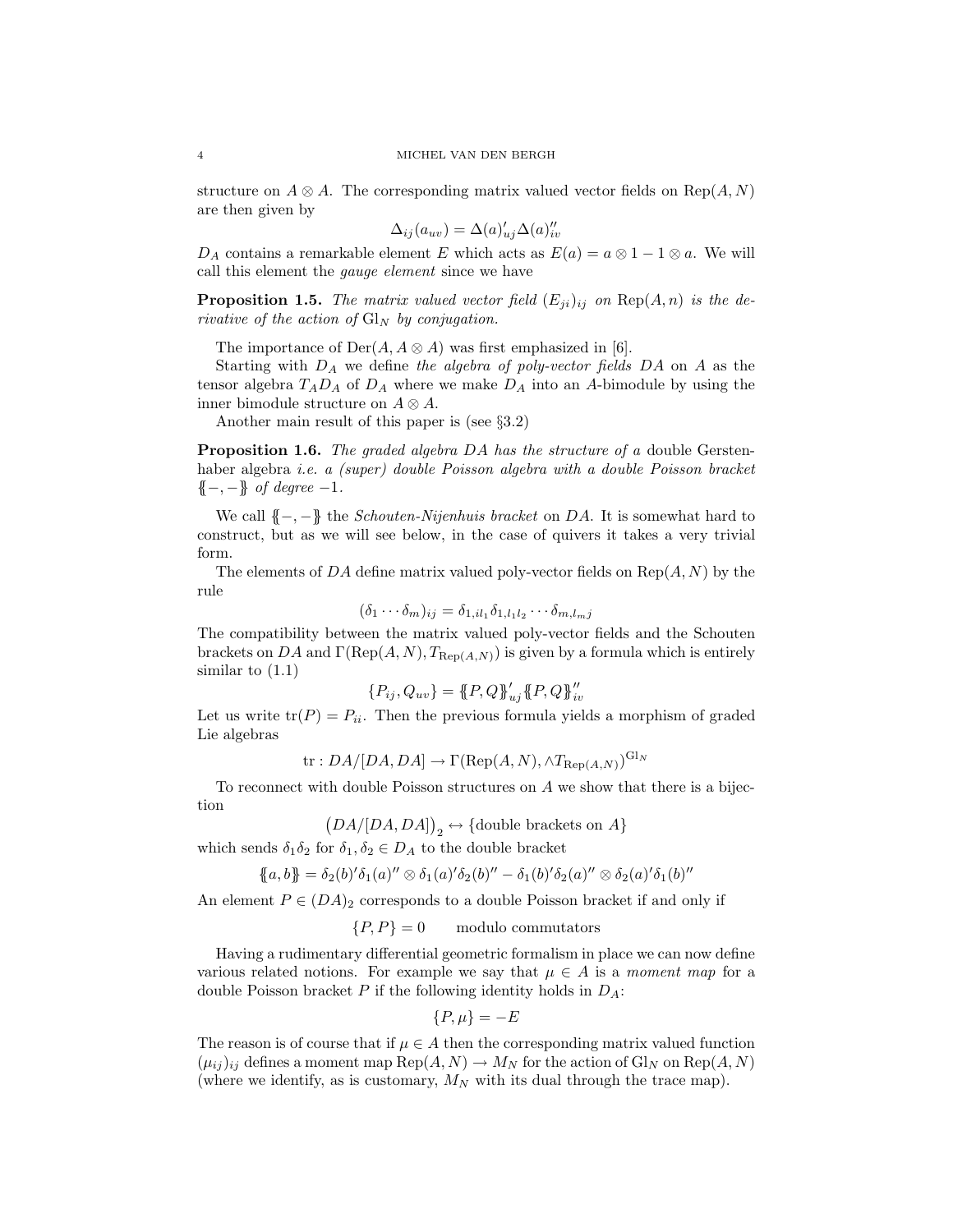We can also define the corresponding multiplicative notions (see [1]). An element  $P \in (DA)_2$  is said to be a *quasi-Poisson bracket* if the following identity holds

$$
\{P, P\} = \frac{1}{6}E^3
$$
 modulo commutators

and an element  $\Phi \in A$  is a multiplicative moment map for P if it is a unit and

$$
\{P, \Phi\} = -\frac{1}{2}(E\Phi + \Phi E)
$$

in  $D_A$ . Again these notions induce the corresponding notions on representation spaces.

Proposition 1.7. (1) *Proposition 1.4 goes through unmodified for double quasi-Poisson algebras.*

(2) Let  $A$  be either a double Poisson algebra with moment map  $\mu$  or a double *quasi-Poisson algebra with moment map*  $\Phi$ *. Put*  $A^{\lambda} = A/(\mu - \lambda)$  *in the first case with*  $\lambda \in k$  *and*  $A^q = A/(\Phi - q)$  *with*  $q \in k^*$  *in the second case. Then the associated (quasi-)Poisson brackets on* O(Rep(A, N)) *induces Poisson brackets on*  $\mathcal{O}(\text{Rep}(A, N))^{\text{GI}_N}$  *and*  $\mathcal{O}(\text{Rep}(A^{\lambda \text{ or } q}, N))^{\text{GI}_N}$ .

The second part of this theorem is an application of (quasi) Hamiltonian reduction [1].

Now we discuss quivers. Thus we return to the setting in the beginning of this introduction. In order for things to work nicely we must set things up in a relative setting. I.e. we let  $B$  a fixed commutative semi-simple algebra of the form  $ke_1 \oplus \cdots \oplus ke_n$  with  $e_i^2 = e_i$ . A B algebra is a k-algebra A equipped with a morphism of k-algebras  $B \to A$ . For B-algebras we may define relative versions of the notions introduced above e.g.  $D_{A/B} = \text{Der}_B(A, A \otimes A), D_B A = T_A D_{A/B}$ . Representation spaces are now indexed by an *n*-tuples  $(\alpha_1, \ldots, \alpha_n) \in \mathbb{N}^n$ . By definition

$$
Rep(A, \alpha) = Hom_B(A, M_N(k))
$$

where  $N = \alpha_1 + \cdots + \alpha_n$  and we view B as being diagonally embedded  $M_N(k)$ .

Now let  $A = kQ$ . In this case the idempotents  $e_i$  are the paths of length zero corresponding to the vertices of Q. For  $a \in Q$  we define the element  $\frac{\partial}{\partial a} \in D_B A$ which on  $b \in Q$  acts as

$$
\frac{\partial b}{\partial a} = \begin{cases} e_{t(a)} \otimes e_{h(a)} & \text{if } a = b \\ 0 & \text{otherwise} \end{cases}
$$

It is clear that  $D_{A/B}$  is generated by  $\left(\frac{\partial}{\partial a}\right)_{a\in Q}$  as an A-bimodule. Hence  $D_B A$ is the tensor algebra over A generated by  $\left(\frac{\partial}{\partial a}\right)_a$ . The matrix valued vector field corresponding to  $\frac{\partial}{\partial a}$  is given by

$$
\left(\frac{\partial}{\partial a}\right)_{ij} = \begin{cases} \frac{\partial}{\partial a_{ji}} & \text{if } \phi(i) = h(a), \ \phi(j) = t(a) \\ 0 & \text{otherwise} \end{cases}
$$

where for  $i \in \{1, ..., N\}$  we put  $\phi(i) = p \in \{1, ..., n\}$  if i is in the p'th subinterval of  $[1..N]$  when we decompose the latter into intervals of length  $(\alpha_p)_p$ .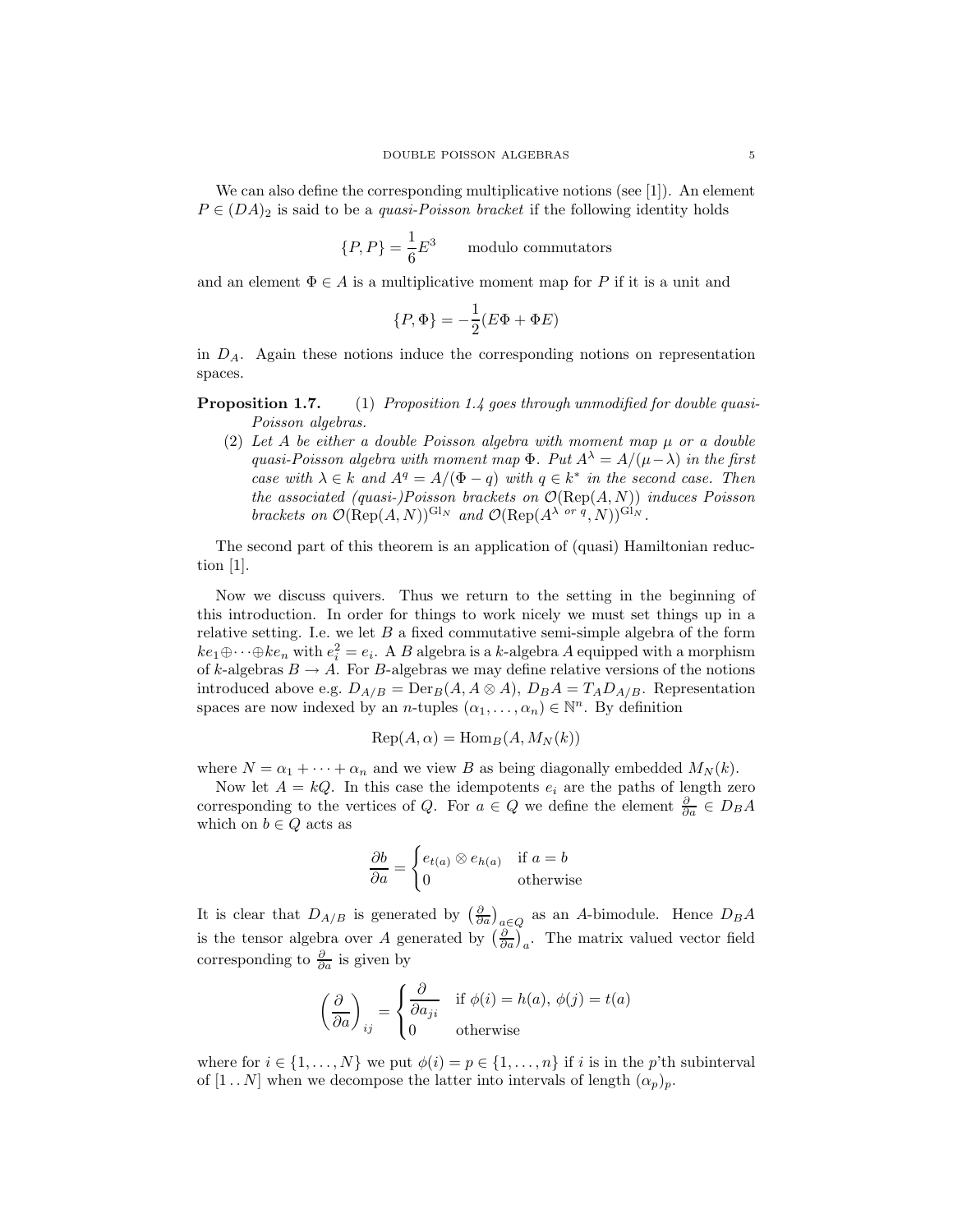The Schouten bracket on A is as follows. Let  $a, b \in Q$ . Then

$$
\{\!\!\{\,a,b\}\!\!\}=0
$$
\n
$$
\left\{\!\!\{\frac{\partial}{\partial a},b\}\!\!\{\right\} = \begin{cases} e_{t(a)} \otimes e_{h(a)} & \text{if } a=b\\ 0 & \text{otherwise} \end{cases}
$$
\n
$$
\left\{\!\!\{\frac{\partial}{\partial a},\frac{\partial}{\partial b}\}\!\!\{\right\} = 0
$$

We prove

**Theorem 1.8.** *(Theorem 6.3.1 in the body of the paper)*  $A = k\overline{Q}$  *has a double Poisson bracket given by*

$$
P = \sum_{a \in Q} \frac{\partial}{\partial a} \frac{\partial}{\partial a^*}
$$

*and a corresponding moment map*

$$
\mu = \sum_{a \in Q} [a, a^*]
$$

This theorem is more or less a reformulation of known results. The induced Lie algebra structure on  $k\overline{Q}/[k\overline{Q}, k\overline{Q}]$  is the so-called *necklace Lie algebra* [4, 11, 12]. However it is noteworthy that this Lie algebra structure is induced from a Loday algebra structure on  $k\overline{Q}$ . In §6.4 we work out what it is.

The algebra A<sup>λ</sup> introduced in Proposition 1.7 is the so-called *deformed preprojective algebra* [9]  $\Pi^{\lambda}$ . The Poisson bracket on  $\text{Rep}(\Pi^{\lambda}, \alpha)/\text{Gl}(\alpha)$  is obtained from the standard Poisson bracket on  $\mathcal{R}_{\alpha} = \text{Rep}(k\overline{Q}, \alpha)$  given by

$$
\sum_{a \in Q} \frac{\partial}{\partial (X_a)_{ij}} \frac{\partial}{\partial (X_{a^*})_{ji}}
$$

in the notations of the first paragraph.

We then prove the main result of this paper.

**Theorem 1.9.** *(Theorem 6.7.1)* Let A be obtained from  $k\overline{Q}$  by inverting all ele*ments*  $(1 + aa^*)_{a \in \bar{Q}}$ *. Fix an arbitrary total ordering on*  $\bar{Q}$ *. Then* A *has a quasi-Poisson bracket given by*

$$
P = \frac{1}{2} \left( \sum_{a \in \bar{Q}} \left( \epsilon(a) (1 + a^*a) \frac{\partial}{\partial a} \frac{\partial}{\partial a^*} \right) - \sum_{a < b \in \bar{Q}} \left( \frac{\partial}{\partial a^*} a^* - a \frac{\partial}{\partial a} \right) \left( \frac{\partial}{\partial b^*} b^* - b \frac{\partial}{\partial b} \right) \right)
$$

*and a corresponding moment map given by*

$$
\Phi=\prod_{a\in \bar Q}(1+aa^*)^{\epsilon(a)}
$$

*In the definition of*  $\Phi$  *the product is taken with respect to the chosen ordering on*  $\overline{Q}$ *.* 

The algebra A<sup>q</sup> introduced in Proposition 1.7 is now the *deformed multiplicative preprojective algebra*  $\Lambda^q$  as introduced in [8]. Combining the previous theorem with Proposition 1.7 proves Theorem 1.1 since  $\mathcal{S}_{\alpha,q} = \text{Rep}(\Lambda^q, \alpha)$ .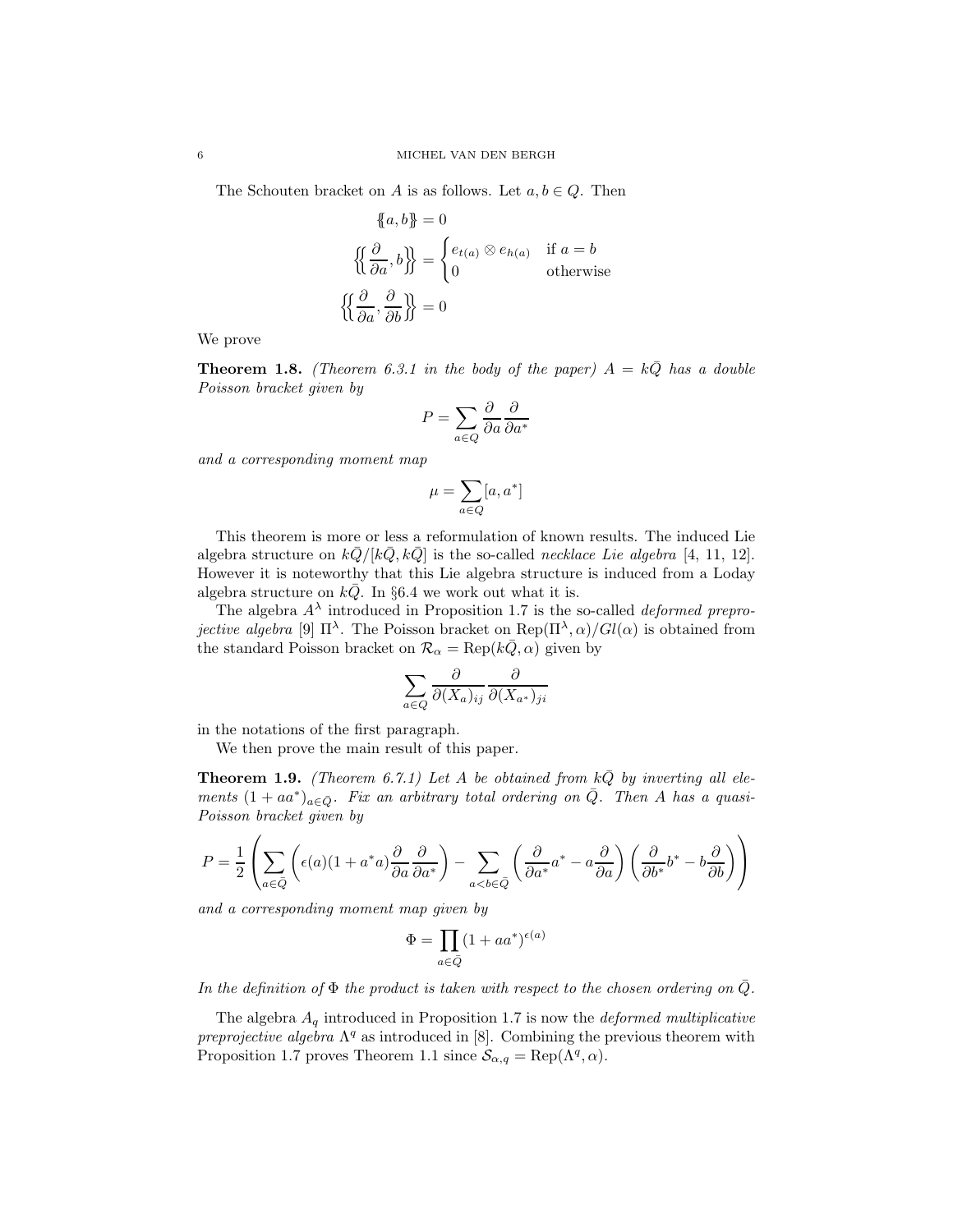Relation with bi-symplectic geometry. The first version of this paper was written independently of the paper [7] which appeared around the same time on the ArXiv and which discusses a non-commutative analogue of symplectic geometry. In an appendix we outline the connection between the two papers. In particular we prove that an algebra with a bi-symplectic form is a double Poisson algebra. This allows us to strengthen some results of  $[7]$ . For example: if A has a bi-symplectic form then the associated Lie bracket on  $A/[A, A]$  is obtained from a Loday bracket on A.

Relation with Crawley-Boevey's Poisson structures. In [5] Crawley-Boevey introduces non-commutative Poisson structures and shows that they induce classical Poisson structures on moduli spaces of representations. In the commutative case a Poisson structure is the same as a classical Poisson structure.

We show below that a double Poisson bracket or a double quasi-Poisson bracket induces a Poisson structure (Lemmas 2.6.2 and 5.1.3). By considering commutative algebras one easily sees that the converse is false.

The concept of a double Poisson structure is more adapted to algebras which are smooth in a non-commutative sense [10]. For example a semi-simple algebra has no Poisson structures [5, Rem. 1.2] but it has many double Poisson structures [17].

A note on the organization of this paper. The reader will find that this paper is rather peculiarly organized. We have seen that our motivating example is not a double Poisson algebra but only a double quasi-Poisson algebra. But it seemed difficult to treat double quasi-Poisson algebras without first introducing the algebra of poly-vector fields and its Schouten bracket. This Schouten bracket is a graded version of a double Poisson bracket. But again it seemed unreasonable to start this paper with graded double Poisson brackets since the many signs would have obscured the simplicity of the theory. Jean-Louis Loday pointed out to me that the sign problems can be mitigated by writing the definitions in terms of functions instead of elements. However since the Schouten bracket has degree −1 some signs would still remain<sup>1</sup>.

So we have chosen to treat double Poisson brackets first, and then to accept the (routine) generalizations of our statements to super Poisson brackets without further proof or discussion.

Acknowledgment. This paper came out of discussions with Crawley-Boevey and Alexei Bondal during the year on non-commutative algebraic geometry at the Mittag-Leffler institute. It was Crawley-Boevey who suggested that the element Φ occurring in the definition of a multiplicative preprojective algebra could perhaps be interpreted as a multiplicative moment map. I am very grateful for this. The principle that one can meaningfully study non-commutative notions through their effect on representation spaces I learned from Lieven Le Bruyn [14].

In addition I wish to thank Victor Ginzburg, Jean-Louis Loday and Geert Van de Weyer for interesting discussions and comments.

Jean-Louis Loday objected to my use of the term Loday algebra (taken from [13]) and wished me to use the original terminology of Leibniz algebras instead. After some consideration I decided that it is never bad to name a concept after its inventor so I left things as they were.

<sup>1</sup>Unless one is prepared to raise the level of abstraction by writing the formulas in terms of operators which take functions as arguments!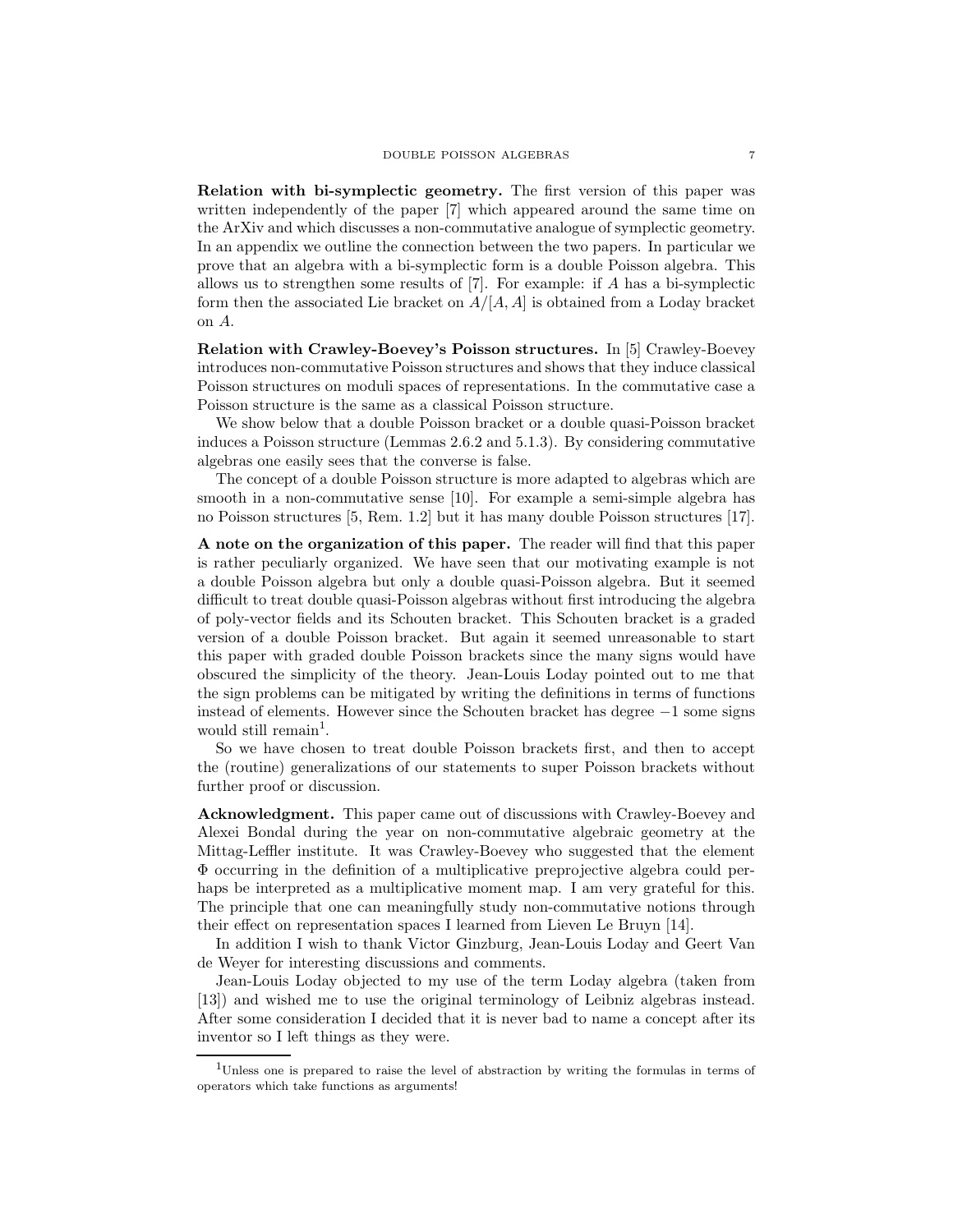#### 8 MICHEL VAN DEN BERGH

Finally I am very grateful to the anonymous referee for his thorough reading of the manuscript and for pointing out numerous misprints and inaccuracies.

## 2. Double brackets and double Poisson algebras

2.1. Generalities. Throughout we work over a field  $k$  of characteristic zero although this is not an essential condition. Unadorned tensor products are over  $k$ . If V, W are k-vector spaces then an element  $a \in V \otimes W$  is written as  $a' \otimes a''$ . This is a short hand for  $\sum_i a'_i \otimes a''_i$ . A similar convention is sometimes used for longer tensor products. We put  $a^{\circ} = a'' \otimes a'$ , i.e.  $a^{\circ} = \sum_i a''_i \otimes a'_i$ .

If  $(V_i)_{i=1,\ldots,n}$  are k-vector spaces and  $s \in S_n$  then for  $a = a_1 \otimes \cdots \otimes a_n \in$  $V_1 \otimes \cdots \otimes V_n$  we put

$$
\tau_s(a)=a_{s^{-1}(1)}\otimes\cdots\otimes a_{s^{-1}(n)}
$$

so that  $\tau_{st}(a) = \tau_s(\tau_t(a))$ .

Below we fix a  $k$ -algebra  $A$ . Throughout we denote the multiplication map  $A^{\otimes n} \to A$  by m. We will also view  $A^{\otimes n}$  as an A-bimodule via the *outer* bimodule structure

$$
b(a_1\otimes\cdots\otimes a_n)c=ba_1\otimes\cdots\otimes a_nc
$$

Of course  $A^{\otimes n}$  has many other bimodule structures. For  $n = 2$  we will frequently use the *inner* bimodule structure on  $A^{\otimes 2}$  given by

$$
b*(a_1\otimes a_2)*c=a_1c\otimes ba_2
$$

If B is a (not necessarily commutative) k-algebra then a B-algebra will be an  $k$ algebra equipped with an (unnamed) k-algebra map  $B \to A$ .

An element of  $Der_B(A, A \otimes A)$  will be called a *double* B-derivation.

## 2.2. Double brackets.

**Definition 2.2.1.** An *n*-bracket is a linear map

$$
\{\!\!\{-,\cdots,-\}\!\!\}:A^{\otimes n}\to A^{\otimes n}
$$

which is a derivation  $A \to A^{\otimes n}$  in its last argument for the outer bimodule structure on  $A^{\otimes n}$  i.e.

(2.1)

$$
\{a_1, a_2, \dots, a_{n-1}, a_n a'_n\} = a_n \{a_1, a_2, \dots, a_{n-1}, a'_n\} + \{a_1, a_2, \dots, a_{n-1}, a_n\} a'_n
$$

and which is cyclically anti-symmetric in the sense

$$
\tau_{(1\cdots n)} \circ \{\!\!\{-,\cdots,-\}\!\!\} \circ \tau_{(1\cdots n)}^{-1} = (-1)^{n+1} \{\!\!\{-,\cdots,-\}\!\!\}
$$

If A is a B-algebra then an n-bracket is B*-linear* if it vanishes when its last argument is in the image of B.

Clearly a 1-bracket is just a derivation  $A \to A$ . We will call a 2- and a 3-bracket respectively a *double* and a *triple* bracket. A double bracket satisfies.

(2.2) 
$$
\{a, b\} = -\{b, a\}^{\circ}
$$

(2.3) 
$$
\{a, bc\} = b\{a, c\} + \{a, b\}c
$$

The formulas (2.2) (2.3) imply that  $\{-,-\}$  is a derivation  $A \to A \otimes A$  in its first argument for the inner bimodule structure on  $A \otimes A$ . I.e.

(2.4) 
$$
\{ab, c\} = a * \{b, c\} + \{a, c\} * b
$$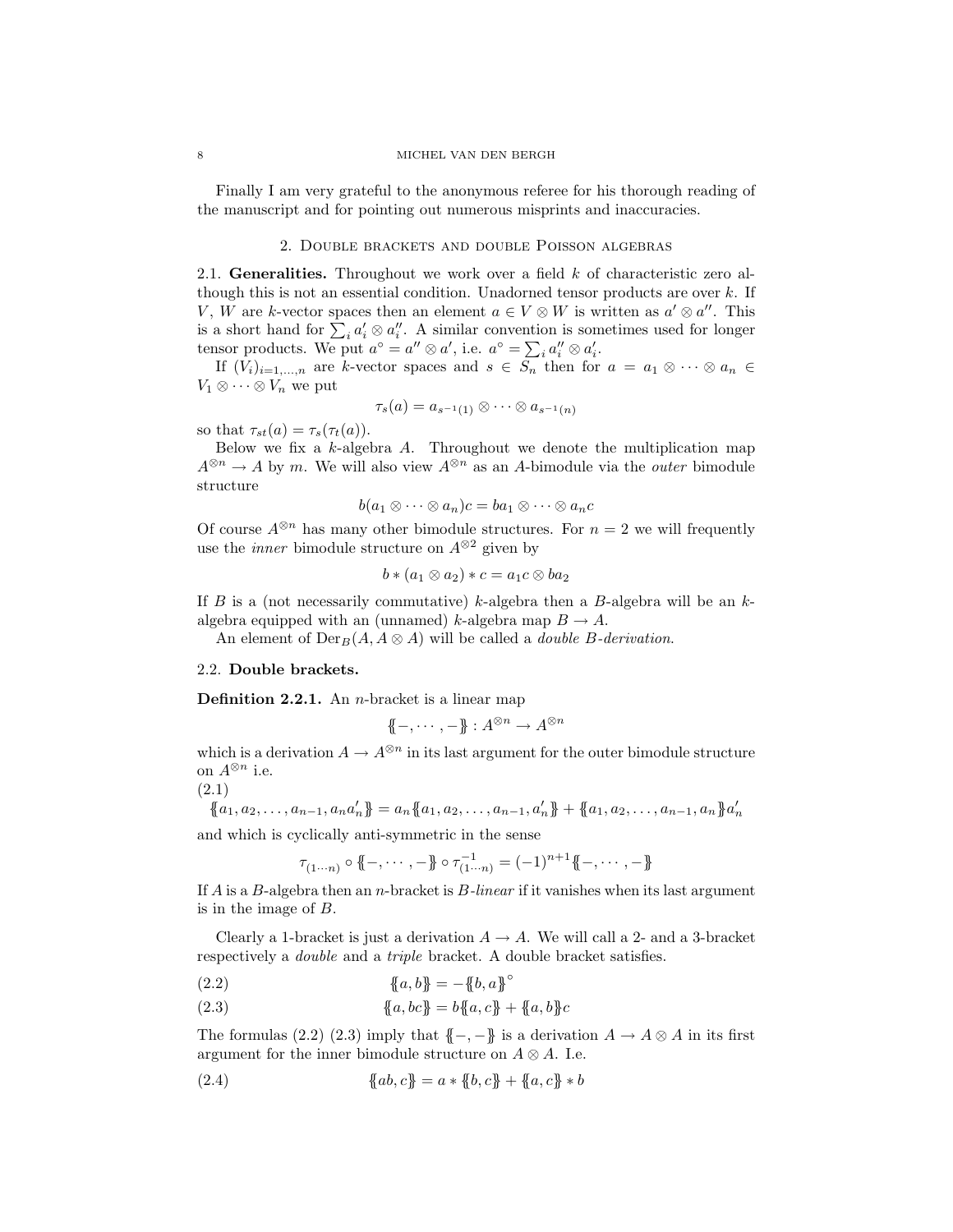$$
\{a_1\cdots a_m, b_1\cdots b_n\} = \sum_{p,q} b_1\cdots b_{q-1} \{a_p, b_q\}^{\prime} a_{p+1}\cdots a_m \otimes a_1\cdots a_{p-1} \{a_p, b_q\}^{\prime\prime} b_{q+1}\cdots b_n
$$

2.3. The double Jacobi identity. If  $a \in A$ ,  $b = b_1 \otimes \cdots \otimes b_n \in A^{\otimes n}$  then we define

$$
\{a, b\}_L = \{a, b_1\} \otimes b_2 \otimes \cdots \otimes b_n
$$
  

$$
\{a, b\}_R = b_1 \otimes \cdots \otimes b_{n-1} \otimes \{a, b_n\}
$$

Associated to a double bracket  $\{-,-\}$  we define a tri-ary operation  $\{-,-,-\}$  as follows:

$$
\{a, b, c\} = \{a, \{b, c\}\}_L + \tau_{(123)} \{b, \{c, a\}\}_L + \tau_{(132)} \{c, \{a, b\}\}_L
$$

Or in more intrinsic notations

$$
\{-,-,-\} = \{-,\{-\}\} + \tau_{(123)} + \tau_{(123)} + \tau_{(123)} + \tau_{(123)} + \tau_{(123)}^2 + \tau_{(123)}^2 + \tau_{(123)}^2 + \tau_{(123)}^2 + \tau_{(123)}^2
$$

So  ${ -,-,-}$  is cyclically invariant, in the sense that

(2.6) 
$$
\{\!\!\{-,-,-\}\!\!\} = \tau_{(123)} \circ \{\!\!\{-,-,-\}\!\!\} \circ \tau_{(123)}^{-1}
$$

Proposition 2.3.1. {{−, −, −}} *is a triple bracket.*

*Proof.* The cyclic invariance property has already been established. We now check the derivation property.

$$
\begin{aligned} \{\!\!\{a,\{\!\!\{b,cd\}\!\!\}\!\!\}_{L} &= \{\!\!\{a,\{\!\!\{b,c\}\!\!\}\!\}\}_{L} + \{\!\!\{a,c\{\!\!\{b,d\}\!\!\}\!\}\}_{L} \\ &= \{\!\!\{a,\{\!\!\{b,c\}\!\!\}\!\}_{L} + \{\!\!\{a,c\{\!\!\{b,d\}\}\!\!\}\}_{L} \\ &= \{\!\!\{a,\{\!\!\{b,c\}\}\!\}\}_{L} + \{\!\!\{a,c\{\!\!\{b,d\}\}\!\!\}\}_{L} \end{aligned}
$$

where in the second line we use the convention that  $(x \otimes y)(s \otimes t) = x \otimes ys \otimes t$ . We will often use the same convention below.

$$
\begin{aligned} \{\![b,\{\![cd,a]\!] \}\!]_L &= \{\![b,c*\{\![d,a]\!] \}\!]_L + \{\![b,\{\![c,a]\!] \}*d\}\!]_L \\ &= \{\![b,\{\![d,a]\!] \} \text{ or } \{\![d,a]\!] \} \text{ or } \{\![d,a]\!] \} \text{ or } \{\![d,a]\!] \} \text{ or } \{\![d,a]\!] \text{ or } \{\![d,a]\!] \} \text{ or } \{\![d,a]\!] \text{ or } \{\![d,a]\!] \} \text{ or } \{\![d,a]\!] \text{ or } \{\![d,a]\!] \} \text{ or } \{\![d,a]\!] \text{ or } \{\![d,a]\!] \} \text{ or } \{\![d,a]\!] \text{ or } \{\![d,a]\!] \} \text{ or } \{\![d,a]\!] \text{ or } \{\![d,a]\!] \} \text{ or } \{\![d,a]\!] \text{ or } \{\![d,a]\!] \} \text{ or } \{\![d,a]\!] \text{ or } \{\![d,a]\!] \} \text{ or } \{\![d,a]\!] \text{ or } \{\![d,a]\!] \} \text{ or } \{\![d,a]\!] \text{ or } \{\![d,a]\!] \} \text{ or } \{\![d,a]\!] \text{ or } \{\![d,a]\!] \} \text{ or } \{\![d,a]\!] \text{ or } \{\![d,a]\!] \} \text{ or } \{\![d,a]\!] \text{ or } \{\![d,a]\!] \} \text{ or } \{\![d,a]\!] \text{ or } \{\![d,a]\!] \} \text{ or } \{\![d,a]\!] \text{ or } \{\![d,a]\!] \} \text{ or } \{\![d,a]\!] \text{ or } \{\![d,a]\!] \} \text{ or } \{\![d,a]\!] \text{ or } \{\![d,a]\!] \} \text{ or } \{\![d,a]\!] \text{ or } \{\![d,a]\!] \} \text{ or } \{\![d,a]\!] \text{ or } \{\![d,a]\!] \} \text{ or } \{\![d,a]\!] \text{ or } \{\![d,a]\!] \} \text{ or } \{\![d,a]\!] \text{ or } \{\![d,a]\!] \} \text{ or } \{\![d,a]\!] \text{ or } \{\![d,a]\!] \} \text{ or } \{\![d,a]\!] \text{ or } \{\![d,a]\!] \} \text{ or } \{\![d,a]\!] \text{ or } \{\![d,a]\!] \} \text{ or } \{\![d,a]\!] \text
$$

Thus we find (2.8)

$$
\tau_{(123)}\{\!\!\{b, \{\!\!\{cd, a\}\!\!\}\!\!\}_{L}=c\tau_{(123)}\{\!\!\{b, \{\!\!\{d, a\}\!\!\}\!\}\}_{L}+\tau_{(123)}\{\!\!\{b, \{\!\!\{c, a\}\!\!\}\!\}\}_{L}d-\{\!\!\{a, c\}\!\!\}\{\!\!\{b, d\}\!\!\}
$$

Finally

$$
\{cd, \{a, b\}\}_L = \{cd, \{a, b\}'\} \otimes \{a, b\}''
$$
  
=  $c * \{d, \{a, b\}'\} \otimes \{a, b\}'' + \{c, \{a, b\}'\} * d \otimes \{a, b\}''$   
=  $d \cdot \{d, \{a, b\}'\} \otimes c \{d, \{a, b\}'\}'' \otimes \{a, b\}'' + \{c, \{a, b\}'\} \otimes d \otimes \{c, \{a, b\}'\}'' \otimes \{a, b\}''$   
=  $d \cdot \{d, \{a, b\}'\} \otimes c \{d, \{a, b\}'\}'' \otimes \{a, b\}'' + \{c, \{a, b\}'\} \otimes d \otimes \{c, \{a, b\}'\}'' \otimes \{a, b\}''$ 

which yields

(2.9) 
$$
\tau_{(132)} \{cd, \{a, b\}\}_{L} = c\tau_{(132)} \{d, \{a, b\}\}_{L} + \tau_{(132)} \{c, \{a, b\}\}_{L} d
$$
  
Taking the sum of (2.7)(2.8)(2.9) yields the desired result.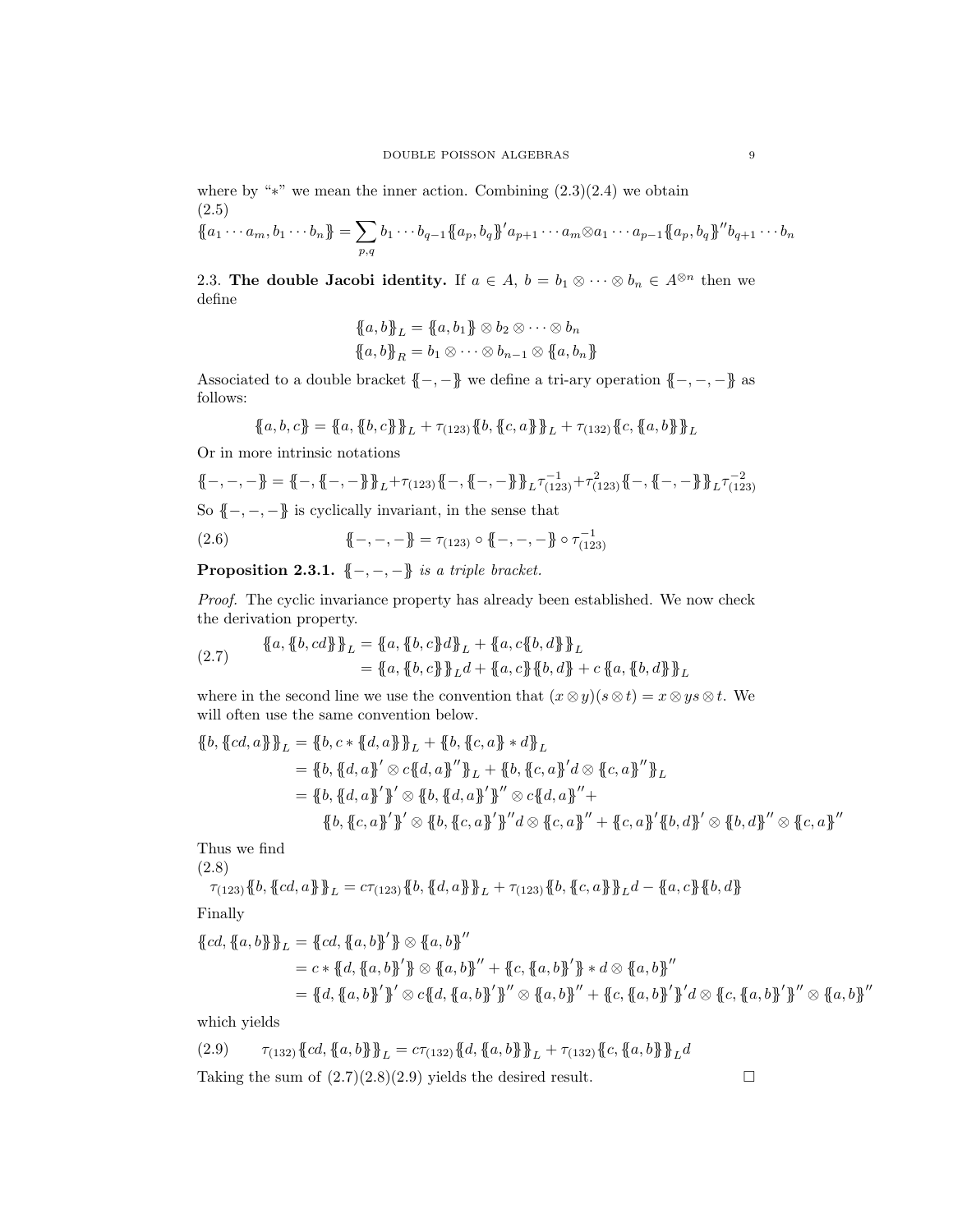Definition 2.3.2. A double bracket {{−, −}} on A is *a double Poisson* bracket if {{−, −, −}} = 0. An algebra with a double Poisson bracket is *a double Poisson* algebra.

We will call the identity  ${,-,-}$ } = 0 *the double Jacobi identity*.

**Example 2.3.3.** Put  $A = k[t]$ . It is easy to check that up to automorphisms of A the only double Poisson brackets on A are given by

(2.10)  ${t, t} = t \otimes 1 - 1 \otimes t$ 

and

(2.11) {{t, t}} =  $t^2 \otimes t - t \otimes t^2$ 

These two brackets are related. Extend  $(2.10)$  to  $k[t, t^{-1}]$  (this is possible by Proposition 2.5.3 below). It turns out that the resulting double bracket preserves  $k[t^{-1}]$ and the corresponding restriction is precisely (2.11) up to changing the sign and replacing t by  $t^{-1}$ .

Assume that (2.10) holds. An easy computation shows

$$
\{u(t), v(t)\} = \frac{(u(t_1) - u(t_2))(v(t_1) - v(t_2))}{t_1 - t_2}
$$

where  $t_1 = t \otimes 1$ ,  $t_2 = 1 \otimes t$ . From this formula it follows that any quotient of  $k[t]$ has an induced double Poisson bracket. This is for example the case for  $k[t]/(t^n)$ .

2.4. Brackets associated to double brackets. If  ${{-, \cdots, -}}$  is an n-bracket then we put  $\{-, \dots, -\} = m \circ \{-, \dots, -\}$ . If  $n = 2$  then we call  $\{-, -\}$  the *bracket* associated to  $\{-, -\}$ . By definition  $\{a, b\} = \{a, b\}' \cdot \{a, b\}''$ . It is clear that  $\{-,-\}$  is a derivation in its second argument. I.e.

(2.12) 
$$
\{a, bc\} = \{a, b\}c + b\{a, c\}
$$

and furthermore by (2.2)

$$
(2.13) \qquad \{b, a\} \cong -\{a, b\} \mod [A, A]
$$

Finally an easy computation shows

(2.14) 
$$
\{bc, a\} = \{cb, a\}
$$

Lemma 2.4.1. {−, −} *induces well defined maps*

$$
(2.15)\quad A/[A,A] \times A \to A
$$

*and*

$$
(2.16) \t\t A/[A,A] \times A/[A,A] \to A/[A,A]
$$

*where the latter one is anti-symmetric.*

*Proof.* The map  $(2.15)$  is well defined by  $(2.14)$ . From  $(2.14)$  together with  $(2.13)$ it follows that  $\{a, bc\}$  is symmetric in b, c modulo commutators. Thus (2.16) is well defined as well. Its anti-symmetry follows also from (2.13). defined as well. Its anti-symmetry follows also from (2.13).

Proposition 2.4.2. *If* {{−, −}} *is a double bracket on* A *then the following identity holds in*  $A \otimes A$ *.* 

 $(2.17) \ \{a, \{b, c\}\} - \{\{a, b\}, c\} - \{b, \{a, c\}\} = (m \otimes 1)\{a, b, c\} - (1 \otimes m)\{b, a, c\}$ *where* m *is the multiplication map and*  $\{a, -\}$  *acts on tensors by*  $\{a, u \otimes v\}$  =  ${a, u} \otimes v + u \otimes {a, v}.$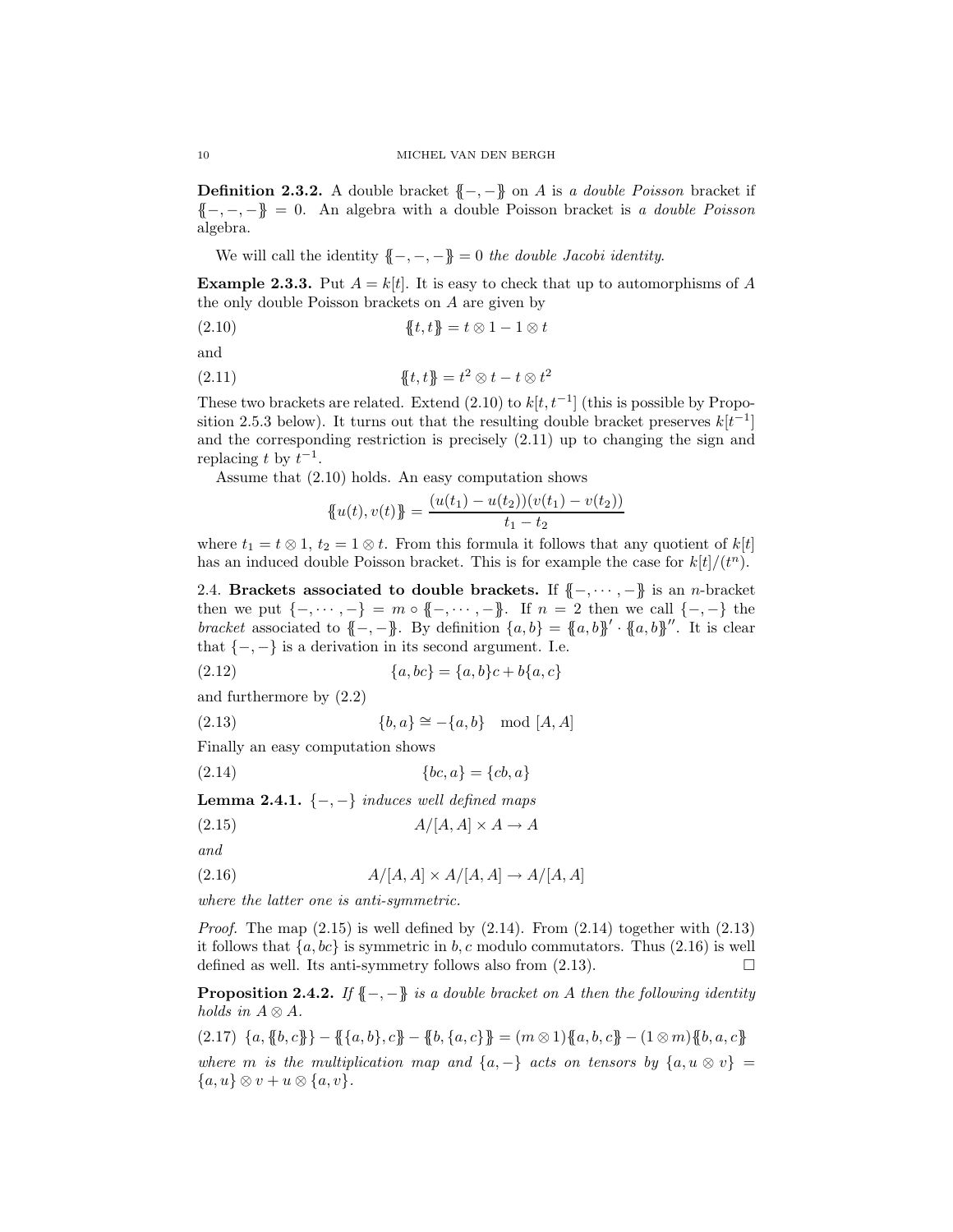*Proof.* First we record a useful identity.

$$
\begin{aligned}\n\{\!\!\{a,\{c,b\}\}\!\!\}_R &= -\{\!\!\{a,\{b,c\}\!\!\}'' \otimes \{b,c\}\!\!\} \!\!\}_R \\
&= -\{\!\!\{b,c\}\!\!\}'' \otimes \{\!\!\{a,\{b,c\}\!\!\}'\!\}\n\\
&= -\{\!\!\{c,c\}\!\!\}'' \otimes \{\!\!\{a,\{b,c\}\!\!\}'\!\}\n\\
&= -\tau_{(123)} \left(\{\!\!\{a,\{b,c\}\!\!\}'\}\!\otimes \{\!\!\{b,c\}\!\!\}''\right)\n\\
&= -\tau_{(123)} \{\!\!\{a,\{b,c\}\}\!\!\}_L\n\end{aligned}
$$

We now compute

$$
{a, {b, c}} = {a, {b, c}, {'} } \otimes {b, c} \qquad {'' } + {b, c} \otimes {a, {b, c}}'' }
$$
  
=  $(m \otimes 1) {a, {b, c}} {b, c} {b, c} \otimes {a, {b, c}} {b, c} {b}$   
=  $(m \otimes 1) {a, {b, c}} {b, c} {b} {c, c} {c} {c, c} {d}$   
=  $(m \otimes 1) {a, {b, c}} {b, c} {d} {c, c} {d, {c, b}} {d} {c}$ 

$$
\begin{aligned} \{\{a,b\},c\} &= -\{c,\{a,b\}\}^{\circ} \\ &= -\tau_{(12)}(\{c,\{a,b\}^{\prime}\} \{a,b\}^{\prime\prime} + \{a,b\}^{\prime} \{c,\{a,b\}^{\prime\prime}\}) \\ &= -(m \otimes 1)\tau_{(132)}\{c,\{a,b\}\} \}_{L} - (1 \otimes m)\tau_{(123)}\{c,\{a,b\}\} _{R} \\ &= -(m \otimes 1)\tau_{(132)}\{c,\{a,b\}\} _{L} + (1 \otimes m)\tau_{(132)}\{c,\{b,a\}\} _{L} \end{aligned}
$$

$$
\begin{aligned} \n\{\!\{b,\{a,c\}\}\!\} &= \{\!\{b,\{a,c\}\!\}^\prime\}\{\!\{a,c\}\!\}^{\prime\prime} + \{\!\{a,c\}\!\}^\prime\{\!\{b,\{a,c\}\!\}^{\prime\prime}\}\n\\ &= (1 \otimes m)\{\!\{b,\{a,c\}\}\!\}^{\phantom{a\!}}_L + (m \otimes 1)\{\!\{b,\{a,c\}\}\!\}^{\phantom{a\!}}_R \\
&= (1 \otimes m)\{\!\{b,\{a,c\}\}\!\}^{\phantom{a\!}}_L - (m \otimes 1)\tau_{(123)}\{\!\{b,\{c,a\}\}\!\}^{\phantom{a\!}}_L\n\end{aligned}
$$

Collecting everything we obtain the desired result.

Definition 2.4.3. A *left Loday (or Leibniz) algebra* [13, 16] is a vector space equipped with a bilinear operation  $[-,-]$  such that the following version of the Jacobi identity is satisfied

$$
[a,[b,c]] = [[a,b],c] + [b,[a,c]]
$$

Corollary 2.4.4. *Assume* {{−, −}} *is a double bracket on* A*. Then the following identity holds in* A*:*

$$
(2.19) \qquad \{a, \{b, c\}\} - \{\{a, b\}, c\} - \{b, \{a, c\}\} = \{a, b, c\} - \{b, a, c\}
$$

*If* {−, −, −} = 0 *(e.g. when* A *is a double Poisson algebra) then* A *becomes a left Loday algebra.*

*Proof.* Applying the multiplication map to  $(2.17)$  we obtain  $(2.19)$  which in case  ${-,-,-} = 0$  yields

$$
\{a,\{b,c\}\} = \{\{a,b\},c\} + \{b,\{a,c\}\}\
$$

i.e. the defining equation for a left Loday algebra.

*Remark* 2.4.5*.* Jean-Louis Loday asks if the relations between  $\{-,-\}$  and  $\{-,-\}$ can be explained by some kind of Leibniz-brace-algebra structure on A.

**Corollary 2.4.6.** *If*  $\{-,-\}$  *is a a double bracket on A such that*  $\{-,-,-\} = 0$ *then*  $A/[A, A]$  *equipped with the bracket*  $\{-,-\}$  *is a Lie algebra.* 

$$
\exists
$$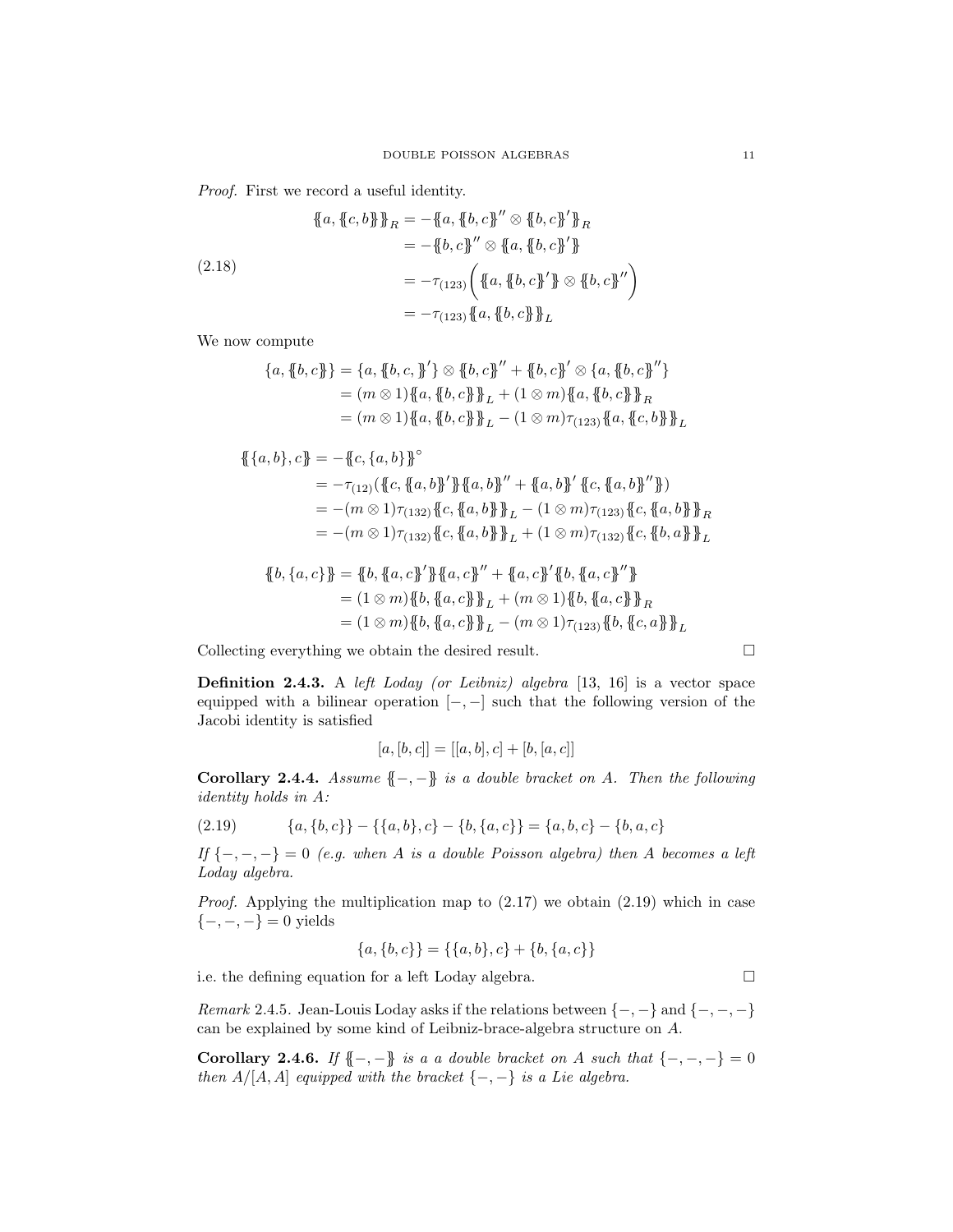2.5. Induced brackets. In this section we discuss the compatibility of double brackets and double Poisson brackets with some natural constructions.

**Proposition 2.5.1.** *Assume that*  $A, \{-, -\}$ *, A'*,  $\{-, -\}$  *are double brackets over B then there is a unique double bracket on*  $A \ast_B A'$  *extending the double brackets on* A *and* A′ *with the additional property*

$$
\forall a \in A, \forall a' \in A' : \{\!\!\{\,a, a'\}\!\!\}=0
$$

*If*  $A$ *,*  $A'$  are double Poisson then so is  $A *_{B} A'$ .

*Proof.* Easy.

A special case is when the bracket on  $A'$  is trivial. In that case we obtain a  $A'$ linear bracket on  $A *_B A'$ . Hence we obtain:

Corollary 2.5.2. *Double (Poisson) brackets are compatible with base change.*

Quite similarly we have

Proposition 2.5.3. *Double (Poisson) brackets are compatible with universal localization. I.e. if*  $S \subset A$  *and*  ${T, -}$  *is a double bracket on* A *then there is a unique extended double bracket on* AS*. If* A *is double Poisson then so is* AS*.*

*Proof.* Left to the reader. □

**Proposition 2.5.4.** *Assume that*  $e \in B$  *is an idempotent. Then a B-linear double bracket* {{−, −}} *on* A *induces a* eBe*-linear double bracket on* eAe*. If* {{−, −}} *is double Poisson then so is the induced bracket on* eAe*.*

*Proof.* This follows from

$$
{\{eae, ebe\}} = e{\{a, b\}}'e \otimes e{\{a, b\}}''e \quad \Box
$$

**Example 2.5.5.** In [15] Lieven Le Bruyn and Geert Van de Weyer define  $\sqrt[n]{A}$  as the B-algebra which represents the functor of B-algebras to sets given by

$$
\operatorname{Hom}_B(A, M_n(-))
$$

A concrete realization of  $\sqrt[n]{A}$  is  $e(A *_{B} M_{n}(B))e$  where e is the upper left corner idempotent of  $M_n(k)$ . So we obtain that if  $A, \{[-,-]\}$  is a double Poisson algebra over B then there is an induced double Poisson structure on  $\sqrt[n]{A}$ .

Another realization of  $\sqrt[n]{A}$  is the algebra generated by symbols  $a_{ij}$  for  $a \in A$ and  $i, j = 1, \ldots, n$  which are linear in a and which satisfy in addition the following relations

$$
a_{ij}b_{jk} = (ab)_{ik}
$$
  

$$
b_{ij} = \delta_{ij}b \quad \text{if } b \in B
$$

where we sum over repeated indices. In this realization the double bracket on  $\sqrt[n]{A}$ is given by the formula

(2.20) 
$$
\{a_{ij}, b_{uv}\} = \{a, b\}_{uj}^{\prime\prime} \otimes \{a, b\}_{iv}^{\prime\prime}
$$

Now we discuss "fusion". This is a procedure which allows one to collapse two idempotents into one. In the case of quivers it amount to gluing vertices. This is explained in more detail in §6.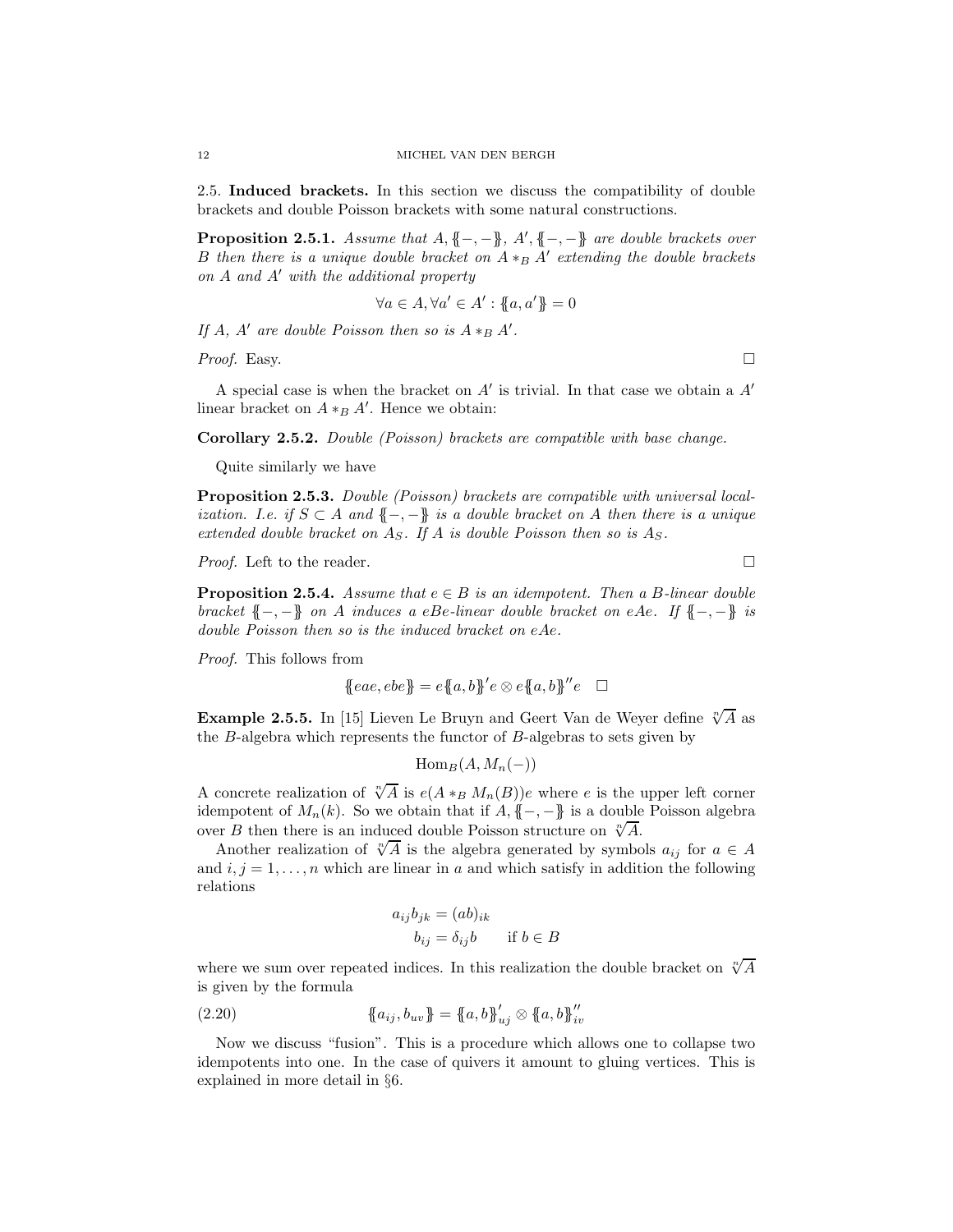Assume that  $e_1, e_2 \in B$  are orthogonal idempotents. Construct  $\overline{A}$  from  $A$ by formally adjoining two variables  $e_{12}$ ,  $e_{21}$  satisfying the usual matrix relations  $e_{uv}e_{wt} = \delta_{wv}e_{ut}$  (with  $e_{ii} = e_i$ ). We have

$$
\bar{A} = A *_{ke_1 \oplus ke_2 \oplus k\mu} (M_2(k) \oplus k\mu) = A *_{B} \bar{B}
$$

where  $\mu = 1 - e_1 - e_2$ . The fusion algebra of A along  $e_1, e_2$  is defined as

 $A^f = \epsilon \bar{A} \epsilon$ 

where  $\epsilon = 1 - e_2$ . Clearly  $\overline{A}$  is a  $\overline{B}$ -algebra and  $A^f$  is a  $B^f$ -algebra. Combining Corollary 2.5.2 and Proposition 2.5.4 we obtain:

Corollary 2.5.6. *If* A, {{−, −}} *is a double Poisson algebra over* B *then there are* associated double Poisson algebras  $\bar{A}$  and  $A^f$  over  $\bar{B}$  and  $B^f$  respectively.

We recall the definition of the trace map. Let  $e \in B$  be an idempotent such that  $BeB = B$ . Write  $1 = \sum_{i} p_i e q_i$ . Then we put

$$
\text{Tr}: A \to eAe : a \mapsto \sum_{i} eq_iap_ie
$$

The trace map depends on the chosen decomposition  $1 = \sum_i p_i e q_i$ . However it gives a uniquely defined isomorphism

$$
A/[A,A] \to eAe/[eAe, eAe]
$$

which is an inverse to the obvious map

$$
eAe/[eAe, eAe] \rightarrow A/[A, A]
$$

**Proposition 2.5.7.** *We have for*  $a, b \in A$ 

$$
\mathrm{Tr}\{a,b\} = \{\mathrm{Tr}(a),\mathrm{Tr}(b)\}
$$

*Proof.* This is a simple computation.

$$
\{\{\text{Tr}(a), \text{Tr}(b)\} = \{\{\sum_i eq_i a p_i e, \sum_j eq_j b p_j e\}\}
$$
  
= 
$$
\sum_{i,j} eq_j (eq_i * \{a, b\} * p_i e) p_j e
$$
  
= 
$$
\sum_{i,j} eq_j \{a, b\} 'p_i e \otimes eq_i \{a, b\} ''p_j e
$$

and hence

$$
\{\text{Tr}(a), \text{Tr}(b)\} = \sum_{i,j} e q_j \{a, b\}^{\prime} p_i e q_i \{a, b\}^{\prime\prime} p_j e
$$

$$
= \sum_j e q_j \{a, b\} p_j e
$$

$$
= \text{Tr}\{a, b\}
$$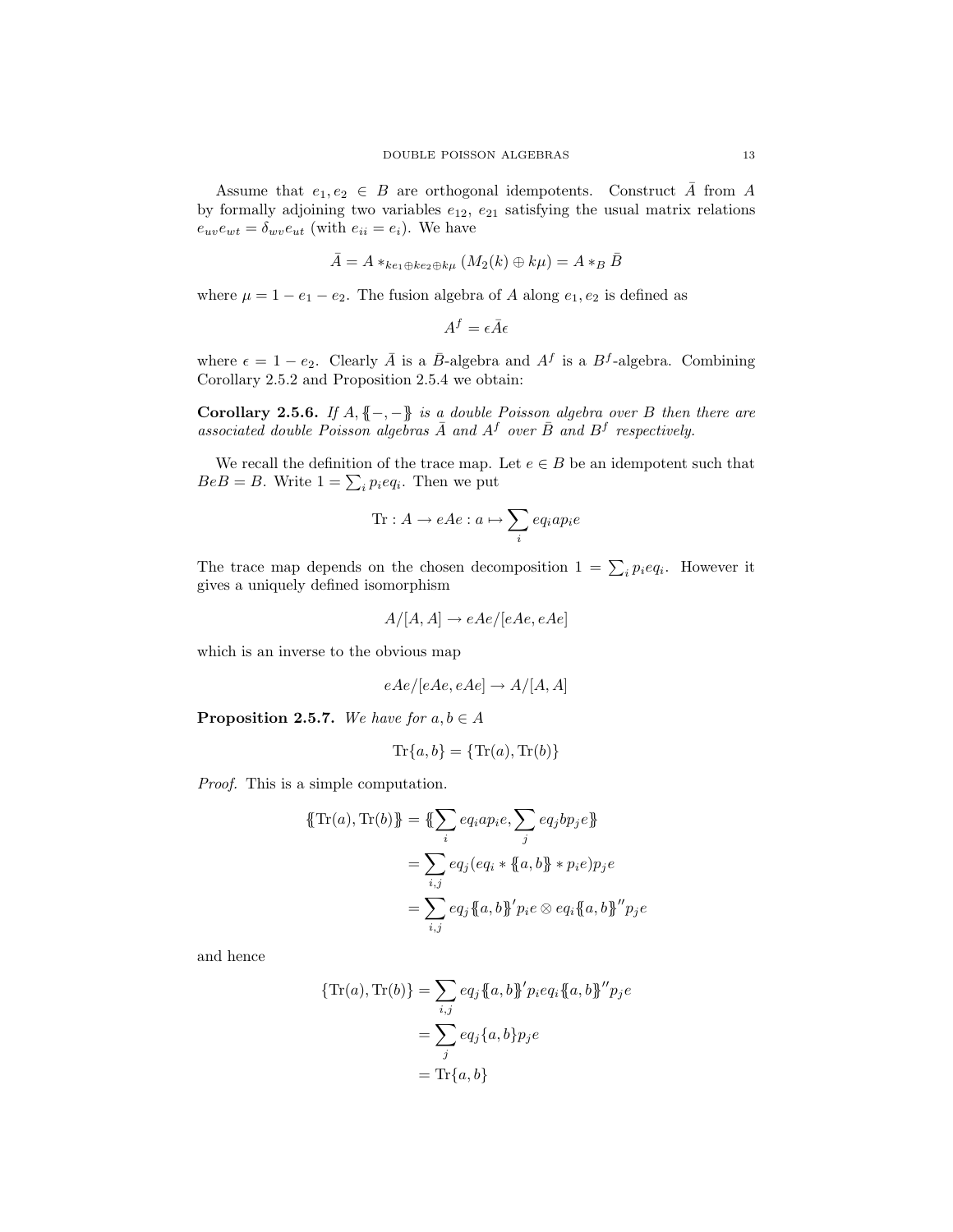2.6. Poisson structures and moment maps. By  $Der_B(A, A)$  we denote the Bderivations  $A \to A$  and by  $\text{Inn}_B(A, A) \subset \text{Der}_B(A, A)$  the subvector space of inner derivations (i.e. those derivations which are of the form  $[a, -]$  for a in the centralizer of  $B$ ). For an arbitrary linear map

(2.21) 
$$
p: A/[A, A] \to \mathrm{Der}_B(A, A)/\mathrm{Inn}_B(A, A)
$$

and for  $\bar{a}, \bar{b} \in A/[A, A]$  put

(2.22) 
$$
\{\bar{a}, \bar{b}\}_p = \overline{p(\bar{a})} \tilde{b} \in A/[A, A]
$$

where  $p(\bar{a})^{\sim}$  is an arbitrary lift of  $p(\bar{a})$ . It is easy to show that this is well-defined. Following Crawley-Boevey [5, Rem. 1.3] we define

Definition 2.6.1. [5] If p is as in (2.21) then we say that p is a *Poisson structure* on A over B is  $\{\bar{a}, \bar{b}\}_p$  is a Lie bracket on  $A/[A, A]$ .

We then have the following result

Lemma 2.6.2. *If* {{−, −}} *is a double Poisson bracket on* A *then the map*

 $p : A/[A, A] \rightarrow Der_B(A)/\operatorname{Inn}_B(A) : \overline{a} \mapsto \overline{\{a, -\}}$ 

*defines a Poisson bracket of* A *over* B*.*

*Proof.* This is a combination of  $(2.15)$  and Corollary 2.4.6.

*Remark* 2.6.3*.* Note that a Poisson structure is in fact a map

 $HH_0(A) \rightarrow HH^1(A)$ 

where "HH" denotes Hochschild (co)homology.

The following definition will be motivated afterward. We assume that  $B =$  $ke_1 \oplus \cdots \oplus ke_n$  is semi-simple.

Definition 2.6.4. Let A, {{−, −}} be a double Poisson algebra. A *moment map* for A is an element  $\mu = (\mu_i)_i \in \bigoplus_i A_i e_i$  such that for all  $a \in A$  we have

$$
\{\!\!\{\mu_i,a\}\!\!\} = ae_i \otimes e_i - e_i \otimes e_i a
$$

A double Poisson algebra equipped with a moment map is said to be a *Hamiltonian algebra*.

One application of a moment map is the following.

**Proposition 2.6.5.** *Let*  $A, \{-, -\}$ ,  $\mu$  *be a Hamiltonian algebra. Fix*  $\lambda \in B$  *and put*  $\overline{A} = A/(\mu - \lambda)$ *. Then the associated Poisson structure* 

$$
p: A/[A, A] \to \mathrm{Der}_B(A, A)/\mathrm{Inn}_B(A, A)
$$

*descends to a Poisson structure on*  $\overline{A}/[\overline{A}, \overline{A}]$ 

*Proof.* Left to the reader. □

It is easy to verify that the existence of a moment map is compatible with the induction procedures described in §2.5. For further reference we record the following.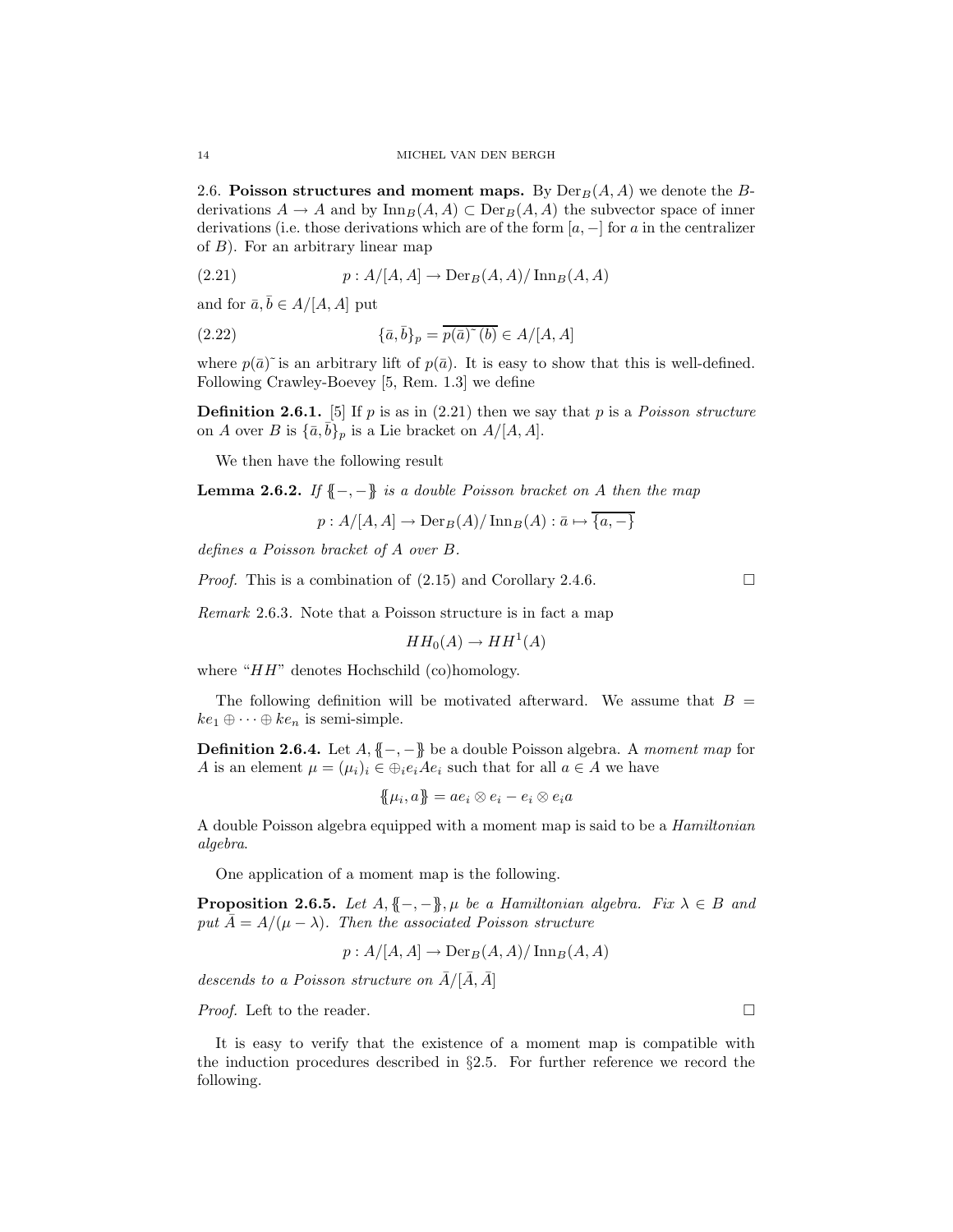Proposition 2.6.6. *(Fusion) Assume that* A, {{−, −}} *is a double Poisson algebra over* B with moment map  $\mu$ . Then  $A^f$  considered as a double Poisson algebra over  $B^f = ke_1 \oplus ke_3 \oplus \cdots \oplus ke_n$  *has a moment map given by* 

$$
\mu_i^f = \begin{cases} \mu_1 + e_{12}\mu_2 e_{21} & \text{if } i = 1\\ \mu_i & \text{if } i \ge 3 \end{cases}
$$

*Proof.* Left to the reader. □

2.7. Super version. As usual it is possible to define Z-graded super versions of double Poisson algebras. As usual the signs are determined by the Koszul convention. We write |a| for the degree of a homogeneous element a of a graded vector space.

If  $V_i$ ,  $i = 1, \ldots, n$  are graded vector spaces and  $a = a_1 \otimes \cdots \otimes a_n$  is a homogeneous element of  $V_1 \otimes \cdots \otimes V_n$  and  $s \in S_n$  then

$$
\sigma_s(a) = (-1)^t a_{s^{-1}(1)} \otimes \cdots \otimes a_{s^{-1}(n)}
$$

where

$$
t = \sum_{\substack{i < j \\ s^{-1}(i) > s^{-1}(j)}} |a_{s^{-1}(i)}| |a_{s^{-1}(j)}|
$$

Let D be a graded algebra. We will call D *a double Gerstenhaber algebra* if it is equipped with a graded bilinear map

$$
\{-,-\}: D \otimes D \to D \otimes D
$$

of degree −1 such that the following identities hold:

$$
\{a, bc\} = (-1)^{(|a|-1)|b|} b \{a, c\} + \{a, b\} c
$$

$$
\{a, b\} = -\sigma_{(12)} (-1)^{(|a|-1)(|b|-1)} \{b, a\}
$$

 $0=\{\!\!\{a,\{\!\!\{b,c\}\!\!\}\}_{L}\!+\!(-1)^{(|a|-1)(|b|+|c|)}\sigma_{(123)}\{\!\!\{b,\{c,a\}\!\!\}\}_{L}\!+\!(-1)^{(|c|-1)(|a|+|b|)}\sigma_{(132)}\{\!\!\{c,\{a,b\}\}\!\!\}_{L}$ 

We will omit the routine verifications of graded generalizations of the ungraded statements we have proved. In particular if  $\{a, b\} = \{a, b\}' \{a, b\}''$  then as in the ungraded case one proves that if  $D, \{-, -\}$  is a double Gerstenhaber algebra then  $D/[D, D][1]$  equipped with  $\{-, -\}$  is a graded Lie algebra.

# 3. Poly-vector fields and the double Schouten-Nijenhuis bracket

3.1. Generalities. In this section we assume that  $A$  is a finitely generated  $B$ algebra. Following [6] we define

$$
D_{A/B} = \text{Hom}_{A^e}(\Omega_{A/B}, A \otimes A) = \text{Der}_B(A, A \otimes A)
$$

The bimodule structure on  $A \otimes A$  is the outer structure. The surviving inner bimodule structure on  $A^{\otimes 2}$  makes  $D_{A/B}$  into an A-bimodule. Put  $D_B A = T_A D_{A/B}$ .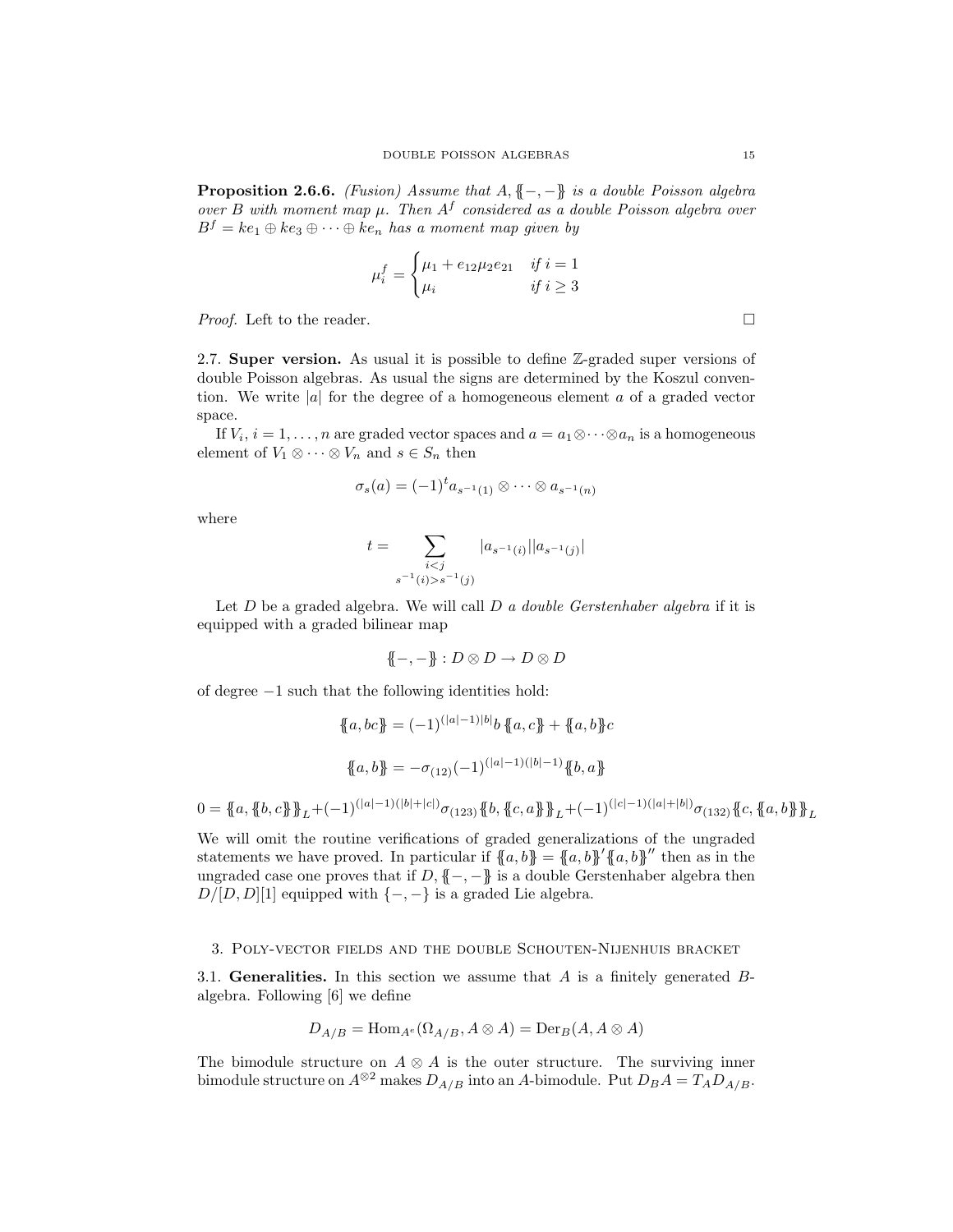3.2. The double Schouten-Nijenhuis bracket. Our aim is to define the structure of a double Gerstenhaber algebra on  $D_B A$ .

**Proposition 3.2.1.** *Let*  $\delta, \Delta \in D_{A/B}$ *. Then* 

$$
\{\delta, \Delta\}^{\tilde{\jmath}} = (\delta \otimes 1)\Delta - (1 \otimes \Delta)\delta
$$
  

$$
\{\delta, \Delta\}^{\tilde{\jmath}} = (1 \otimes \delta)\Delta - (\Delta \otimes 1)\delta = -\{\Delta, \delta\}^{\tilde{\jmath}}
$$

define B-derivations  $A \to A^{\otimes 3}$ , where the bimodule structure on  $A^{\otimes 3}$  is the outer *structure.*

*Proof.* Left to the reader. □

Since  $\Omega_{A/B}$  is finitely generated we obtain

$$
\operatorname{Der}_B(A, A^{\otimes 3}) \cong \operatorname{Hom}_{A^e}(\Omega_{A/B}, A \otimes A) \otimes A
$$

We will view  $\{\delta, \Delta\}$ <sup>γ</sup><sub>l</sub> and  $\{\delta, \Delta\}$ <sup>γ</sup><sub>r</sub> as elements of  $D_{A/B} \otimes_k A$  and  $A \otimes_k D_{A/B}$ respectively. To this end we define

$$
\{\{\delta,\Delta\}\}_l = \tau_{(23)} \circ \{\{\delta,\Delta\}\}_l^{\tilde{\iota}}
$$

$$
\{\{\delta,\Delta\}\}_r = \tau_{(12)} \circ \{\{\delta,\Delta\}\}_r^{\tilde{\iota}}
$$

and we write

(3.1) 
$$
\{\{\delta, \Delta\}\}_l = \{\{\delta, \Delta\}\}_l' \otimes \{\{\delta, \Delta\}\}_l''
$$

$$
\{\{\delta, \Delta\}\}_r = \{\{\delta, \Delta\}\}_r' \otimes \{\{\delta, \Delta\}\}_r''
$$

with  $\{\delta, \Delta\}_{l}^{\prime\prime}, \{\delta, \Delta\}_{r}^{\prime} \in A$ ,  $\{\delta, \Delta\}_{l}^{\prime}$ ,  $\{\delta, \Delta\}_{r}^{\prime\prime}$  in  $D_{A/B}$ . An easy verification shows that

(3.2) 
$$
\{\!\!\{\delta,\Delta\}\!\!\}_r = -\{\!\!\{\Delta,\delta\}\!\!\}_l^{\circ}
$$

For  $a, b \in A$ ,  $\delta, \Delta \in D_{A/B}$  we put

(3.3)  
\n
$$
\{a, b\} = 0
$$
\n
$$
\{b, a\} = \delta(a)
$$
\n
$$
\{\delta, \Delta\} = \{\delta, \Delta\}_l + \{\delta, \Delta\}_r
$$

Here we consider the righthand sides of  $(3.3)$  as elements of  $D_B A$ .

Theorem 3.2.2. *The definitions in* (3.3) *define a unique structure of a double Gerstenhaber algebra on*  $D_B A$ .

*Proof.* Uniqueness is clear. Furthermore it is easy to see that the derivation property and anti-symmetry of  ${{-, -}}$  have to be checked only on generators. Using (a graded version of) Proposition 2.3.1 and (2.6) it follows that we have to check the double Jacobi identity only on generators also. Thus we need to check the following list of identities. For  $a \in A$ ,  $\alpha, \beta, \gamma \in D_{A/B}$  we need

(3.4) 
$$
\{\!\!\{\alpha,\beta\}\!\!\} = -\sigma_{(12)}\{\!\!\{\beta,\alpha\}\!\!\}
$$

(3.5) 
$$
\{\!\!\{\alpha,a\beta\}\!\!\}=a\{\!\!\{\alpha,\beta\}\!\!\}+\{\!\!\{\alpha,a\}\!\!\}\beta
$$

(3.6) 
$$
\{\!\{\alpha,\beta a\}\!\} = \{\!\{\alpha,\beta\}\!\}a + \beta\{\!\{\alpha,a\}\!\}
$$

$$
(3.7) \qquad 0 = \{\!\{a, \{\!\{a, \beta\}\!\}\!\}_{L} + \sigma_{(123)}\{\!\{a, \{\!\{ \beta, a \}\!\}\!\}_{L} + \sigma_{(132)}\{\!\{ \beta, \{a, \alpha\}\!\}\!\}_{L}
$$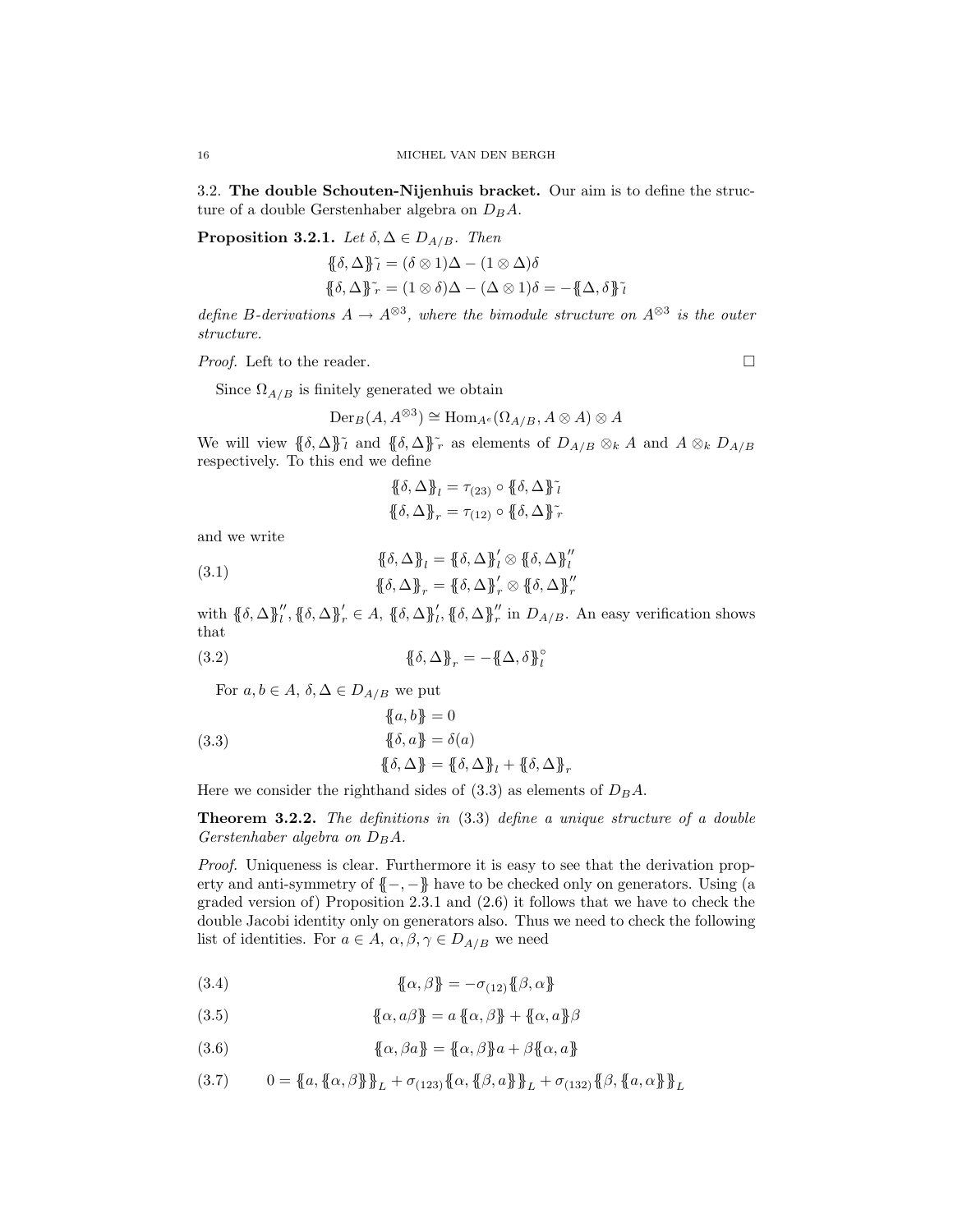$$
(3.8) \qquad 0 = {\mathopen{\{\!\!\{} a,\{\beta,\gamma\}\!\!\}\!\!\}}_L + \sigma_{(123)} {\mathopen{\{\!\!\{}\beta,\{\gamma,\alpha\}\!\!\}\!\!\}}_L + \sigma_{(132)} {\mathopen{\{\!\!\{}\gamma,\{\alpha,\beta\}\!\!\}\!\!\}}_L
$$

Identities (3.4)-(3.6) take place in  $D_{A/B}\otimes A\oplus A\otimes D_{A/B}.$  (3.7) takes place in  $A^{\otimes 3}$ and (3.8) takes place  $D_{A/B} \otimes A \otimes A \oplus A \otimes D_{A/B} \otimes A \oplus A \otimes A \otimes D_{A/B}$ . Taking into account cyclic symmetry it is sufficient to prove (3.4) and (3.8) after projection on the first factor. So it is sufficient to prove the following identities.

(3.4-1) 
$$
\{\!\{\alpha,\beta\}\!\}_l = -\sigma_{(12)}\{\!\{\beta,\alpha\}\!\}_r
$$

(3.5-1) 
$$
\{\!\!\{\alpha,a\beta\}\!\!\}_l = a \{\!\!\{\alpha,\beta\}\!\!\}_l
$$

(3.5-2) 
$$
\{\!\{\alpha, a\beta\}\!\}_r = a \{\!\{\alpha, \beta\}\!\}_r + \{\!\{\alpha, a\}\!\}\beta
$$

(3.6-1) 
$$
\{\!\!\{\alpha,\beta a\}\!\!\}_r = \{\!\!\{\alpha,\beta\}\!\!\}_r a
$$

(3.6-2) 
$$
\{\!\{\alpha,\beta a\}\!\}_l = \{\!\{\alpha,\beta\}\!\}_l a + \beta \{\!\{\alpha,a\}\!\}
$$

$$
(3.7-1) \qquad 0 = {\mathbf{a}, {\mathbf{a}, \beta}}_L^{\mathbf{a}} + \sigma_{(123)} {\mathbf{a}, {\mathbf{a}, \beta}}_L + \sigma_{(132)} {\mathbf{a}, {\mathbf{a}, \alpha}}_L^{\mathbf{a}}.
$$

$$
(3.8-1) \qquad 0 = \{\!\{\alpha, \{\!\{\beta, \gamma\}\!\}\_\ell\}_{\!\!L,L} + \sigma_{(123)}\{\!\{\beta, \{\!\{\gamma, \alpha\}\!\}\_\ell\}_{\!\!L} + \sigma_{(132)}\{\!\{\gamma, \{\!\{\alpha, \beta\}\!\}\_\ell\}_{\!\!r,L}
$$

We now check these identities systematically. By convention  $\sigma$  permutes factors in tensor products of  $D_B A$  and  $\tau$  permutes factors in tensor products of A (so no signs occur in  $\tau$ ).

(3.4-1) This is (3.2).

(3.5-1) We compute

$$
\begin{aligned} \{\!\!\{\alpha, a\beta\}\!\!\}_l &= \tau_{(23)}((\alpha \otimes 1)(a\beta) - (1 \otimes a\beta)\alpha) \\ &= \tau_{(23)}((1 \otimes 1 \otimes a \cdot -)((\alpha \otimes 1)(\beta) - (1 \otimes \beta)\alpha)) \\ &= (1 \otimes a \cdot - \otimes 1)\tau_{(23)}((\alpha \otimes 1)(\beta) - (1 \otimes \beta)\alpha) \\ &= a \,\{\!\!\{\alpha, \beta\}\!\!\}_l \end{aligned}
$$

(3.5-2) We compute

$$
\begin{aligned} \{\!\!\{\alpha, a\beta\}\!\!\}_r &= \tau_{(12)}((1 \otimes \alpha)(a\beta) - (a\beta \otimes 1)\alpha) \\ &= \tau_{(12)}((1 \otimes a \cdot - \otimes 1)((1 \otimes \alpha)(\beta) - (\beta \otimes 1)\alpha)) + \tau_{(12)}\epsilon \\ &= (a \cdot - \otimes 1 \otimes 1)\tau_{(12)}((1 \otimes \alpha)(\beta) - (\beta \otimes 1)\alpha) + \tau_{(12)}\epsilon \end{aligned}
$$

where  $\epsilon$  is a map  $A \to A^{\otimes 3}$  satisfying for  $c \in A$ :

$$
\epsilon(c) = \beta(c)'\otimes \alpha(a)'\otimes \alpha(a)''\beta(c)''
$$

and thus

$$
\tau_{(12)}\epsilon(c) = (\alpha(a)\beta)(c)
$$

Here  $\alpha(a)$  is to be interpreted as an element of  $A \otimes A \subset D_B A \otimes D_B A$  and  $\beta \in D_B A$ acts on  $D_B A \otimes D_B A$  through the outer bimodule structure.

Thus we obtain

$$
\begin{aligned} \{\!\!\{\alpha, a\beta\}\!\!\}_r &= (a \cdot - \otimes 1 \otimes 1) \{\!\!\{\alpha, \beta\}\!\!\}_r + \alpha(a)\beta \\ &= a \{\!\!\{\alpha, \beta\}\!\!\}_r + \alpha(a)\beta \\ &= a \{\!\!\{\alpha, \beta\}\!\!\}_r + \{\!\!\{\alpha, a\}\!\!\}\beta \end{aligned}
$$

 $(3.6-1)(3.6-2)$  These are similar to  $(3.5-1)(3.5-2)$ .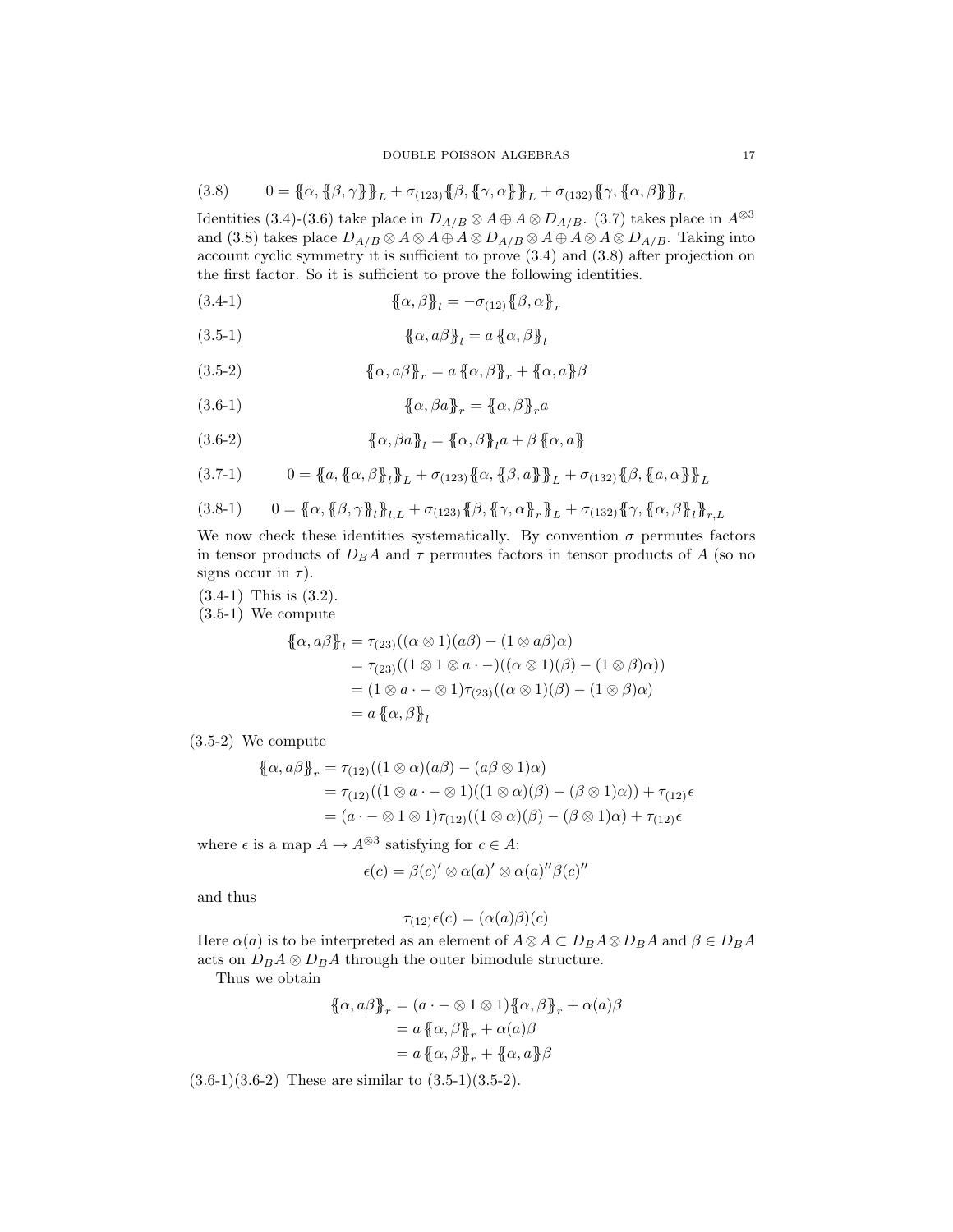(3.7-1) We compute the individual terms.

$$
\{a, \{\alpha, \beta\}\}\]_L = \{a, \{\alpha, \beta\}\}\]_L^{\mathcal{B}}
$$
\n
$$
= -\tau_{(12)}\{\{\alpha, \beta\}\}\]_L^{\mathcal{B}}
$$
\n
$$
= -\tau_{(12)}\{\{\alpha, \beta\}\}\]_L^{\mathcal{B}}
$$
\n
$$
= -\tau_{(12)}\tau_{(23)}((\alpha \otimes 1)\beta - (1 \otimes \beta)\alpha)(a)
$$
\n
$$
= -\tau_{(123)}((\alpha \otimes 1)\beta - (1 \otimes \beta)\alpha)(a)
$$
\n
$$
\sigma_{(123)}\{\{\alpha, \{\beta, a\}\}\}\]_L = \tau_{(123)}(\alpha \otimes 1)\beta(a)
$$
\n
$$
\sigma_{(132)}\{\{\beta, \{\alpha, \alpha\}\}\}\]_L = -\tau_{(132)}(\beta \otimes 1)\tau_{(12)}\alpha(a)
$$
\n
$$
= -\tau_{(132)}\tau_{(132)}(1 \otimes \beta)\alpha(a)
$$
\n
$$
= -\tau_{(123)}(1 \otimes \beta)\alpha(a)
$$

The sum of these three terms is indeed zero.

(3.8-1) This is the most tedious computation. We compute again the individual terms.

$$
\{\alpha, \{\beta, \gamma\}\}\}_{l,L} = \{\alpha, \{\beta, \gamma\}'\}_{l} = \{\alpha, \{\beta, \gamma\}'\}_{l} = \{\beta, \gamma\}''
$$
\n
$$
= \tau_{(23)}((\alpha \otimes 1)\{\beta, \gamma\}'_{l} - (1 \otimes \{\beta, \gamma\}'_{l})\alpha) \otimes \{\beta, \gamma\}''_{l}
$$
\n
$$
= \tau_{(23)}((\alpha \otimes 1)\{\beta, \gamma\}'_{l} - (1 \otimes \{\beta, \gamma\}'_{l})\alpha)
$$
\n
$$
= \tau_{(23)}((\alpha \otimes 1 \otimes 1)\tau_{(23)}((\beta \otimes 1)\gamma - (1 \otimes \gamma)\beta) - 1 \otimes \tau_{(23)}((\beta \otimes 1)\gamma - (1 \otimes \gamma)\beta)\alpha)
$$
\n
$$
= \tau_{(23)}\tau_{(34)}((\alpha \otimes 1 \otimes 1)((\beta \otimes 1)\gamma - (1 \otimes \gamma)\beta) - 1 \otimes ((\beta \otimes 1)\gamma - (1 \otimes \gamma)\beta)\alpha)
$$
\n
$$
= \tau_{(234)}((\alpha \otimes 1 \otimes 1)(\beta \otimes 1)\gamma - (\alpha \otimes 1 \otimes 1)(1 \otimes \gamma)\beta - (1 \otimes \beta \otimes 1)(1 \otimes \gamma)\alpha
$$
\n
$$
+ (1 \otimes 1 \otimes \gamma)(1 \otimes \beta)\alpha)
$$
\n
$$
\sigma_{(132)}\{\beta, \{\beta, \{\gamma, \alpha\}\}_{r}\}_{L} = \tau_{(13)(24)}(\beta\{\gamma, \alpha\}'_{r} \otimes \{\gamma, \alpha\}'_{r})
$$
\n
$$
= \tau_{(13)(24)}((\beta \otimes 1 \otimes 1)\{\gamma, \alpha\}\}_{r})
$$
\n
$$
= \tau_{(13)(24)}(\beta \otimes 1 \otimes 1)\tau_{(12)}((1 \otimes \gamma)\alpha - (\alpha \otimes 1)\gamma)
$$
\n
$$
= \tau_{(234)}((1 \otimes \beta \otimes 1)(1 \otimes \gamma)\alpha - (1 \otimes \beta \otimes 1)(\alpha \otimes 1)\gamma)
$$
\n
$$
= \tau_{(234)}((1 \otimes \beta \otimes
$$

$$
\sigma_{(132)}\{\gamma,\{\alpha,\beta\}_l\}_{r,L} = \tau_{(1432)}(\tau_{(12)}((1 \otimes \gamma)\{\alpha,\beta\}'_l - (\{\alpha,\beta\}'_l \otimes 1)\gamma) \otimes \{\alpha,\beta\}'_l)
$$
  
\n
$$
= \tau_{(1432)}\tau_{(12)}((1 \otimes \gamma \otimes 1)\{\alpha,\beta\}_l - \tau_{(34)}(\{\alpha,\beta\}_l \otimes 1)\gamma)
$$
  
\n
$$
= \tau_{(1432)}\tau_{(12)}((1 \otimes \gamma \otimes 1)\tau_{(23)}((\alpha \otimes 1)\beta - (1 \otimes \beta)\alpha)
$$
  
\n
$$
- \tau_{(34)}\tau_{(23)}(((\alpha \otimes 1)\beta - (1 \otimes \beta)\alpha) \otimes 1)\gamma)
$$
  
\n
$$
= \tau_{(1432)}\tau_{(12)}\tau_{(243)}((1 \otimes 1 \otimes \gamma)((\alpha \otimes 1)\beta - (1 \otimes \beta)\alpha)
$$
  
\n
$$
-(((\alpha \otimes 1)\beta - (1 \otimes \beta)\alpha) \otimes 1)\gamma)
$$
  
\n
$$
= \tau_{(234)}((1 \otimes 1 \otimes \gamma)(\alpha \otimes 1)\beta - (1 \otimes 1 \otimes \gamma)(1 \otimes \beta)\alpha - (\alpha \otimes 1 \otimes 1)(\beta \otimes 1)\gamma
$$
  
\n
$$
+ (1 \otimes \beta \otimes 1)(\alpha \otimes 1)\gamma)
$$

And again the sum of the three terms is zero.  $\Box$ 

*Remark* 3.2.3. If we equip  $D_B A$  with the associated single bracket  $\{-,-\}$  then it follows from the above theorem and Corollary 2.4.4 that  $D_B A$  is a Loday algebra. It is easy to see that the Loday bracket on  $D_B A$  is compatible with the map  $D_B A \to \operatorname{Der}_B A$  when we equip  $\operatorname{Der}_B A$  with the usual commutator bracket.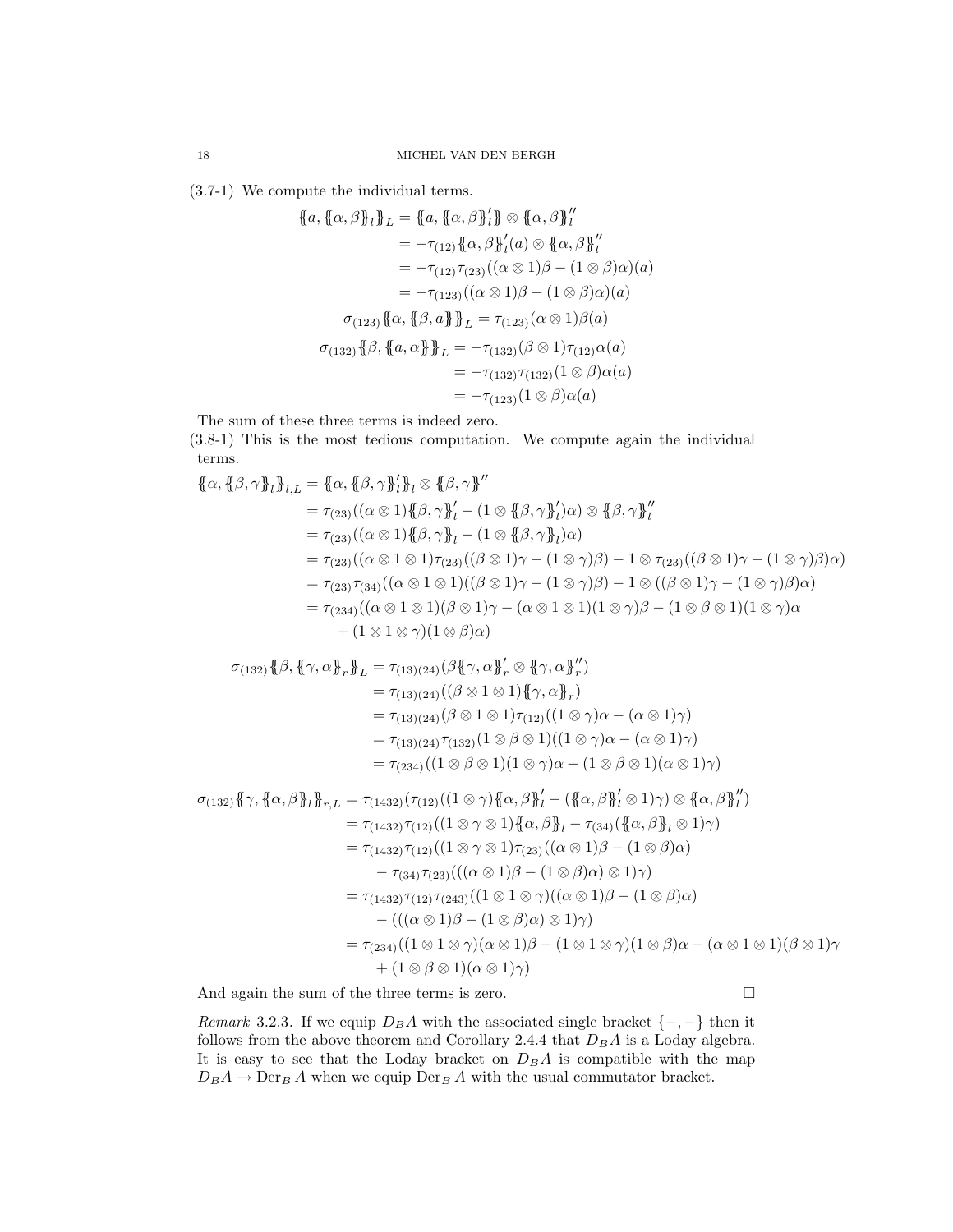3.3. Gauge elements. We now assume in addition that  $B$  is commutative semisimple. I.e.

$$
B = ke_1 \oplus \cdots \oplus ke_n
$$

such that  $e_i^2 = e_i$ . We will define some special elements  $E_i$  of  $D_{A/B}$  which we call "gauge elements". This terminology will be explained in §7.9.

$$
E_i(a) = ae_i \otimes e_i - e_i \otimes e_i a
$$

We will also put  $E = \sum_i E_i$ . Clearly  $E_i = e_i E e_i$ .

**Proposition 3.3.1.** *For*  $D \in D_B A$  *we have* 

(3.9) 
$$
\{E_i, D\} = De_i \otimes e_i - e_i \otimes e_i D
$$

*Proof.* Since  $D_B A \to D_B A \otimes D_B A : D \to De_i \otimes e_i - e_i \otimes e_i D$  is a graded derivation (of degree zero) it suffices to prove (3.9) for  $D = a$ ,  $a \in A$  and  $D = \delta$ ,  $\delta \in D_{A/B}$ .

We compute

$$
\{\!\!\{\boldsymbol{E}_i,\boldsymbol{a}\}\!\!\} = \boldsymbol{E}_i(\boldsymbol{a}) = \boldsymbol{a}\boldsymbol{e}_i \otimes \boldsymbol{e}_i - \boldsymbol{e}_i \otimes \boldsymbol{e}_i \boldsymbol{a}
$$

and

$$
\{E_i, \delta\}_l(a) = \tau_{(23)}((E_i \otimes 1)\delta(a) - (1 \otimes \delta)E_i(a))
$$
  
=  $\tau_{(23)}(\delta(a)'e_i \otimes e_i \otimes \delta(a)'' - e_i \otimes e_i\delta(a) \otimes \delta(a)'' + e_i \otimes \delta(e_i a) \otimes \delta(e_i a)')$   
=  $(\delta e_i)(a) \otimes e_i$   
=  $(\delta e_i \otimes e_i)(a)$ 

(where in the third line we use the *B*-linearity of  $\delta$ ).

$$
\{E_i, \delta\}_r(a) = \tau_{(12)}((1 \otimes E_i)\delta(a) - (\delta \otimes 1)E_i(a))
$$
  
=  $\tau_{(12)}(\delta(a)' \otimes \delta(a)''e_i \otimes e_i - \delta(a)' \otimes e_i \otimes e_i\delta(a)'' - \delta(ae_i)' \otimes \delta(ae_i)'' \otimes e_i)$   
=  $-e_i \otimes (e_i \delta)(a)$   
=  $-(e_i \otimes e_i \delta)(a)$ 

Taking the sum of these two expressions and letting a vary we obtain

$$
\{\!\!\{\boldsymbol{E}_i,\delta\}\!\!\}=\delta e_i\otimes e_i-e_i\otimes e_i\delta\quad \Box
$$

3.4. Morita invariance. In this section we show that  $D_B A / [D_B A, D_B A]$ , with its Schouten bracket, is invariant under Morita equivalence. The fact that  $D_B A$  is invariant under Morita equivalence was already proved in [6] but for the convenience of the reader we restate the proof. We will only consider the case when the Morita equivalence is given by an idempotent (since this is the only case we will need). It is well-known that this implies the general case.

**Lemma 3.4.1.** Let M be an A bimodule and let  $e \in A$  be an idempotent such that  $AeA = A$ *. Then* 

(3.10) 
$$
e(T_A M)e = T_{eAe}(eMe)
$$

and furthermore  $T_A M e T_A M = T_A M$ . Hence  $T_{eAe} (eMe)$  is Morita equivalent to TAM*.*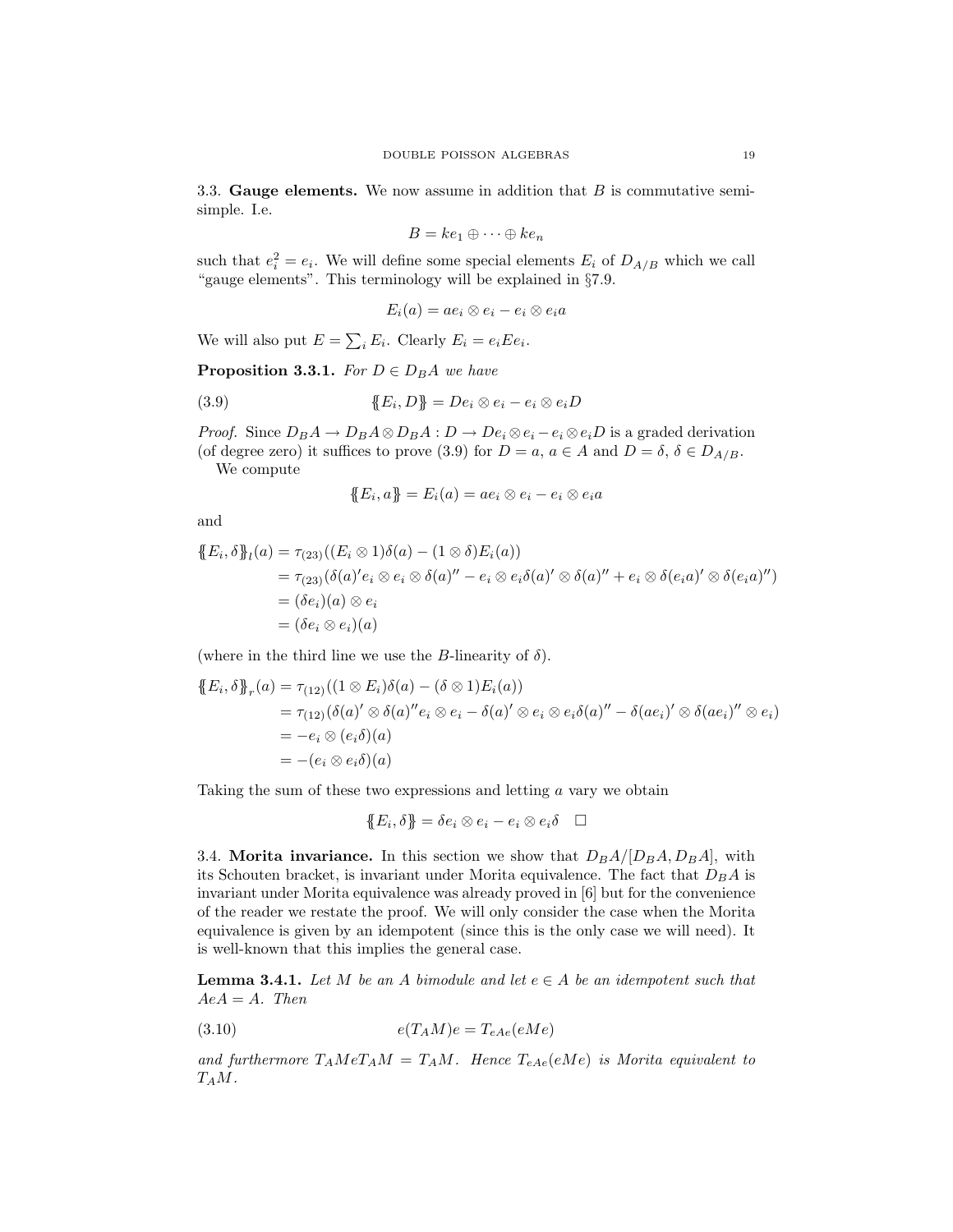*Proof.* Since  $AeA = A$  we have  $Ae \otimes_{eAe} eA \cong A$ . Thus for A-bimodules M, N we obtain

$$
e(M \otimes_A N)e = eA \otimes_A M \otimes_A Ae \otimes_{eAe} eA \otimes_A M \otimes_A Ae
$$
  
= eMe \otimes\_{eAe} eNe

This implies (3.10). The second assertion is clear since  $T_A M e T_A M$  contains  $A =$  $AeA.$ 

**Lemma 3.4.2.** *Assume*  $e \in B$  *is an idempotent such that*  $BeB = B$ *. Then* 

$$
eD_{A/B}e = D_{eAe/eBe}
$$

*Proof.* There is an obvious map

$$
c: eD_{A/B}e \to D_{eAe/eBe}
$$

We have to construct its inverse  $c^{-1}$ . Write

$$
1 = \sum_{i} p_i e q_i
$$

with  $p_i, q_i \in B$ . Then any element  $a \in A$  can be written as

$$
\sum_{i,j,k} p_i (eq_i ap_j e) q_j
$$

Let  $\delta \in D_{eAe/eBe}$ . We put

$$
c^{-1}(\delta)(a) = \sum_{i,j,k} p_i \delta(eq_iap_je)q_j
$$

It is easy to see that this is a well-defined element of  $eD_{A/B}e$  and that  $c^{-1}$  is indeed a two sided inverse to  $c$ .

Using lemma 3.4.1 we obtain that there is an isomorphism

$$
D_{eBe}(eAe) = eD_BAe
$$

**Proposition 3.4.3.** Assume  $e \in B$  is an idempotent such that  $BeB = B$ . Then *the Schouten bracket on*  $D_B A$  *restricted to*  $e(D_B A)e = D_{eBe}(eAe)$  *coincides with the Schouten bracket on*  $D_{eBe}(eAe)$ *.* 

*Proof.* Since  $e(D_B A)e = T_{eAe}(eD_{A/B}e)$  it suffices to check that the Schouten bracket on  $D_{eAe/eBe}$  and the restricted Schouten bracket on  $eD_{A/Be}$  coincide. Since  $\delta \in eD_{A/B}e$  restricts to a derivation  $eAe \to eAe \otimes eAe$  it is easy to see that both Schouten brackets are given by the same formulas. Schouten brackets are given by the same formulas.

3.5. **Hamiltonian vector fields.** Assume that  $A$  is a equipped with a  $B$ -linear double bracket. If  $a \in A$  then we write  $H_a = \{a, -\}$ . We call  $H_a$  the *Hamiltonian vector field corresponding to* a. Using this notation we may write

(3.11) 
$$
\{a, b\} = H_a(b)
$$

Proposition 3.5.1. *The following are equivalent*

- (1) {{−, −}} *is a double Poisson bracket.*
- (2) *The following identity holds for all*  $a, b \in A$ *:*

$$
\{\!\!\{H_a, H_b\}\!\!\}_l = H_{\{\!\!\{a,b\}\!\!\}}\!\!\!'\otimes \{\!\!\{a,b\}\!\!\}''
$$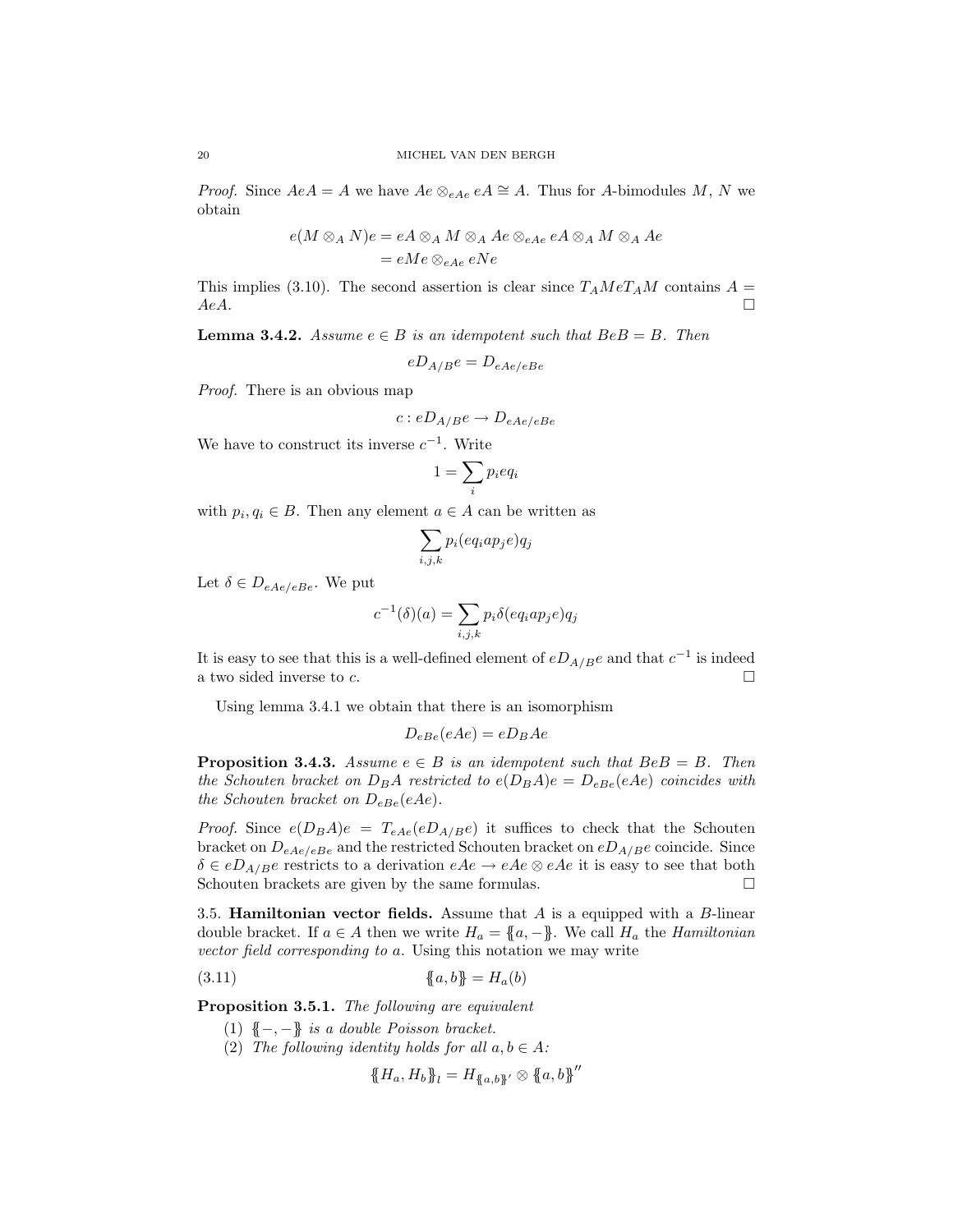(3) *The following identity holds for all*  $a, b \in A$ *:* 

$$
\{\!\!\{ H_a, H_b \}\!\!\}_r = \{\!\!\{ a, b \}\!\!\}^\prime \otimes H_{\{\!\!\{ a, b \}\!\!\}}^{\prime \prime \prime}
$$

(4) *The following identity holds for all*  $a, b \in A$ *:* 

$$
\{\!\!\{H_a, H_b\}\!\!\} = H_{\{\!\!\{a,b\}\!\!\}}
$$

*where we use the convention*  $H_{x' \otimes x''} = H_{x'} \otimes x'' + x' \otimes H_{x''}$ *.* 

*Proof.* We first prove the equivalence of (1) and (2). We have to rewrite the expression for the associated triple bracket

$$
(3.12) \qquad \{a, b, c\} = \{a, \{b, c\}\}_L + \tau_{123} \{b, \{c, a\}\}_L + \tau_{132} \{c, \{a, b\}\}_L
$$

For the first term we use

$$
\{\!\!\{a,\{\!\!\{b,c\}\!\!\}\}_{L}=(H_a\otimes 1)H_b(c)
$$

For the second term we use

$$
\{\mskip-5mu\{ b, \{\mskip-5mu\{ c, a \}\mskip-5mu\}\mskip-5mu\}_{L} = -(H_b \otimes 1)((H_a(c))^\circ)
$$

and hence

$$
\tau_{123}\{\!\!\{b,\{c,a\}\}\!\!\}_{L} = -\tau_{123}(H_b \otimes 1)\tau_{12}(H_a(c))
$$
  

$$
= -\tau_{123}\tau_{132}(1 \otimes H_b)H_a(c)
$$
  

$$
= -(1 \otimes H_b)H_a(c)
$$

For the third term we use

$$
\begin{aligned} \{\!\!\{\boldsymbol{h}, \boldsymbol{x}' \otimes \boldsymbol{x}''\}\!\!\}_{L} &= \{\!\!\{\boldsymbol{h}, \boldsymbol{x}'\}\!\!\}\otimes \boldsymbol{x}'' \\ &= -\{\!\!\{\boldsymbol{x}', \boldsymbol{h}\}\!\!\}^{\circ} \otimes \boldsymbol{x}'' \\ &= -(\boldsymbol{H}_{\boldsymbol{x}'}\boldsymbol{h})^{\circ} \otimes \boldsymbol{x}'' \end{aligned}
$$

and thus

$$
\mathopen{\{\!\!\{} c,\mathopen{\{\!\!\{} a,b\mathclose{\}\!\!\!\}\mathclose{\}\!\!\}}_L = -(H_{\mathopen{\{\!\!\{}\ a,b\mathclose{\}\!\!\}}^{\prime}c)^{\circ}\otimes \mathopen{\{\!\!\{}\ a,b\mathclose{\}\!\!\}}^{\prime\prime}
$$

and hence

$$
\tau_{132}\{\!\!\{c,\{a,b\}\}\!\!\}_{L} = -\tau_{132}\tau_{12}(H_{\{a,b\}'}c) \otimes \{a,b\}''
$$

$$
= -\tau_{23}(H_{\{a,b\}'}c \otimes \{a,b\}'')
$$

So we get that  ${a, b, c}$  is equal to

$$
(H_a \otimes 1)H_b(c) - (1 \otimes H_b)H_a(c) - \tau_{23}(H_{\{\!\!\{\,a,b\!\!\}\,'}c \otimes \{\!\!\{\,a,b\!\!\}\,''\}) = \{\!\!\{\,H_a, H_b\}\!\!\} \tilde{l} - \tau_{23}(H_{\{\!\!\{\,a,b\!\!\}\,'}c \otimes \{\!\!\{\,a,b\}\,''\})
$$
  

$$
= \tau_{23}(\{\!\!\{\,H_a, H_b\}\!\!\}_{l} - H_{\{\!\!\{\,a,b\}\!}\prime}c(-) \otimes \{\!\!\{\,a,b\}\,''\})
$$

which completes the proof of the equivalence of (1) and (2).

To prove the implication  $(2) \Rightarrow (3)$  we use  $(3.2)$ . Assuming  $(2)$  we obtain

$$
\{H_a, H_b\}_{r} = -\{H_b, H_a\}_{l}^{\circ}
$$
  
= -\{b, a\}'' \otimes H\_{\{b, a\}'}  
= -\{a, b\}' \otimes H\_{\{a, b\}''}

The implication  $(3) \Rightarrow (2)$  is proved in the same way.  $(4)$  is the sum of  $(2)$  and  $(3)$ . To go back we regard (4) as an identity in  $D_B A \otimes A \oplus A \otimes D_B A$ . The projection on the two terms yields (2) and (3). on the two terms yields (2) and (3).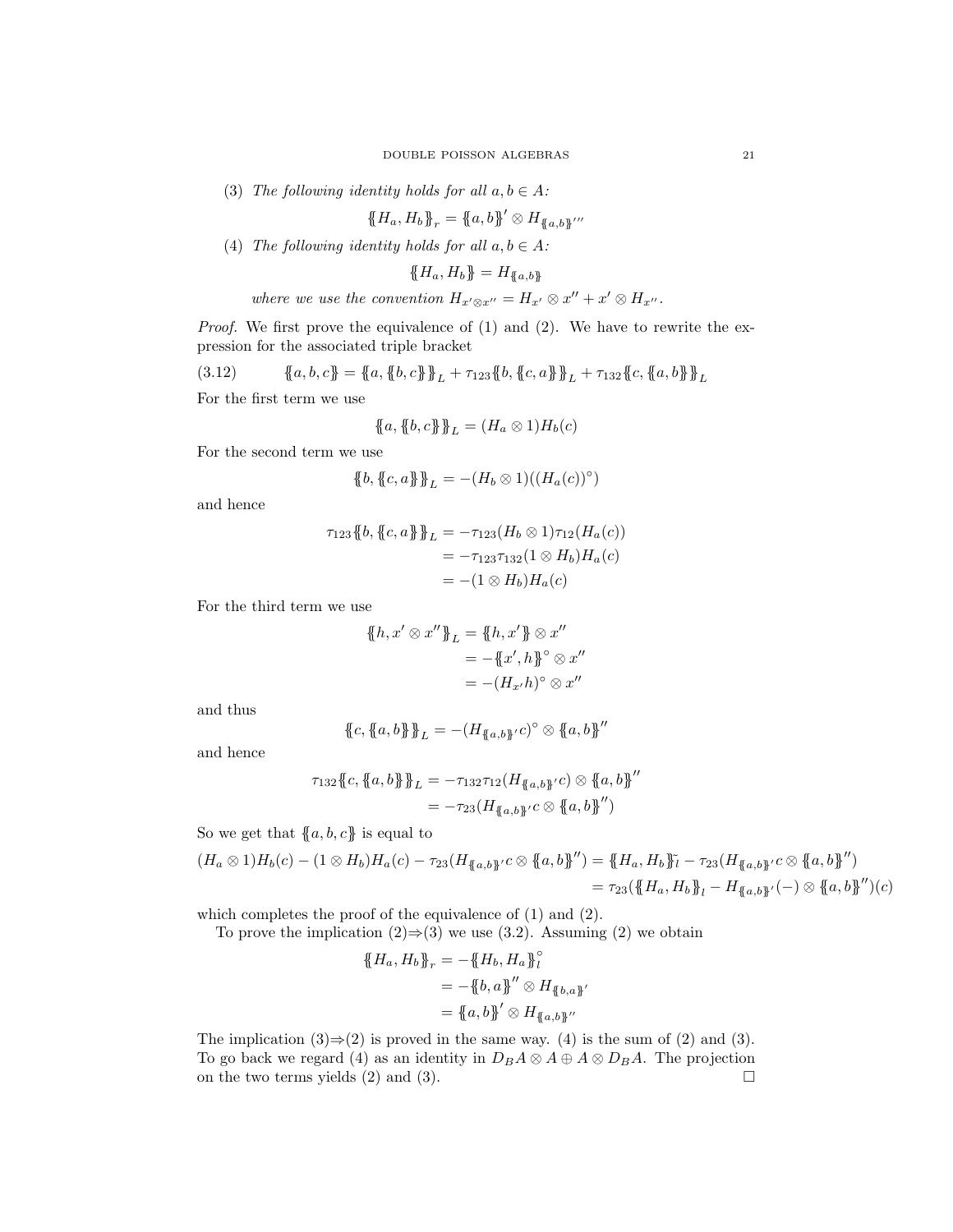4. The relation between poly-vector fields and brackets

4.1. **Generalities.** We assume that  $A$  is a finitely generated  $B$ -algebra.

Proposition 4.1.1. *There is a well defined linear map*

(4.1)  $\mu: (D_B A)_n \to \{B\text{-linear } n\text{-brackets on } A\}: Q \mapsto \{-,\cdots,-\}_O$ *which on*  $Q = \delta_1 \cdots \delta_n$  *is given by* 

$$
\{\!\!\{-,\cdots,-\}\!\!\}_Q = \sum_{i=0}^{n-1} (-1)^{(n-1)i} \tau^i_{(1\cdots n)} \circ \{\!\!\{-,\cdots,-\}\!\!\}_Q \circ \tau^{-i}_{(1\cdots n)}
$$

*where*

 $(4.2) \ \{a_1, \cdots, a_n\}^{\sim} \sim \delta_n(a_n)'\delta_1(a_1)'' \otimes \delta_1(a_1)'\delta_2(a_2)'' \otimes \cdots \otimes \delta_{n-1}(a_{n-1})'\delta_n(a_n)''$ *This map factors through*  $D_B A / [D_B A, D_B A]$ .

*Proof.* This follows easily from the following alternative formula

$$
\{\!\!\{\,a_1,\cdots,a_n\,\!\}\!\}_{\delta_1\cdots\delta_n}=\sum_{i=0}^{n-1}(-1)^{(n-1)i}\{\!\!\{\,a_1,\cdots,a_n\,\!\}\!\}^{\,\,\gamma}_{\delta_{n-i+1}\cdots\delta_n\cdots\delta_1\cdots\delta_{n-i}}\quad\Box
$$

Slightly generalizing [10] let us say that  $A/B$  is *smooth* if  $A/B$  is left and right flat and  $\Omega_{A/B}$  is a projective A-bimodule (in addition to  $A/B$  being finitely generated).

**Proposition 4.1.2.** *If*  $A/B$  *is smooth then*  $\mu$  *is an isomorphism.* 

*Proof.* To prove this it will be convenient to work in slightly greater generality.

Let M be an A-bimodule. We put  $M^* = \text{Hom}_{A^e}(M, A \otimes A)$  where we use the outer bimodule structure on  $A^{\otimes 2}$ . We view  $M^*$  as an A-bimodule through the inner bimodule structure on  $A^{\otimes 2}$ .

We will consider  $M^{\otimes n}$  as a  $(A^e)^{\otimes n}$ -modules where the the *i*'th copy of  $A^e$  acts on the *i*'th copy of M. We will also consider an  $(A^e)^{\otimes n}$ -module  $[A^{\otimes (n+1)}]$  which is equal to  $A^{\otimes n+1}$  as vector space and where the *i*'th copy of  $A^e$  act as follows

$$
(a' \otimes a'')(a_1 \otimes \cdots \otimes a_{n+1}) = a_1 \otimes \cdots \otimes a_i a'' \otimes a' a_{i+1} \otimes \cdots \otimes a_{n+1}
$$

All these bimodule structures commute with the outer bimodule structure on  $[A^{\otimes (n+1)}]$ . There is a morphism of A-bimodules

$$
\Psi: (M^*)^{\otimes_A n} \to \text{Hom}_{(A^e)^{\otimes n}}(M^{\otimes n}, [A^{\otimes (n+1)}])
$$

given by

$$
\phi_1 \otimes \cdots \otimes \phi_n \mapsto (m_1 \otimes \cdots \otimes m_n \mapsto \phi_1(m_1)'' \otimes \phi_1(m_1)'\phi_2(m_2)'' \otimes \cdots \otimes \phi_{n-1}(m_{n-1})'\phi_n(m_n)'' \otimes \phi_n(m_n)')
$$

In case  $M$  is a finitely generated projective bimodule then this is an isomorphism. To prove this one may assume  $M = A \otimes_k A$ , in which case it is easy.

Let  $\{A^{\otimes n}\}\$  be the  $(A^e)^{\otimes n}$ -module which is  $A^{\otimes n}$  as a vector space and where the i'th copy of  $A^e$  for  $i = 1, ..., n-1$  acts as on  $[A^{\otimes n+1}]$  but where the *n*'th copy acts by the outer bimodule structure.

If N is an A-bimodule then we have that  $N \otimes_{A^e} A = N/[A, N]$ . Therefore we denote an element of  $N \otimes_{A^e} A$  by  $\bar{n}$  where  $n \in N$ .

The map

$$
a_1 \otimes \cdots \otimes a_{n+1} \to a_{n+1}a_1 \otimes \cdots \otimes a_n
$$

gives an isomorphism

$$
[A^{\otimes (n+1)}] \otimes_{A^e} A \cong \{A^{\otimes n}\}\
$$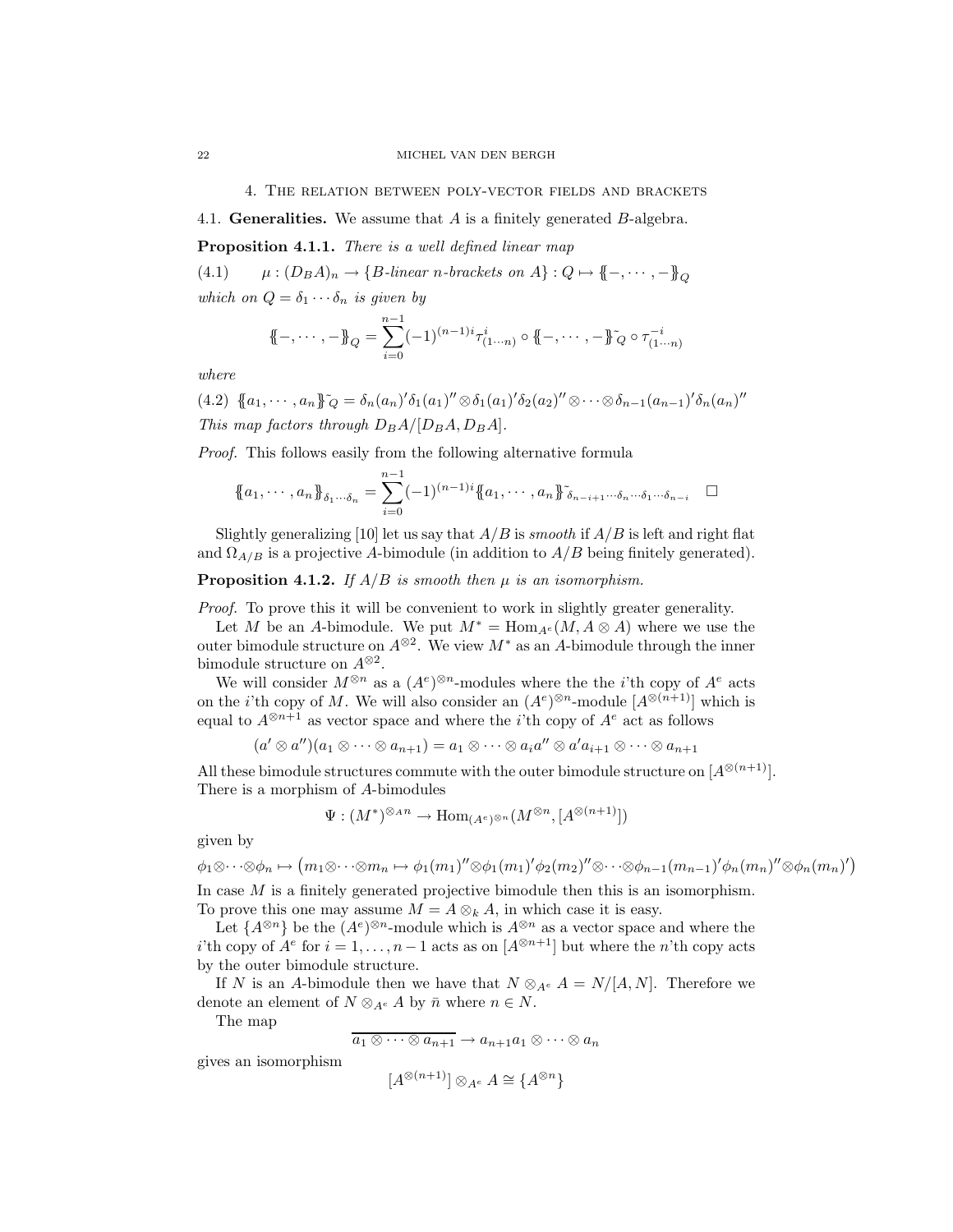We define  $\psi$  as the composition

$$
(M^*)^{\otimes_A n} \otimes_{A^e} A \xrightarrow{\Psi \otimes 1} \text{Hom}_{(A^e)^{\otimes n}}(M^{\otimes n}, [A^{\otimes (n+1)}]) \otimes_{A^e} A
$$
  

$$
\xrightarrow{\text{can.}} \text{Hom}_{(A^e)^{\otimes n}}(M^{\otimes n}, [A^{\otimes (n+1)}] \otimes_{A^e} A) \cong \text{Hom}_{(A^e)^{\otimes n}}(M^{\otimes n}, \{A^{\otimes n}\})
$$

Explicitly:

$$
\overline{\phi_1 \otimes \cdots \otimes \phi_n} \mapsto (m_1 \otimes \cdots \otimes m_n \mapsto \phi_n(m_n) \phi_1(m_1) \otimes \phi_1(m_1) \phi_2(m_2) \otimes \cdots \otimes \phi_{n-1}(m_{n-1}) \phi_n(m_n)')
$$

It is clear that  $\psi$  will also be an isomorphism if M is finitely generated projective. The cyclic group  $C_n$  acts on  $(M^*)^{\otimes_A n} \otimes_{A^e} A$  by

$$
\sigma_{(1\cdots n)}(\overline{\phi_1\otimes\cdots\otimes\phi_n}) = (-1)^{n-1}\overline{\phi_n\otimes\phi_1\otimes\cdots\phi_{n-1}}
$$

An easy verification shows that the following diagram is commutative.

$$
(M^*)^{\otimes_A n} \otimes_{A^e} A \xrightarrow{\psi} \text{Hom}_{(A^e)^{\otimes n}}(M^{\otimes n}, \{A^{\otimes n}\})
$$

$$
\downarrow \qquad \qquad \downarrow \qquad \qquad \downarrow \qquad \qquad \downarrow \qquad \qquad \downarrow \qquad \qquad \downarrow \qquad \qquad \downarrow \qquad \qquad \downarrow \qquad \qquad \downarrow \qquad \qquad \downarrow \qquad \qquad \downarrow \qquad \qquad \downarrow \qquad \qquad \downarrow \qquad \qquad \downarrow \qquad \qquad \downarrow \qquad \qquad \downarrow \qquad \qquad \downarrow \qquad \qquad \downarrow \qquad \qquad \downarrow \qquad \qquad \downarrow \qquad \qquad \downarrow \qquad \qquad \downarrow \qquad \qquad \downarrow \qquad \qquad \downarrow \qquad \qquad \downarrow \qquad \qquad \downarrow \qquad \qquad \downarrow \qquad \qquad \downarrow \qquad \qquad \downarrow \qquad \qquad \downarrow \qquad \qquad \downarrow \qquad \qquad \downarrow \qquad \qquad \downarrow \qquad \qquad \downarrow \qquad \qquad \downarrow \qquad \qquad \downarrow \qquad \qquad \downarrow \qquad \qquad \downarrow \qquad \qquad \downarrow \qquad \qquad \downarrow \qquad \qquad \downarrow \qquad \qquad \downarrow \qquad \qquad \downarrow \qquad \qquad \downarrow \qquad \qquad \downarrow \qquad \qquad \downarrow \qquad \qquad \downarrow \qquad \qquad \downarrow \qquad \qquad \downarrow \qquad \qquad \downarrow \qquad \qquad \downarrow \qquad \qquad \downarrow \qquad \qquad \downarrow \qquad \qquad \downarrow \qquad \qquad \downarrow \qquad \qquad \downarrow \qquad \qquad \downarrow \qquad \qquad \downarrow \qquad \qquad \downarrow \qquad \qquad \downarrow \qquad \qquad \downarrow \qquad \qquad \downarrow \qquad \qquad \downarrow \qquad \qquad \downarrow \qquad \qquad \downarrow \qquad \qquad \downarrow \qquad \qquad \downarrow \qquad \qquad \downarrow \qquad \qquad \downarrow \qquad \qquad \downarrow \qquad \qquad \downarrow \qquad \qquad \downarrow \qquad \qquad \downarrow \qquad \qquad \downarrow \qquad \qquad \downarrow \qquad \qquad \downarrow \qquad \qquad \downarrow \qquad \qquad \
$$

Let inv and coinv denote respectively the signed invariants and coinvariants for the action of  $C_n$ . We view  $T_A M^*$  as a graded ring with  $M^*$  in degree 1. In that case we have

$$
(T_A M^* / [T_A M^*, T_A M^*])_n = \operatorname{coinv} \left( (M^*)^{\otimes_A n} \otimes_{A^e} A \right)
$$

where  $\left[-,-\right]$  means signed commutators.

We define  $\mu$  as the composition of the maps.

$$
(T_A M^*/[T_A M^*, T_A M^*])_n = \text{coinv } \left( (M^*)^{\otimes_A n} \otimes_{A^e} A \right) \xrightarrow{\psi} \text{coinv Hom}_{(A^e)^{\otimes n}} (M^{\otimes n}, \{A^{\otimes n}\})
$$
  

$$
\xrightarrow{\text{trace}} \text{inv Hom}_{(A^e)^{\otimes n}} (M^{\otimes n}, \{A^{\otimes n}\})
$$

If M is finitely generated projective then  $\mu$  is an isomorphism.  $\overline{\phi_1 \otimes_A \cdots \otimes_A \phi_n}$  is mapped under  $\mu$  to

(4.3) 
$$
\sum_{i} (-1)^{(n-1)i} \tau_{(1...n)}^{i} \circ \Phi \circ \tau_{(1...n)}^{-i}
$$

where

$$
\Phi(m_1 \otimes \cdots \otimes m_n) = \phi_n(m_n) \phi_1(m_1) \otimes \phi_1(m_1) \phi_2(m_2) \otimes \cdots \otimes \phi_{n-1}(m_{n-1}) \phi_n(m_n)
$$

Now consider the case  $M = \Omega_{A/B}$ . In that case there is an isomorphism

inv  $\text{Hom}_{(A^e)^{\otimes n}}(\Omega^{\otimes n}, \{A^{\otimes n}\}) \cong \{B\text{-linear }n\text{-brackets on }A\}$ :

which maps  $\theta \in \text{Hom}_{(A^e)^{\otimes n}}(\Omega^{\otimes n}, \{A^{\otimes n}\})$  to the bracket

$$
\{\!\!\{a_1,\ldots,a_n\}\!\!\}=\theta(da_1\otimes\cdots\otimes da_n)
$$

Composing this identification with the map  $\mu$  defined by (4.3) gives us precisely (4.1).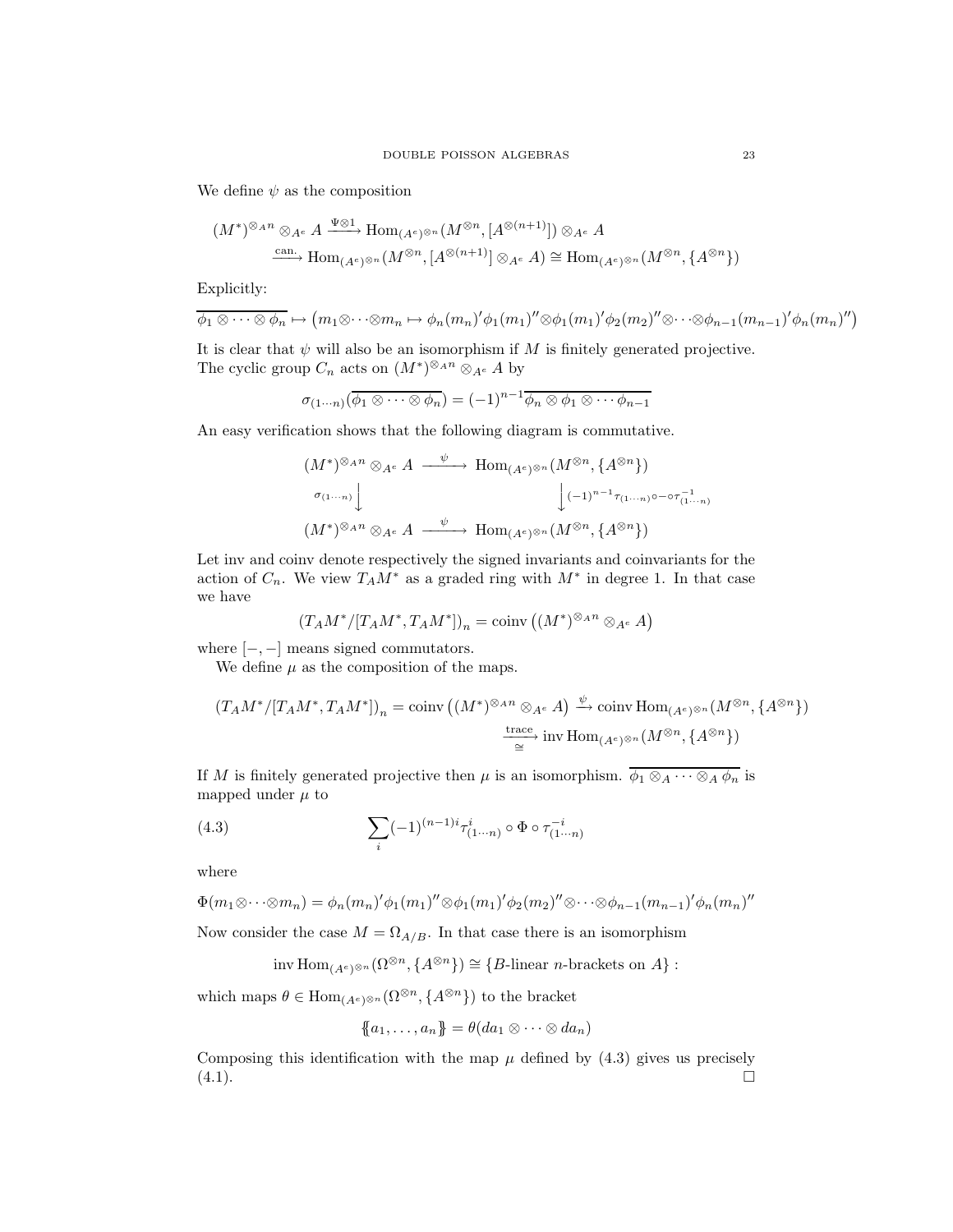4.2. Compatibility.

**Proposition 4.2.1.** *For*  $Q \in (D_B A)_n$  *the following identity holds* 

$$
\{a_1, \ldots, a_n\}_Q = (-1)^{\frac{n(n-1)}{2}} \{a_1, \ldots, \{a_{n-1}, \{Q, a_n\}\}_L \cdots \}_L
$$

*Proof.* It suffices to prove this for  $Q = \delta_1 \cdots \delta_n$  with  $\delta_i \in D_B A$ . We compute

$$
\{\delta_1 \cdots \delta_n, a_n\} = (-1)^{n-1} \delta_1(a_n) \delta_2 \cdots \delta_n \delta_1(a_n)'' + (-1)^{n-2} \delta_2(a_n) \delta_3 \cdots \delta_n \delta_1 \delta_2(a_n)'' + \cdots + \delta_n(a_n) \delta_1 \cdots \delta_{n-1} \delta_n(a_n)''
$$

We concentrate on the last term. The other terms are obtained by cyclically permuting the  $\delta$ 's. We find

$$
\begin{aligned}\n\{\!\!\{a_1,\ldots,\{a_{n-1},\delta_n(a_n)'\delta_1\cdots\delta_{n-1}\delta_n(a_n)''\}\!\!\}_{L} \cdots \!\!\}_{L} \\
&= (-1)^{\frac{n(n-1)}{2}} \delta_n(a_n)'\delta_1(a_1)'' \otimes \delta_1(a_1)'\delta_2(a_2)'' \otimes \delta_2(a_2)'\cdots \delta_{n-1}(a_{n-1})'' \otimes \delta_{n-1}(a_{n-1})'\delta_n(a_n)'' \\
&= (-1)^{\frac{n(n-1)}{2}} \{\!\!\{a_1,\ldots,a_n\}\!\!\}_{\delta_1\cdots\delta_n\delta_n}\n\end{aligned}
$$

We find

 $\{a_1, \ldots, \{a_{n-1}, \{\delta_1 \cdots \delta_n, a_n\}\}\}\L} \cdots \}$ <sub>L</sub> =  $(-1)^{\frac{n(n-1)}{2}} \{a_1, \ldots, a_n\}\}_{\delta_1 \cdots \delta_n}$ which is what we want.  $\Box$ 

**Proposition 4.2.2.** *Let*  $P \in (D_B A)_2$ *. We have the following identity for*  $a, b, c \in$ A*:*

$$
-(1/2)\{\!\!\{a,\{b,\{\{P,P\},c\}\}\!\!\}\}_L=\{\!\!\{a,\{b,c\}\!\!\}_{P}\}\!\!\}_{P,L}+\tau_{(123)}\{\!\!\{b,\{c,a\}\!\!\}_{P}\}\!\!\}_{P,L}+\tau_{(132)}\{\!\!\{c,\{a,b\}\!\!\}_{P}\}\!\!\}_{P,L}
$$

*Proof.* By (the graded version of) (2.19) we have

$$
\{\{P,P\},c\}=2\{P,\{P,c\}\}
$$

and by (2.17)

$$
\{\!\!\{\,b,\,\{P,\{P,c\}\,\}\!\!\}\ = -\{P,\{\!\!\{b,\,\{P,c\}\}\!\}\ + \{\!\!\{ \{P,b\},\{P,c\}\}\!\!\}
$$

We now apply  ${a, -}_{L}$  to the individual terms.

$$
\{a, \{P, \{b, \{P, c\}\}\}\}\_L = \{a, \{P, \{b, \{P, c\}\}\}\}\_B \otimes \{b, \{P, c\}\}''
$$

$$
= \{\{P, a\}, \{b, \{P, c\}\}\}\_B \otimes \{b, \{P, c\}\}''
$$

$$
= \{a, \{b, c\}\}_P\_P,L
$$

where in the second line we have used the graded version of  $(2.17)$  in the form of the formula

(4.4) 
$$
\{\{P,a\},x\} = \{a,\{P,x\}\}\
$$

In the third line we have once more used this identity.

Recall for the double bracket on  $D_B A$  is odd. This explains the signs. A similar computation yields

$$
\{a, \{\{P, b\}, \{P, c\}\}\}\_L = -\sigma_{(123)}\{\{P, b\}, \{\{P, c\}, a\}\}\_L - \sigma_{(132)}\{\{P, c\}, \{a, \{P, b\}\}\}\_L
$$
  

$$
= -\tau_{(123)}\{b, \{c, a\}\}_P\}_{P,L} - \tau_{(132)}\{c, \{a, b\}\}_P\}_{P,L}
$$

Collecting everything proves the proposition.

Summarizing we obtain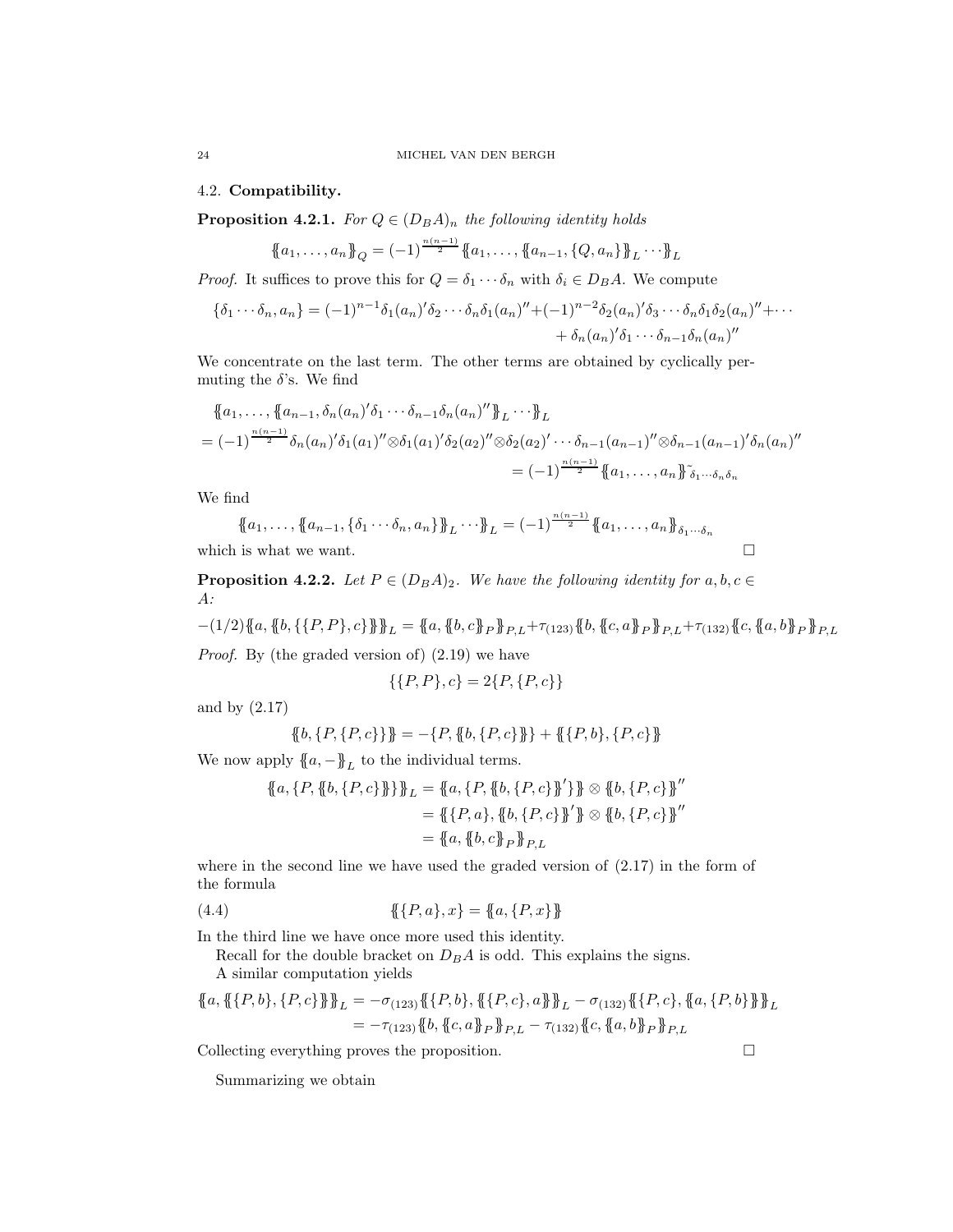**Theorem 4.2.3.** *Let*  $P \in (D_B A)_2$ *. Then one has* 

 ${a, b, c}_{1/2{P, P}} = {a, {b, c}_{P}}_{P}$   ${b, c}_{P}$   ${b}_{P,L}$  +  $\tau_{(123)} {b, {c, a}_{P}}_{P,L}$  +  $\tau_{(132)} {c, {a, b}_{P}}_{P,L}$ 4.3. The trace map. As above let  $e \in B$  be an idempotent such that  $BeB = B$ . We have an associated trace map

 $\text{Tr}: D_B A/[D_B A, D_B A] \rightarrow e D_B A e/[e D_B A e, e D_B A e] = D_{eBe}(eAe)/[D_{eBe}(eAe), D_{eBe}(eAe)]$ respecting  $\{-,-\}$  by Propositions 2.5.7 and 3.4.3.

Furthermore one has

$$
\{\!\!\{-,\cdots,-\}\!\!\}_Q=\{\!\!\{-,\cdots,-\}\!\!\}_{\mathrm{Tr}(Q)}
$$

since  $\text{Tr}(Q) = \sum_i e q_i Q p_i e$  (with the notations of §2.5) and hence

$$
\begin{aligned} \{\!\{-,\cdots,-\}\!\}_{\mathrm{Tr}(Q)} &= \{\!\{-,\cdots,-\}\!\}_{\sum_i eq_i Q_{p_i e} \\ &= \{\!\{-,\cdots,-\}\!\}_{\sum_i p_i eq_i Q} \\ &= \{\!\{-,\cdots,-\}\!\}_{Q} \end{aligned}
$$

# 4.4. Differential double Poisson algebras.

Definition 4.4.1. We say that A is a *differential double Poisson* algebra (DDP) over B if it is equipped an element  $P \in (D_B A)_2$  (a *differential double Poisson bracket*) such that

$$
(4.5) \t\t\t{P,P} = 0 \mod [D_B A, D_B A]
$$

If  $A, P$  is a differential double Poisson algebra then by Theorem 4.2.3  $A$  is a double Poisson algebra with double bracket  $\{-, -\}$ <sub>P</sub>. From Proposition 4.1.2 it follows that in the smooth case the notions of differential double Poisson algebra and double Poisson algebra are equivalent. This is not true in the non-smooth case as the following example shows.

**Example 4.4.2.** Let  $A = k[\epsilon]/(\epsilon^2)$ ,  $B = k$ . According to Example 2.3.3 A has a double Poisson bracket given by  $\{\epsilon, \epsilon\} = \epsilon \otimes 1 - 1 \otimes \epsilon$ .

On the other hand it easy to check that every element of  $Der(A, A \otimes A)$  sends  $\epsilon$ to  $k\epsilon \otimes \epsilon$ . Using (4.2) we deduce that if  $P \in (D_B A)_2$  then  $\{\!\!\{\epsilon,\epsilon\}\!\!\}_P = 0$ . So  $\{\!\!\{-,- \}\!\!\}$ is not differential.

**Example 4.4.3.** Assume that  $A = k[t]$  and  $B = k$ . Then the double Poisson bracket  ${t, t} = t \otimes 1 - 1 \otimes t$  is obtained from

$$
P = t \frac{\partial}{\partial t} \frac{\partial}{\partial t}
$$

where  $\partial/\partial t$  is the double derivation defined by  $\partial t/\partial t = 1 \otimes 1$ .

**Proposition 4.4.4.** *If*  $P \in (D_B A)_2$  *is a differential double Poisson bracket then*  $\mu \in \bigoplus_i e_iAe_i$  *is a moment map (cfr. Definition 2.6.4)* for  $\{-,-\}$ <sub>P</sub> *if and only if* 

$$
\{P, \mu_i\} = -E_i
$$

*Proof.* By Proposition 4.2.1 and (4.4) we have

$$
\{\!\{\mu_i, a\}\!\}_P = -\{\!\{\{P, \mu_i\}, a\}\!\} = -\{P, \mu_i\}(a)
$$

Thus  $\mu$  is indeed a moment map if and only if  $\{P, \mu_i\} = -E_i$ . . — Профессор — Профессор — Профессор — Профессор — Профессор — Профессор — Профессор — Профессор — Профессор <br>В профессор — Профессор — Профессор — Профессор — Профессор — Профессор — Профессор — Профессор — Профессор —<br>

It seems logical to call a differential double Poisson algebra equipped with a moment map a differential Hamiltonian algebra.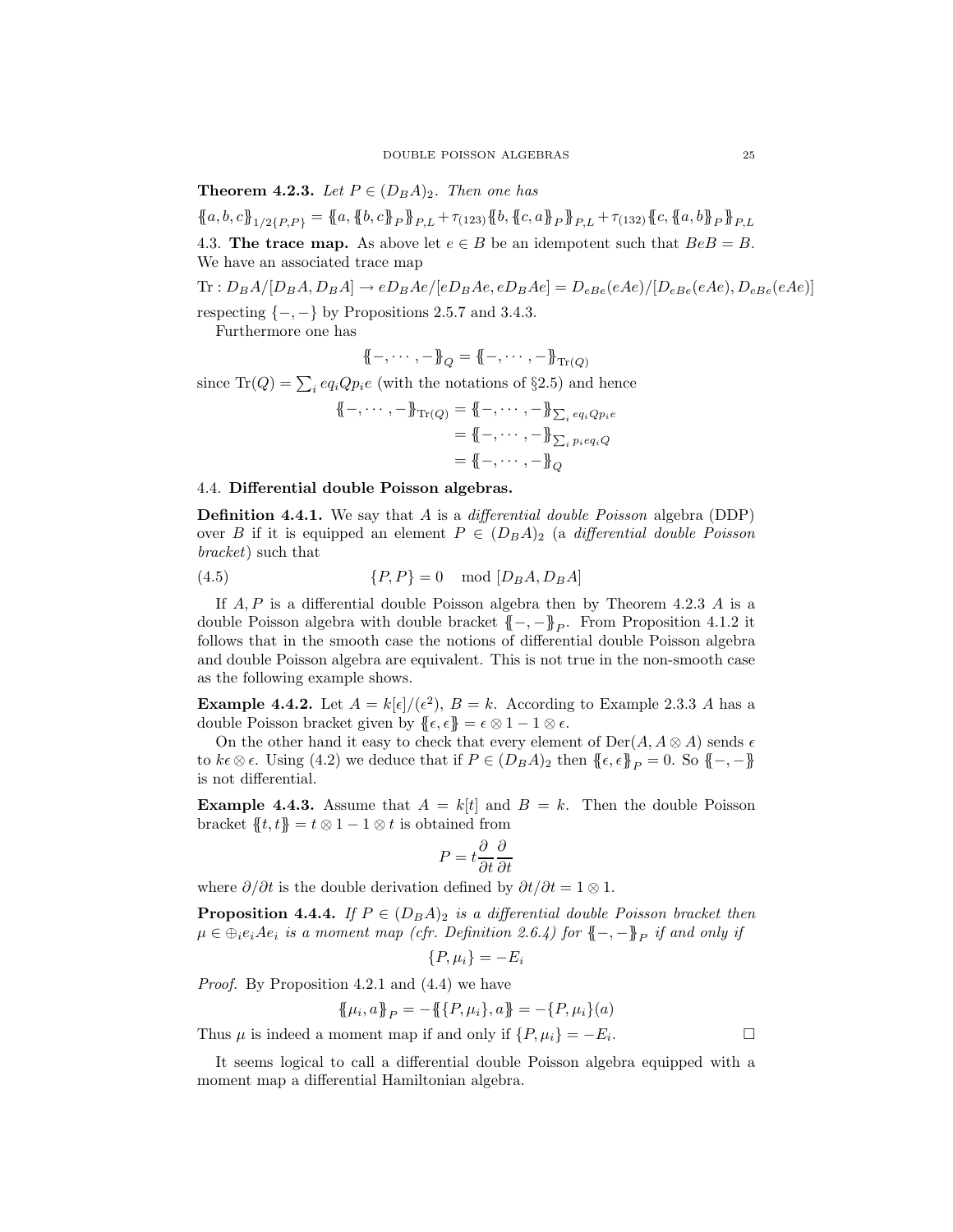# 26 MICHEL VAN DEN BERGH

#### 5. Double quasi-Poisson algebras

We now we introduce a twisted version of double Poisson algebras. For simplicity we assume throughout that  $B = ke_1 \oplus \cdots \oplus ke_n$  is semi-simple.

# 5.1. General definitions.

Definition 5.1.1. A *double quasi-Poisson bracket* on A (over B) is a B-linear bracket  $\{-,-\}$  such that

$$
\{\!\!\{-,-,-\}\!\!\}=\frac{1}{12}\sum_i\{\!\!\{-,-,-\}\!\!\}_{E_i^3}
$$

We say that A is a *double quasi-Poisson algebra* over A if A is equipped with a double quasi-Poisson bracket.

**Proposition 5.1.2.** *If*  $A, \{-,-\}$  *is a double quasi-Poisson algebra then*  $A, \{-,-\}$ *is a left Loday algebra.*

*Proof.* According to Corollary 2.4.4 we have to show

$$
\{-,-,-\}_{E_i^3}=0
$$

This identity is immediate from the definition.  $\Box$ 

In a similar way we obtain

**Lemma 5.1.3.** *If*  $A, \{$ | −, − $\}$  *is a double quasi-Poisson algebra then* {−,−} *induces a Poisson structure on* A*.*

*Proof.* This is proved as Lemma 2.6.2. □

Definition 5.1.4. Let A, {{−, −}} be a double quasi-Poisson algebra. A *multiplicative moment map* for A is an element  $\Phi = (\Phi_i)_i \in \bigoplus_i e_i A e_i$  such that for all  $a \in A$ we have

$$
\{\!\!\{\Phi_i, a\}\!\!\} = \frac{1}{2} (\Phi_i E_i + E_i \Phi_i)(a)
$$

A double quasi-Poisson algebra equipped with a moment map is said to be a *quasi-Hamiltonian algebra*.

**Proposition 5.1.5.** *Let*  $A, \{-, -\}$ ,  $\Phi$  *be a quasi-Hamiltonian algebra. Fix*  $q \in B^*$ *and put*  $\overline{A} = A/(\Phi - q)$ *. Then the associated Poisson structure* 

$$
p: A/[A, A] \to \text{Der}_B(A, A)/\text{Inn}_B(A, A)
$$

 $descends\ to\ a\ Poisson\ structure\ on\ \bar{A}/[\bar{A},\bar{A}]$ 

*Proof.* Left to the reader. □

### 5.2. Differential versions.

Definition 5.2.1. We say that A is a *differential double quasi-Poisson* algebra (DDQP-algebra) over B-algebra A if A is equipped with an element  $P \in (D_B A)_2$ (a *differential double quasi-Poisson bracket*) such that

(5.1) 
$$
\{P, P\} = \frac{1}{6} \sum_{i=1}^{n} E_i^3 \mod [D_B A, D_B A]
$$

It follows from Theorem 4.2.3 that a DDQP-algebra is a double quasi-Poisson algebra. For smooth algebras the two notions are equivalent by Proposition 4.1.2.

$$
\sqcup
$$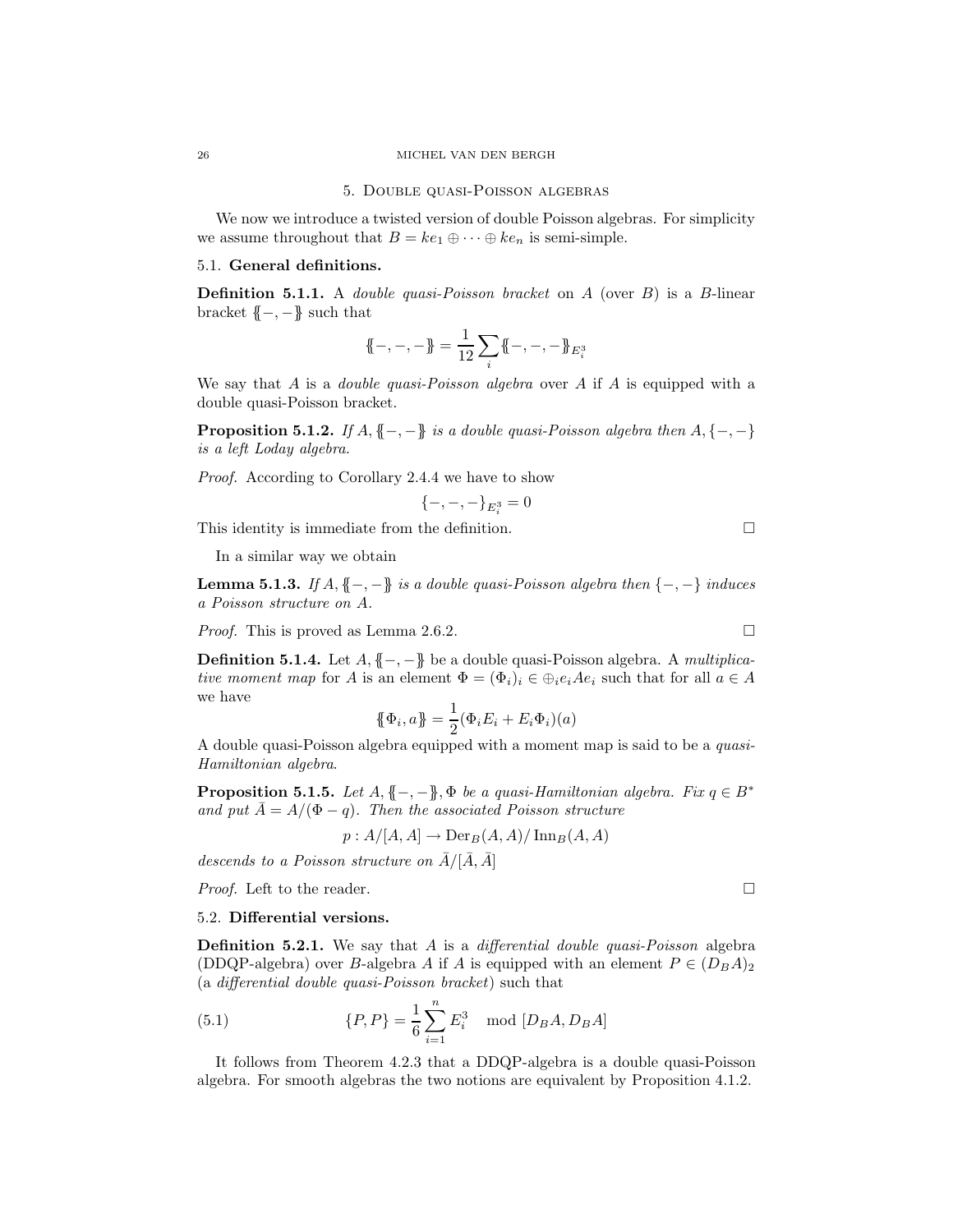**Proposition 5.2.2.** *If*  $P \in (D_B A)_2$  *is a double quasi-Poisson bracket then*  $\Phi \in$  $\oplus_i e_iAe_i$  *is a multiplicative moment map for*  $\{-,-\}$ <sub>P</sub> *if and only if* 

$$
\{P, \Phi_i\} = -\frac{1}{2}(E_i\Phi_i + \Phi_i E_i)
$$

*in*  $D_{A/B}$ .

*Proof.* This is similar to the proof of 4.4.4.

A differential quasi-Hamiltonian algebra is a quasi-Hamiltonian algebra where the double bracket coming from an element of  $(D_B A)_2$ .

5.3. Calculus on fusion algebras. In this section the notations are as in  $\S 2.5$ . Our aim is to show that if  $A$  is double quasi-Poisson algebra or a quasi-Hamiltonian algebra over B then the same is true for the fused algebra  $A<sup>f</sup>$ . Why this is to be expected will be explained in §7.10. The methods in this section are basically translations of the methods in [1, §5].

The non-quasi-versions of these methods are easy and have been treated in Corollary 2.5.6 and Proposition 2.6.6. The quasi-case is more tricky notation wise. For this reason we will restrict ourselves to the differential case. I have no doubt that the general case also works but I have not checked it.

Extending derivations yields a canonical map

$$
D_{A/B}\to D_{\bar{A}/\bar{B}}
$$

and hence a corresponding map

$$
(-): D_B A \to D_{\bar{B}} \bar{A}
$$

We will often identify  $D_B A$  with its image in  $D_{\bar{B}} \bar{A}$ . It is easy to see that  $\bar{(-)}$  is compatible with the Schouten bracket.

By composition we define a map

$$
(-)^f: D_B A \to D_{B^f}(A^f): P \mapsto \text{Tr}(\bar{P})
$$

where we compute Tr using the decomposition  $1 = 1 \cdot \epsilon \cdot 1 + e_{21} \epsilon e_{12}$ . It follows from §4.3 that  $(-)$ <sup>f</sup> is compatible with Schouten brackets.

For convenience we now define some operators in  $D_{\bar{A}/\bar{B}}$ . In order to avoid confusing notations we define  $F_i \in D_{\epsilon B \epsilon}(\epsilon \bar{A} \epsilon)$  for  $i \neq 2$  by  $F_i(a) = ae_i \otimes e_i - e_i \otimes e_i a$ Note that  $E_i^f = F_i$  for  $i > 2$  but this is not case for  $i = 1$ .

In this section we prove the following two results.

Theorem 5.3.1. *Assume that* A, P *is a differential double quasi-Poisson algebra over* B. Then  $A^f$ ,  $P^f$  *with* 

(5.2) 
$$
P^{ff} = P^f - \frac{1}{2} E_1^f E_2^f
$$

*is a differential double quasi-Poisson algebra.*

Theorem 5.3.2. *Assume that* A, P, Φ *is a differential quasi-Hamiltonian algebra over* B. Then  $A^f$ ,  $P^f$ ,  $\Phi^f$  *with*  $P^f$  *as in* (5.2) *and with* 

$$
\Phi_i^{\text{ff}} = \begin{cases} \Phi_1^f \Phi_2^f & \text{if } i = 1 \\ \Phi_i^f & \text{if } i > 2 \end{cases}
$$

*is a differential quasi-Hamiltonian algebra over* B<sup>f</sup> *.*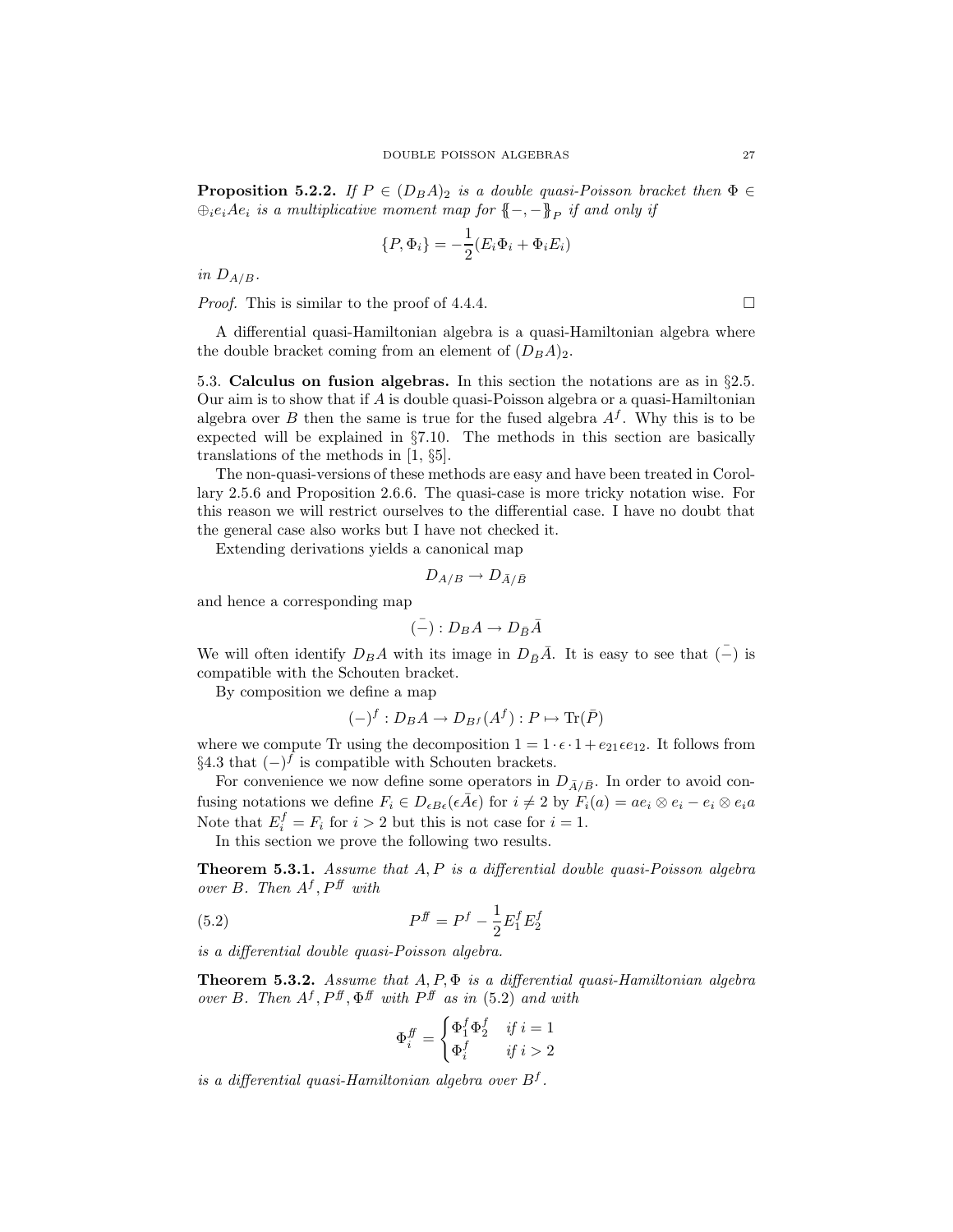The proof of these theorems needs some preparation. We put

$$
E = \bar{E}_1
$$
  

$$
\hat{E} = e_{12}\bar{E}_2e_{21}
$$

**Lemma 5.3.3.** We have for  $a \in \epsilon \overline{A} \epsilon$ 

$$
(E+\hat{E})(a)=ae_1\otimes e_1-e_1\otimes e_1a
$$

*Proof.* Both sides of the equation are derivations in a. Hence it suffices to check the identity on generators for  $\epsilon \bar{A} \epsilon$ . It is easy to check that these generators are given by

$$
t \quad \text{for } t \in \epsilon A \epsilon
$$

$$
e_{12}u \quad \text{for } u \in e_2 A \epsilon
$$

$$
ve_{21} \quad \text{for } v \in \epsilon A e_2
$$

$$
e_{12}we_{21} \quad \text{for } w \in e_2 A e_2
$$

We compute

$$
(E + \hat{E})(t) = \bar{E}_1(t) + (e_{12}\bar{E}_2e_{21})(t)
$$
  
=  $te_1 \otimes e_1 - e_1 \otimes e_1t$ 

$$
(E + \hat{E})(e_{12}u) = e_{12}\bar{E}_1(u) + e_{12}(e_{12}\bar{E}_2e_{21})(u)
$$
  
=  $e_{12}ue_1 \otimes e_1 - e_1 \otimes e_{12}u$ 

$$
(E + \hat{E})(ve_{21}) = \bar{E}_1(v)e_{21} + (e_{12}\bar{E}_2e_{21})(v)e_{21}
$$
  
=  $-e_1 \otimes e_1ve_{21} + ve_{21} \otimes e_1$ 

$$
(E+\hat{E})(e_{12}we_{21}) = e_{12}\bar{E}_1(w)e_{21} + e_{12}(e_{12}\bar{E}_2e_{21})(w)e_{21}
$$
  
=  $e_{12}we_{21} \otimes e_1 - e_1 \otimes e_{12}we_{21}$ 

In each of the cases we find the correct result.  $\hfill \Box$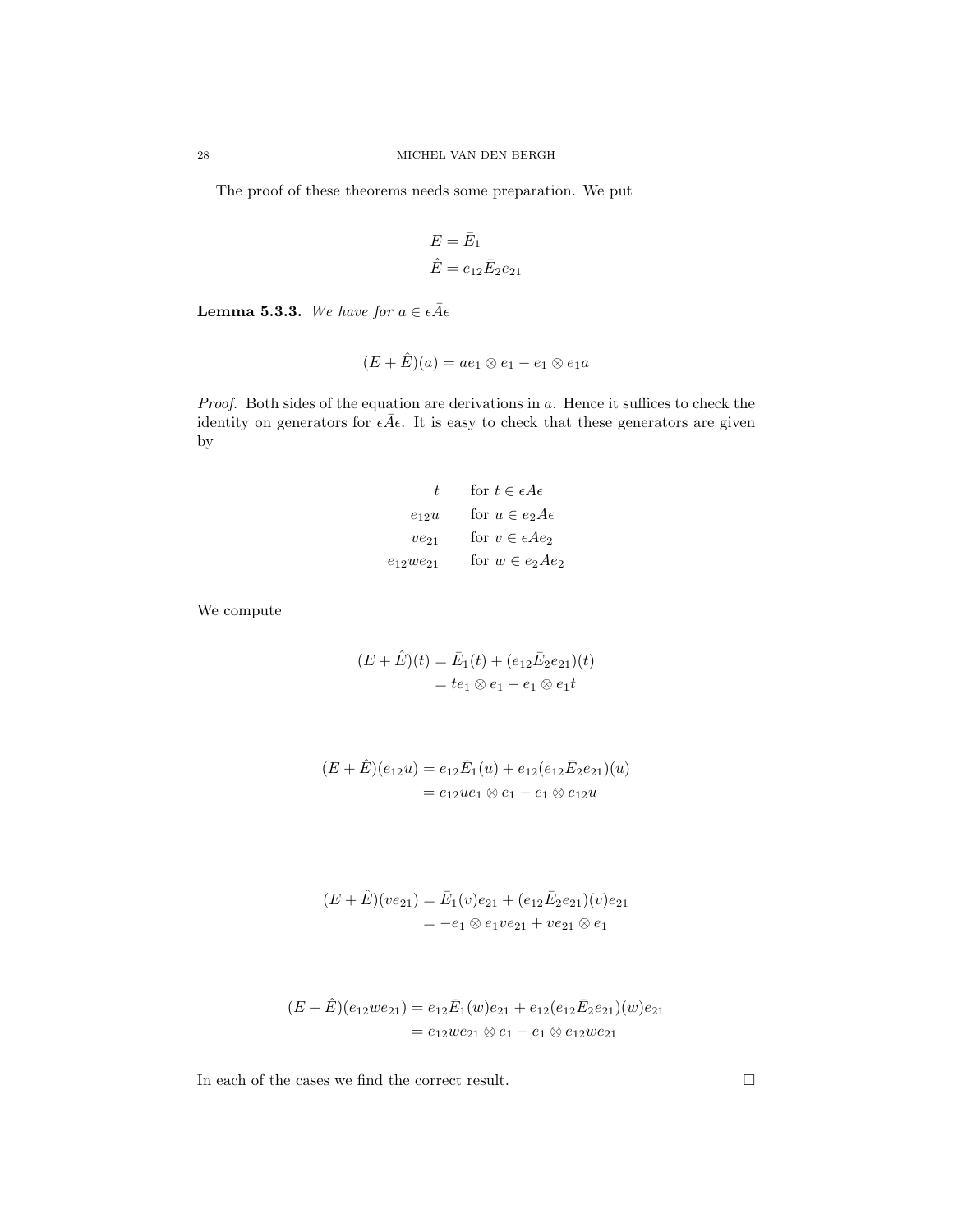We now compute the Schouten brackets between the operators  $E, \hat{E}$ .

$$
\{E, E\} = \{\bar{E}_1, \bar{E}_1\}
$$
\n
$$
= \overline{\{E_1, E_1\}}
$$
\n
$$
= \overline{E_1 \otimes e_1 - e_1 \otimes E_1} \qquad \text{(by (3.9))}
$$
\n
$$
= E \otimes e_1 - e_1 \otimes E
$$
\n
$$
\{E, \hat{E}\} = e_{12} \{\!\!\{E_1, \bar{E}_2\}\!\!\{e_{21}\}\!\!\{e_{21}\}\!\!\{e_{221}\}\!\!\{e_{212}\}\!\!\{e_{221}\}\!\!\{e_{222}\}\!\!\{e_{221}\}\!\!\{e_{221}\}\!\!\{e_{221}\}\!\!\{e_{221}\}\!\!\{e_{221}\}\!\!\{e_{221}\}\!\!\{e_{221}\}\!\!\{e_{221}\}\!\!\{e_{221}\}\!\!\{e_{221}\}\!\!\{e_{221}\}\!\!\{e_{221}\}\!\!\{e_{221}\}\!\!\{e_{221}\}\!\!\{e_{221}\}\!\!\{e_{221}\}\!\!\{e_{221}\}\!\!\{e_{221}\}\!\!\{e_{221}\}\!\!\{e_{221}\}\!\!\{e_{221}\}\!\!\{e_{221}\}\!\!\{e_{221}\}\!\!\{e_{221}\}\!\!\{e_{221}\}\!\!\{e_{221}\}\!\!\{e_{221}\}\!\!\{e_{221}\}\!\!\{e_{221}\}\!\!\{e_{221}\}\!\!\{e_{221}\}\!\!\{e_{221}\}\!\!\{e_{221}\}\!\!\{e_{221}\}\!\!\{e_{221}\}\!\!\{e_{221}\}\!\!\{e_{221}\}\!\!\{e_{221}\}\!\!\{e_{221}\}\!\!\{e_{221}\}\!\!\{e_{221}\}\!\!\{e_{221}\}\!\!\{e_{221}\}\!\!\{e_{221}\}\!\!\{e_{221}\}\!\!\{e_{221}\}\!\!\{e_{221}\}\!\!\{e_{221}\}\!\!\{e_{221}\}\!\!\{e_{221}\}\!\!\{e_{221}\}\!\!\{e_{221}\}\!\!\{e_{221}\}\!\!\{e_{221}\}\
$$

We also need the following Schouten bracket.

$$
\{E\hat{E}, E\hat{E}\} = \{E\hat{E}, E\}\bar{E} - E\{E\hat{E}, \hat{E}\}
$$
  
= 
$$
(\{E, E\} * \hat{E})\hat{E} - E(E * \{\hat{E}, \hat{E}\})
$$
  
= 
$$
E\hat{E} \otimes \hat{E} + \hat{E} \otimes E\hat{E} + E\hat{E} \otimes E + E \otimes E\hat{E}
$$

Hence

$$
\{E\hat{E}, E\hat{E}\} = 2E\hat{E}^2 + 2E^2\hat{E} \mod [D_{\bar{B}}\bar{A}, D_{\bar{B}}\bar{A}]
$$

For  $P \in (D_B A)_2$  we compute

$$
\begin{aligned} \n\{\overline{E}\hat{E}, \overline{P}\} &= -\{\overline{E}, \overline{P}\} * \hat{E} + E * \{\hat{E}, \overline{P}\} \\
&= -\overline{\{E_1, P\}} * \hat{E} + E * (e_{12} * \overline{\{E_2, P\}} * e_{21}) \\
&= -(\overline{P}e_1 \otimes e_1 - e_1 \otimes e_1 \overline{P}) * \hat{E} + E * (e_{12} * (\overline{P}e_2 \otimes e_2 - e_2 \otimes e_2 \overline{P}) * e_{21}) \\
&= -\overline{P}\hat{E} \otimes e_1 + \hat{E} \otimes e_1 \overline{P} + \overline{P}e_{21} \otimes E e_{12} - e_{21} \otimes E e_{12} \overline{P}\n\end{aligned}
$$

Hence

$$
\{E\hat{E}, \bar{P}\} = 0 \mod [D_{\bar{B}}\bar{A}, D_{\bar{B}}\bar{A}]
$$

*Proof of Theorem 5.3.1.* Note that  $E_1^f = E$ ,  $E_2^f = \hat{E}$  and  $E_1^f E_2^f = E\hat{E}$  (here and below we view  $E, \hat{E}, E\hat{E}$  as elements of  $D_{\epsilon B\epsilon}(\epsilon \overline{A}\epsilon)$ .

The result of Lemma 5.3.3 may be rewritten as

(5.3) 
$$
E_1^f + E_2^f = F_1
$$

Using the fact that  $\epsilon \bar{E}_2 = 0$  we have

$$
(E_2^n)^f = \text{Tr}(\bar{E}_2^n) = e_{12}\bar{E}_2^n e_{21} = \hat{E}^n
$$

A similar computation yields.

$$
(E_1^n)^f = \text{Tr}(\bar{E}_1^n) = E^n
$$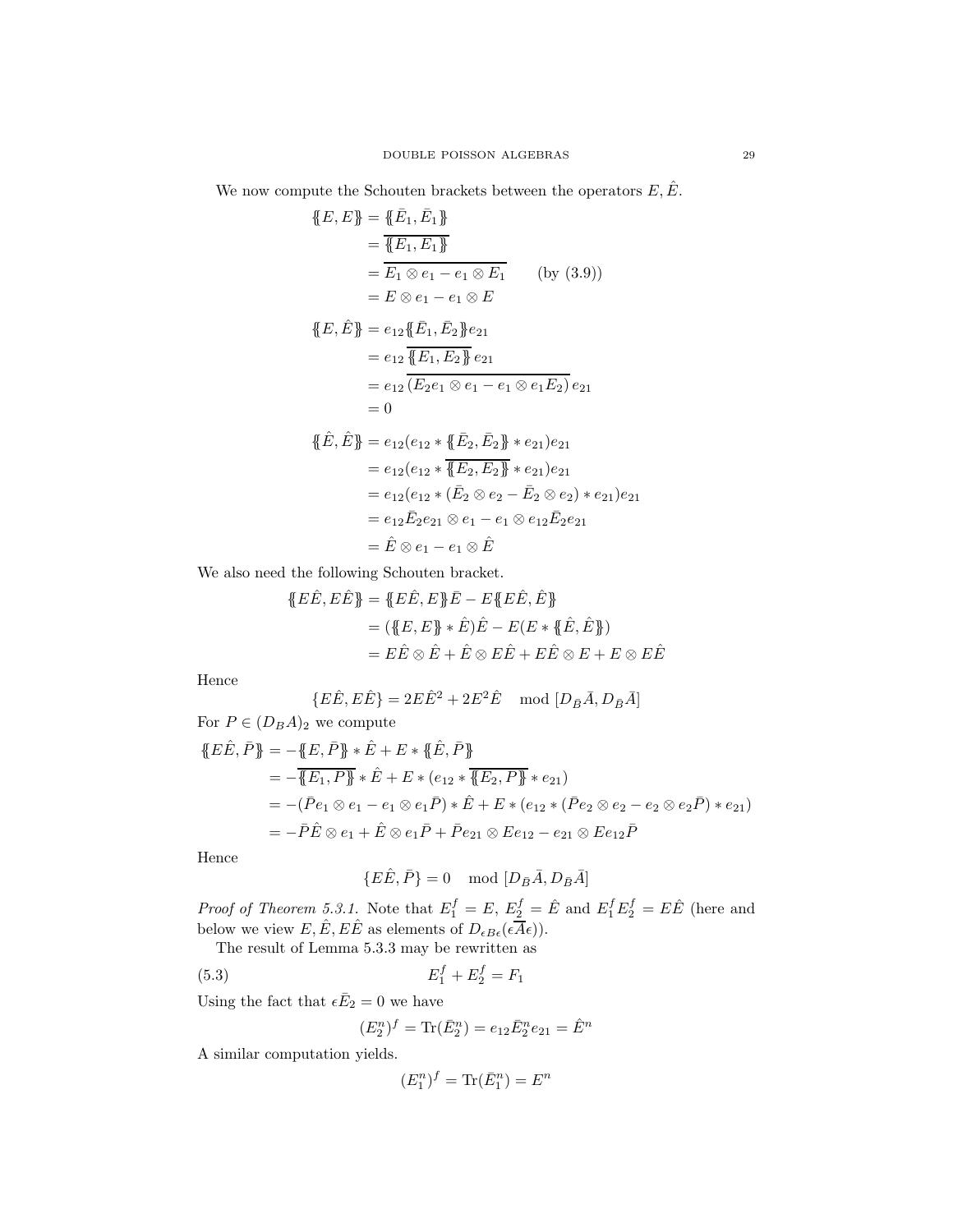Finally we have for  $i > 2$ 

$$
(E_i^n)^f = F_i^n
$$

Applying  $(-)$ <sup>f</sup> to the identity

$$
\{P, P\} = \frac{1}{6} \sum_i E_i^3
$$

yields

$$
\{P^f, P^f\} = \frac{1}{6}E^3 + \frac{1}{6}\hat{E}^3 + \frac{1}{6}\sum_{i>2}F_i^3
$$

We compute (modulo commutators)

$$
\left\{ P^f - \frac{1}{2} E_1^f E_2^f, P^f - \frac{1}{2} E_1^f E_2^f \right\} = \left\{ P^f - \frac{1}{2} E \hat{E}, P^f - \frac{1}{2} E \hat{E} \right\}
$$
  

$$
= \text{Tr} \left\{ \bar{P} - \frac{1}{2} E \hat{E}, \bar{P} - \frac{1}{2} E \hat{E} \right\}
$$
  

$$
= \text{Tr} \{ \bar{P}, \bar{P} \} + \frac{1}{2} \text{Tr} (E \hat{E}^2) + \frac{1}{2} \text{Tr} (E^2 \hat{E})
$$
  

$$
= \{ P^f, P^f \} + \frac{1}{2} E \hat{E}^2 + \frac{1}{2} E^2 \hat{E}
$$
  

$$
= \frac{1}{6} (E + \hat{E})^3 + \frac{1}{6} \sum_{i>2} F_i^3
$$
  

$$
= \frac{1}{6} F_1^3 + \frac{1}{6} \sum_{i>2} F_i^3
$$
  

$$
= \frac{1}{6} \sum_{i \neq 2} F_i^3
$$

This finishes the proof.  $\Box$ 

*Proof of Theorem 5.3.2.* We need to prove

$$
\{P^{\text{ff}}, \Phi_i^{\text{ff}}\} = -\frac{1}{2}(F_i\Phi_i + \Phi_i F_i)
$$

Since the case  $i > 2$  is easy we assume  $i = 1$ . In that case we have to prove.

(5.4) 
$$
\left\{P^f - \frac{1}{2}E_1^f E_2^f, \Phi_1^f \Phi_2^f\right\} = -\frac{1}{2}(F_1 \Phi_1^f \Phi_2^f + \Phi_1^f \Phi_2^f F_1)
$$

We compute the left hand side of this equation. We have

$$
\left\{P^f - \frac{1}{2}E_1^f E_2^f, \Phi_1^f \Phi_2^f\right\} = \text{Tr}\left\{\bar{P} - \frac{1}{2}E\hat{E}, \Phi \hat{\Phi}\right\}
$$

where  $\Phi = \bar{\Phi}_1, \, \hat{\Phi} = e_{12} \bar{\Phi}_2 e_{21}.$ 

We compute

$$
\{\bar{P}, \Phi\hat{\Phi}\} = \{\bar{P}, \Phi\}\hat{\Phi} + \Phi\{\bar{P}, \hat{\Phi}\}\
$$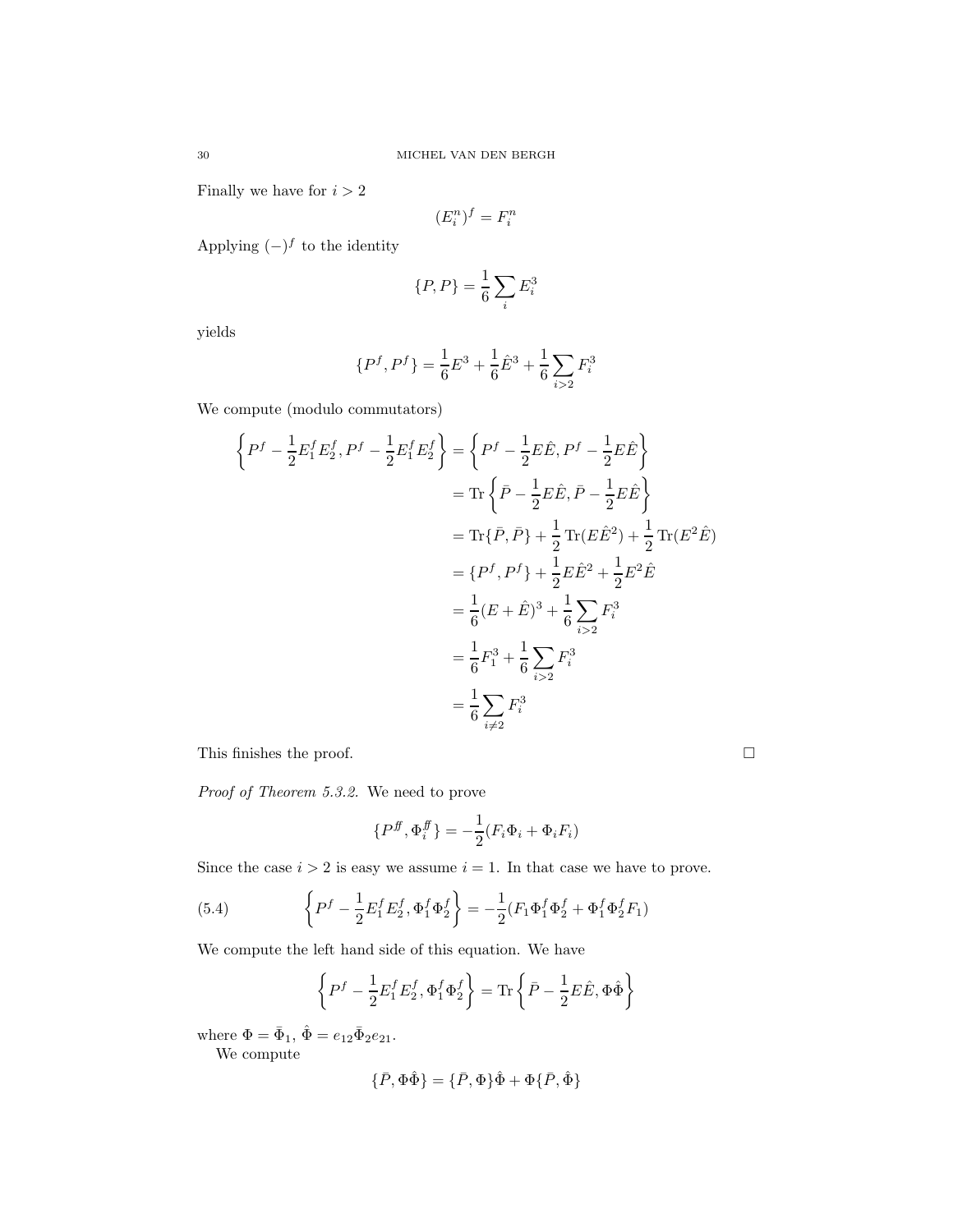where

$$
\begin{aligned} \{\bar{P}, \Phi\} &= \overline{\{P, \Phi_1\}} \\ &= -\frac{1}{2} (\overline{E_1 \Phi_1 + \Phi_1 E_1)} \\ &= -\frac{1}{2} (E \Phi + \Phi E) \end{aligned}
$$

and

$$
\begin{aligned} \{\bar{P}, \hat{\Phi}\} &= \{\bar{P}, e_{12}\bar{\Phi}_2 e_{21}\} \\ &= e_{12} \{\overline{P}, \Phi_2\} \, e_{21} \\ &= -\frac{1}{2} e_{12} (\overline{E_2 \Phi_2 + \Phi_2 E_2}) \, e_{21} \\ &= -\frac{1}{2} (\hat{E}\hat{\Phi} + \hat{\Phi}\hat{E}) \end{aligned}
$$

Taking things together we find

(5.5) 
$$
\{\bar{P}, \Phi\hat{\Phi}\} = -\frac{1}{2}(E\Phi + \Phi E)\hat{\Phi} - \frac{1}{2}\Phi(\hat{E}\hat{\Phi} + \hat{\Phi}\hat{E}) \n= -\frac{1}{2}E\Phi\hat{\Phi} - \frac{1}{2}\Phi E\hat{\Phi} - \frac{1}{2}\Phi\hat{E}\hat{\Phi} - \frac{1}{2}\Phi\hat{\Phi}\hat{E}
$$

Next we compute  $\{E\hat{E}, \Phi\hat{\Phi}\}$ . We need the following preliminary results.

$$
\begin{aligned}\n\{\!\{E,\Phi\}\!\} &= \overline{\{\!\{E_1,\Phi_1\}\!\}} \\
&= \Phi \otimes e_1 - e_1 \otimes \Phi \\
\{\!\{E,\hat{\Phi}\}\!\} &= e_{12} \,\overline{\{\!\{E_1,\Phi_2\}\!\}\, e_{21}} \\
&= e_{12} \,\overline{\{\Phi_2 \otimes e_1 - e_1 \otimes \Phi_2\}} \, e_{21} \\
&= 0 \\
\{\!\{E,\Phi\}\!\} &= e_{12} * \overline{\{\!\{E_2,\Phi_1\}\!\}\, * e_{21} \\
&= e_{12} * \overline{\{\Phi_1 \otimes e_2 - e_2 \otimes \Phi_1\}} \, * e_{21} \\
&= 0 \\
\{\!\{E,\hat{\Phi}\}\!\} &= e_{12}(e_{12} * \overline{\{\!\{E_2,\Phi_2\}\!\}\, * e_{21}) e_{21} \\
&= e_{12}(e_{12} * \overline{\{\Phi_2 \otimes e_2 - e_2 \otimes \Phi_2\}} \, * e_{21}) e_{21} \\
&= \hat{\Phi} \otimes e_1 - e_1 \otimes \hat{\Phi}\n\end{aligned}
$$

We then compute

$$
\begin{aligned} \n\{\stackrel{\frown}{E}\stackrel{\frown}{E},\stackrel{\frown}{\Phi}\stackrel{\frown}{\Phi}\} &= \Phi \{\stackrel{\frown}{E}\stackrel{\frown}{E},\stackrel{\frown}{\Phi}\} + \{\stackrel{\frown}{E}\stackrel{\frown}{E},\Phi\}\stackrel{\frown}{\Phi} \\ &= \Phi(E * \{\stackrel{\frown}{E},\stackrel{\frown}{\Phi}\} - \{E,\stackrel{\frown}{\Phi}\} * \stackrel{\frown}{E}) + (E * \{\stackrel{\frown}{E},\Phi\} - \{E,\Phi\} * \stackrel{\frown}{E})\hat{\Phi} \\ &= \Phi(E * (\hat{\Phi} \otimes e_1 - e_1 \otimes \hat{\Phi})) - ((\Phi \otimes e_1 - e_1 \otimes \Phi) * \stackrel{\frown}{E})\hat{\Phi} \\ &= \Phi\hat{\Phi} \otimes E - \Phi \otimes E\hat{\Phi} - \Phi\hat{E} \otimes \hat{\Phi} + \stackrel{\frown}{E} \otimes \Phi\hat{\Phi} \n\end{aligned}
$$

and hence

(5.6) 
$$
{E\hat{E}, \Phi\hat{\Phi}} = \Phi\hat{\Phi}E - \Phi E\hat{\Phi} - \Phi\hat{E}\hat{\Phi} + \hat{E}\Phi\hat{\Phi}
$$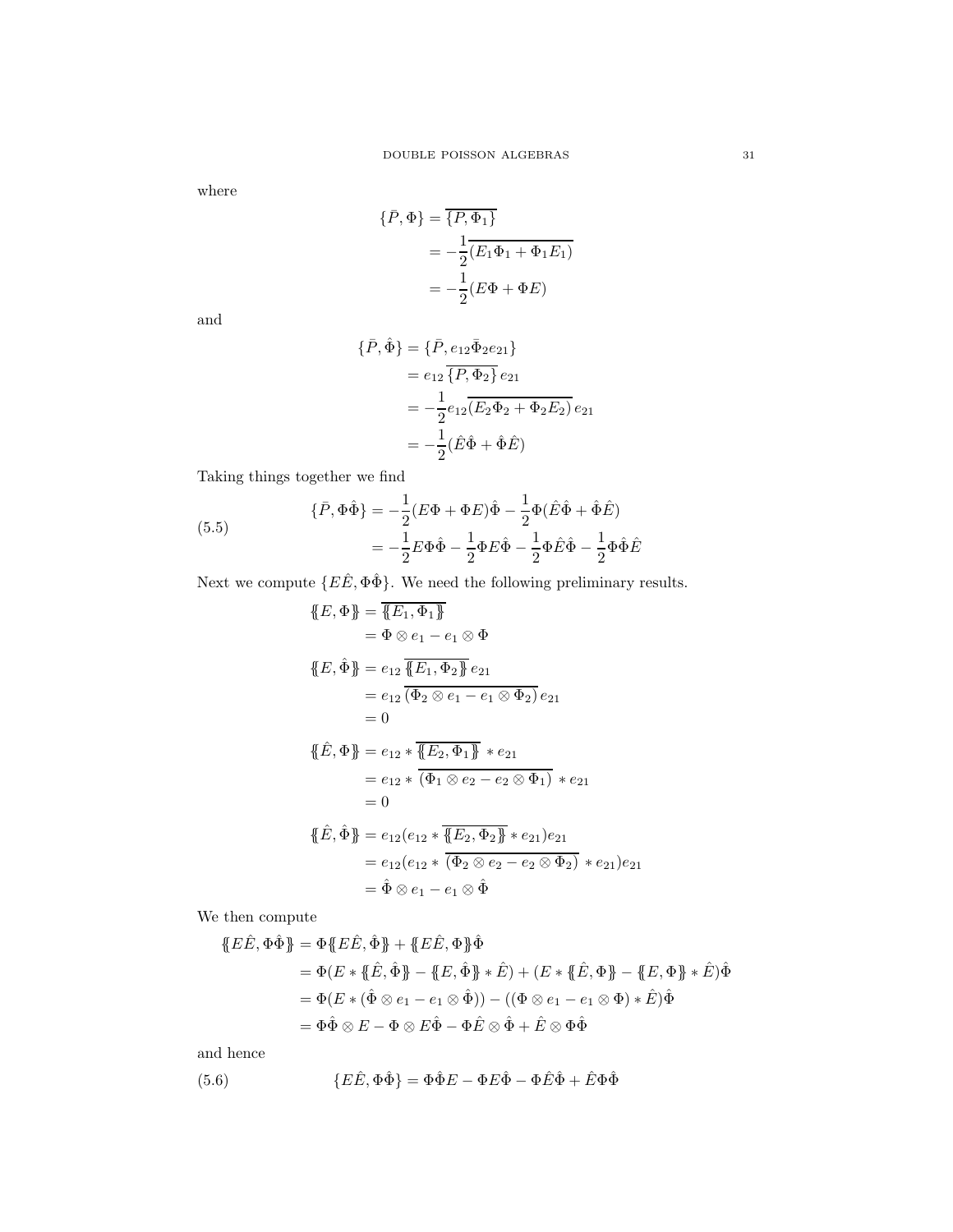Combining  $(5.5)$  and  $(5.6)$  we obtain

$$
\left\{\bar{P} - \frac{1}{2}E\hat{E}, \Phi\hat{\Phi}\right\} = -\frac{1}{2}E\Phi\hat{\Phi} - \frac{1}{2}\Phi E\hat{\Phi} - \frac{1}{2}\Phi\hat{E}\hat{\Phi} - \frac{1}{2}\Phi\hat{\Phi}\hat{E}
$$

$$
-\frac{1}{2}\Phi\hat{\Phi}E + \frac{1}{2}\Phi E\hat{\Phi} + \frac{1}{2}\Phi\hat{E}\hat{\Phi} - \frac{1}{2}\hat{E}\Phi\hat{\Phi}
$$

$$
= -\frac{1}{2}E\Phi\hat{\Phi} - \frac{1}{2}\Phi\hat{\Phi}E - \frac{1}{2}\hat{E}\Phi\hat{\Phi} - \frac{1}{2}\Phi\hat{\Phi}\hat{E}
$$

and hence we obtain

LHS (5.4) = Tr 
$$
\left\{ \bar{P} - \frac{1}{2} E \hat{E}, \Phi \hat{\Phi} \right\}
$$
  
\n=  $-\frac{1}{2} E_1^f \Phi_1^f \Phi_2^f - \frac{1}{2} \Phi_1^f \Phi_2^f E_1^f - \frac{1}{2} E_2^f \Phi_1^f \Phi_2^f - \frac{1}{2} \Phi_1^f \Phi_2^f E_2^f$   
\n=  $-\frac{1}{2} F_1 \Phi_1^f \Phi_2^f - \frac{1}{2} \Phi_1^f \Phi_2^f F_1$   
\n= RHS (5.4)  $\square$ 

# 6. Quivers

6.1. Generalities. Below  $Q = (Q, I, h, t)$  is a finite quiver with vertex set  $I =$  $\{1,\ldots,n\}$  and edge set Q. The maps  $t, h : Q \to I$  associate with every edge its start and end. We extend the definitions of  $h, t$  to paths in Q. By  $e_i$  we denote the idempotent associated to the vertex i and we put  $B = \bigoplus_i ke_i$ . We let  $\overline{Q}$  be the double of Q.  $\overline{Q}$  is obtained from Q by adjoining for every arrow a an opposite arrow  $a^*$ . We define  $\epsilon : \overline{Q} \to {\pm 1}$  as the function which is 1 on  $Q$  and  $-1$  on  $\overline{Q} - Q$ . By  $kQ$  we denote the path algebra of  $Q$  (with multiplication given by concatenation of paths). Note that  $kQ/B$  is smooth so we don't have to make a difference between differential and ordinary notions (see §5.2) in the case of quivers.

6.2. Vector fields and the Schouten bracket. Let  $A = kQ$ . For  $a \in Q$  we define the element  $\frac{\partial}{\partial a} \in D_B A$  which on  $b \in Q$  acts as

$$
\frac{\partial b}{\partial a} = \begin{cases} e_{t(a)} \otimes e_{h(a)} & \text{if } a = b \\ 0 & \text{otherwise} \end{cases}
$$

It is clear that  $D_{A/B}$  is generated by  $\left(\frac{\partial}{\partial a}\right)_{a\in Q}$  as an A-bimodule. Hence  $D_B A$  is the tensor algebra over A generated by  $\left(\frac{\partial}{\partial a}\right)_a$ .

**Proposition 6.2.1.** *Let*  $a, b \in Q$ *. Then* 

$$
\{a, b\} = 0
$$

$$
\left\{\left\{\frac{\partial}{\partial a}, b\right\}\right\} = \begin{cases} e_{t(a)} \otimes e_{h(a)} & \text{if } a = b \\ 0 & \text{otherwise} \end{cases}
$$

$$
\left\{\left\{\frac{\partial}{\partial a}, \frac{\partial}{\partial b}\right\}\right\} = 0
$$

*Proof.* Only the third equality is not immediately obvious. But a quick check of the definitions reveals that  $\{\frac{\partial}{\partial a}, \frac{\partial}{\partial b}\}(c) = 0$  for any  $c \in Q$ .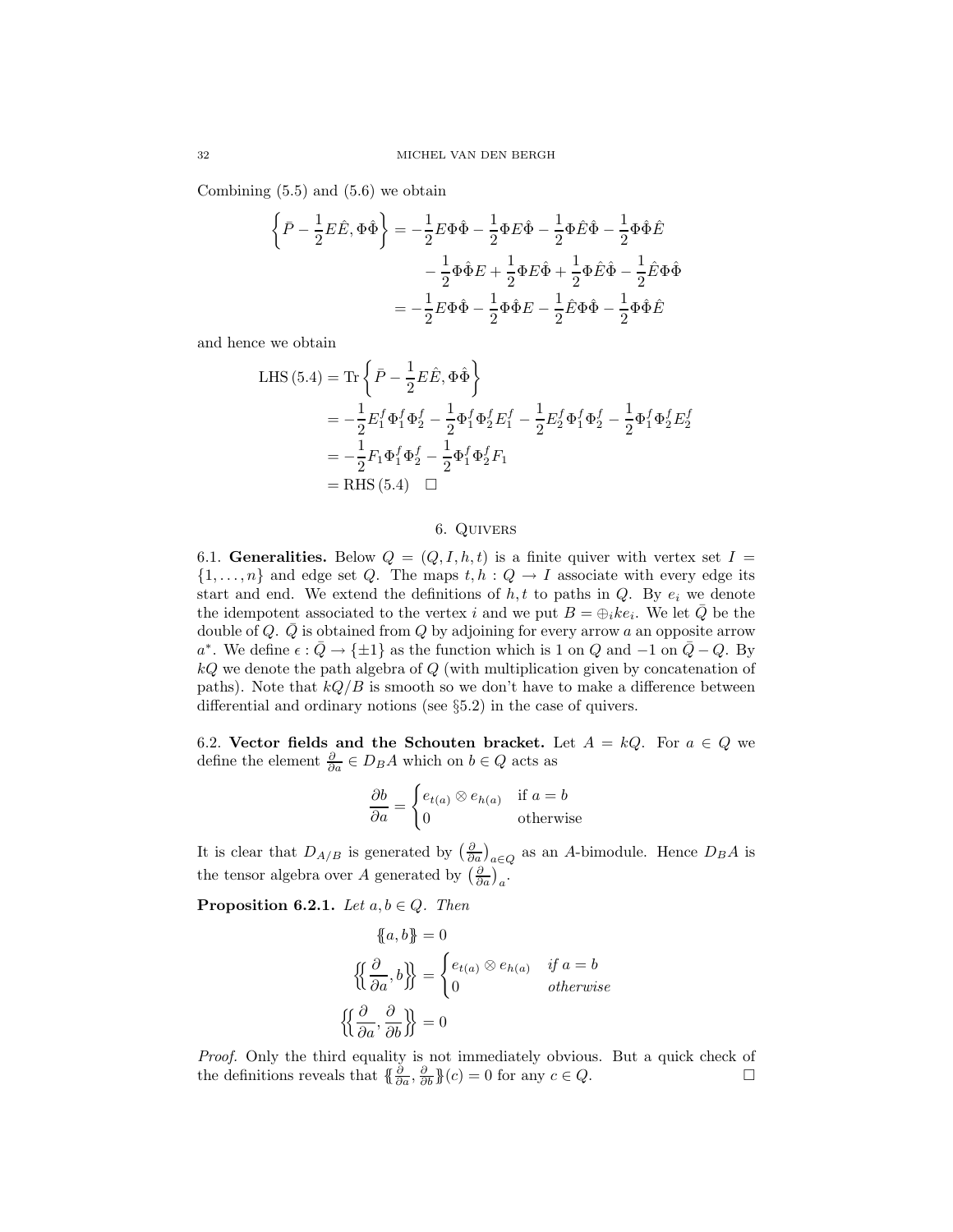**Proposition 6.2.2.** (1) *For*  $\delta \in D_{A/B}$  *we have the equality in*  $D_B A$ *:* 

(6.1) 
$$
\delta = \sum_{a \in Q} \delta(a)'' \frac{\partial}{\partial a} \delta(a)'
$$

(2) *For*  $i = 1, \ldots, n$  *we have the equality:* 

(6.2) 
$$
E_i = \sum_{a \in Q, h(a) = i} \frac{\partial}{\partial a} a - \sum_{a \in Q, t(a) = i} a \frac{\partial}{\partial a}
$$

*Proof.* (1) Let  $b \in Q$ . Evaluated on b (6.1) can be rewritten as

$$
\delta(b) = \delta(b)'' * (e_{t(b)} \otimes e_{h(b)}) * \delta(b)'
$$

The right hand side of this equation is equal to  $e_{t(b)}\delta(b)'\otimes \delta(b)''e_{h(b)}=$  $\delta(e_{t(b)}be_{h(b)}) = \delta(b).$ 

(2) If we substitute  $\delta = E_i$  in (6.1) then we obtain

$$
E_i = \sum_{a \in Q} e_i \frac{\partial}{\partial a} a e_i - e_i a \frac{\partial}{\partial a} e_i
$$
  
= 
$$
\sum_{a \in Q, h(a) = i} \frac{\partial}{\partial a} a - \sum_{a \in Q, t(a) = i} a \frac{\partial}{\partial a}
$$

*Remark* 6.2.3. The expression for  $E_i$  can be conveniently rewritten as follows. Put  $E = \sum_i E_i$ . Then

$$
E = \sum_{a \in Q} \left[ \frac{\partial}{\partial a}, a \right]
$$

# 6.3. Hamiltonian structure.

**Theorem 6.3.1.**  $A = k\overline{Q}$  *has a Hamiltonian structure given by* 

(6.3) 
$$
P = \sum_{a \in Q} \frac{\partial}{\partial a} \frac{\partial}{\partial a^*}
$$

$$
\mu = \sum_{a \in Q} [a, a^*]
$$

*Proof.* The fact that  $\{P, P\} = 0$  is trivial. For the moment map property we compute

$$
\{P, a\} = -(e_{t(a)} \otimes e_{h(a)}) * \frac{\partial}{\partial a^*}
$$

$$
\{P, a^*\} = \frac{\partial}{\partial a} * (e_{h(a)} \otimes e_{t(a)})
$$

whence

$$
\{P, a\} = -\frac{\partial}{\partial a^*}
$$

$$
\{P, a^*\} = \frac{\partial}{\partial a}
$$

 $\Box$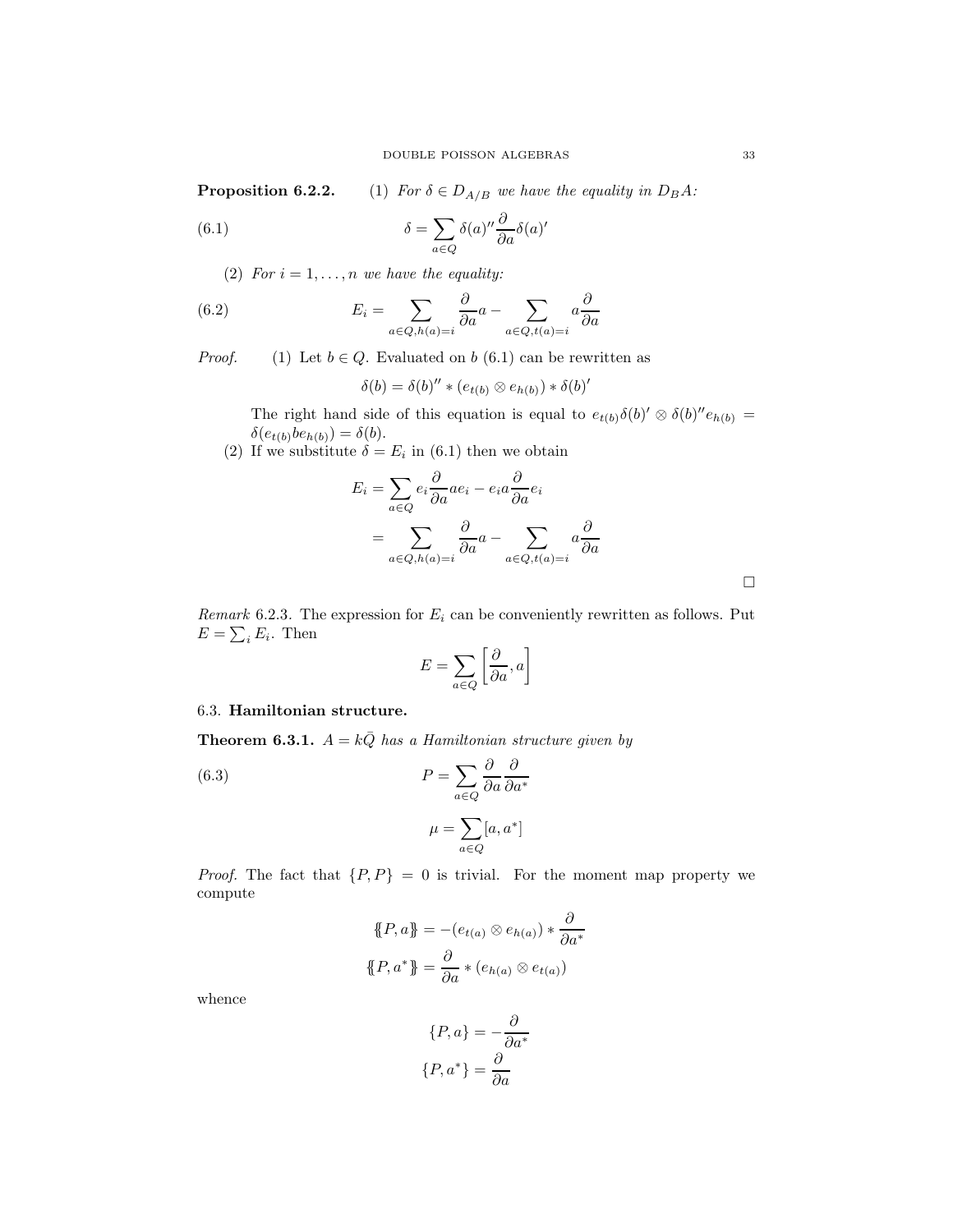Thus

$$
\{P, \mu\} = \sum_{a \in Q} [\{P, a\}, a^*] + [a, \{P, a^*\}]
$$

$$
= \sum_{a \in Q} - \left[\frac{\partial}{\partial a^*}, a^*\right] + \left[a, \frac{\partial}{\partial a}\right]
$$

$$
= -E \quad \Box
$$

6.4. The necklace Loday algebra. A simple computation yields the following formula for the induced double Poisson bracket on  $k\overline{Q}$ . Let  $a \in Q$ .

$$
\{a, a^*\}_P = e_{h(a)} \otimes e_{t(a)}
$$

$$
\{a^*, a\}_P = -e_{t(a)} \otimes e_{h(a)}
$$

and all other double brackets are zero.

The double bracket on paths is pictorially given as follows:



where the black and white dots represent identical vertices.

The double Poisson structure on  $k\overline{Q}$  induces a left Loday algebra structure  $\{-,-\}$  on  $k\overline{Q}$ .

**Proposition 6.4.1.** For oriented paths x, y in  $\overline{Q}$  we have  $\{x, y\} = 0$  if x is not *closed. Otherwise the bracket can be pictorially represented as follows*

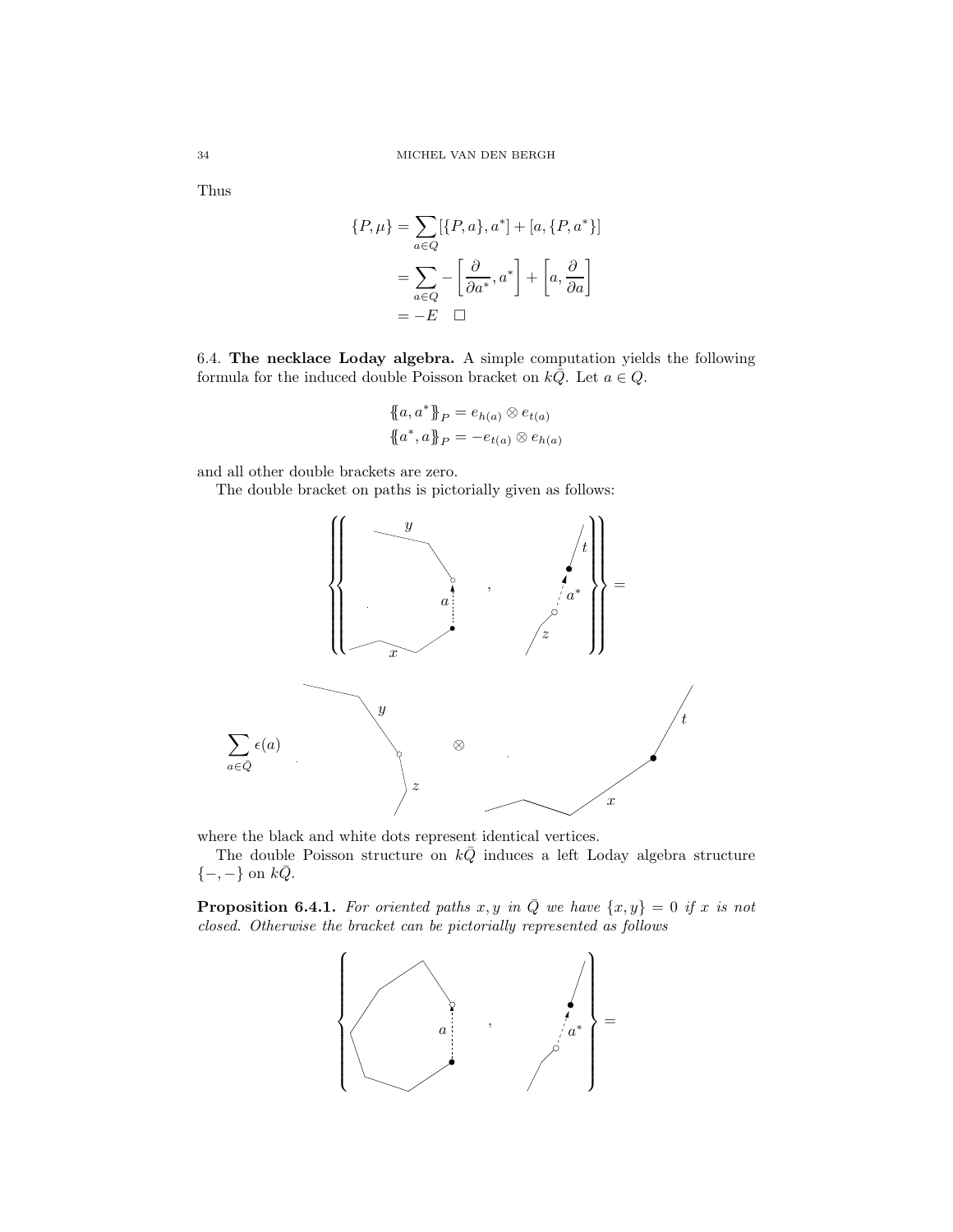

If we restrict this bracket to closed paths we obtain the so-called *necklace Lie algebra* structure on  $k\overline{Q}/[k\overline{Q}, k\overline{Q}]$  [4, 11, 12].

6.5. Quasi-Hamiltonian structure for a very simple quiver. In this section we consider the quiver  $Q$  given by

$$
1 \underbrace{\overbrace{\qquad \qquad \qquad }^{a}}_{a^{*}} 2
$$

We let A be the path algebra of  $kQ$  with  $e_1 + aa^*$  and  $e_2 + a^*a$  inverted. By inverted we mean that we introduce elements I, J such that  $I = Ie_1 = e_1I$ ,  $J = Je_2 = e_2J$ and  $I(e_1 + aa^*) = (e_1 + aa^*)I = e_1$  and  $J(e_2 + a^*a) = (e_2 + a^*a)J = e_2$ . Below we denote use the notation  $(e_1 + aa^*)^{-1}$  and  $(e_2 + a^*a)^{-1}$  for I and J (commiting an abuse of notation).

Theorem 6.5.1. A *has a quasi-Hamiltonian structure given by*

(6.4) 
$$
P = \frac{\partial}{\partial a} \frac{\partial}{\partial a^*} + \frac{1}{2} \left( a \frac{\partial}{\partial a} \frac{\partial}{\partial a^*} a^* - a^* \frac{\partial}{\partial a^*} \frac{\partial}{\partial a} a \right)
$$

(6.5) 
$$
= \frac{1}{2}(1 + a^*a)\frac{\partial}{\partial a}\frac{\partial}{\partial a^*} - \frac{1}{2}(1 + aa^*)\frac{\partial}{\partial a^*}\frac{\partial}{\partial a} \quad \text{mod } [-,-]
$$

(6.6) 
$$
\Phi = (1 + aa^*)(1 + a^*a)^{-1}
$$

Note that the partial derivatives have odd degree. So their commutator has a plus sign. This explains why the 1's in (6.5) do not cancel.

*Proof.* We first consider the quasi-Poisson structure. For simplicity we introduce the following elements of  $D_{A/B}$ .

$$
U = a \frac{\partial}{\partial a}
$$

$$
V = \frac{\partial}{\partial a} a
$$

$$
U^* = a^* \frac{\partial}{\partial a^*}
$$

$$
V^* = \frac{\partial}{\partial a^*} a^*
$$

Then P becomes

$$
P = \frac{\partial}{\partial a} \frac{\partial}{\partial a^*} + \frac{1}{2} (UV^* - U^*V)
$$

We have to prove

(6.7) 
$$
\{P, P\} = \frac{1}{6}(E_1^3 + E_2^3) \quad \text{mod } [-, -]
$$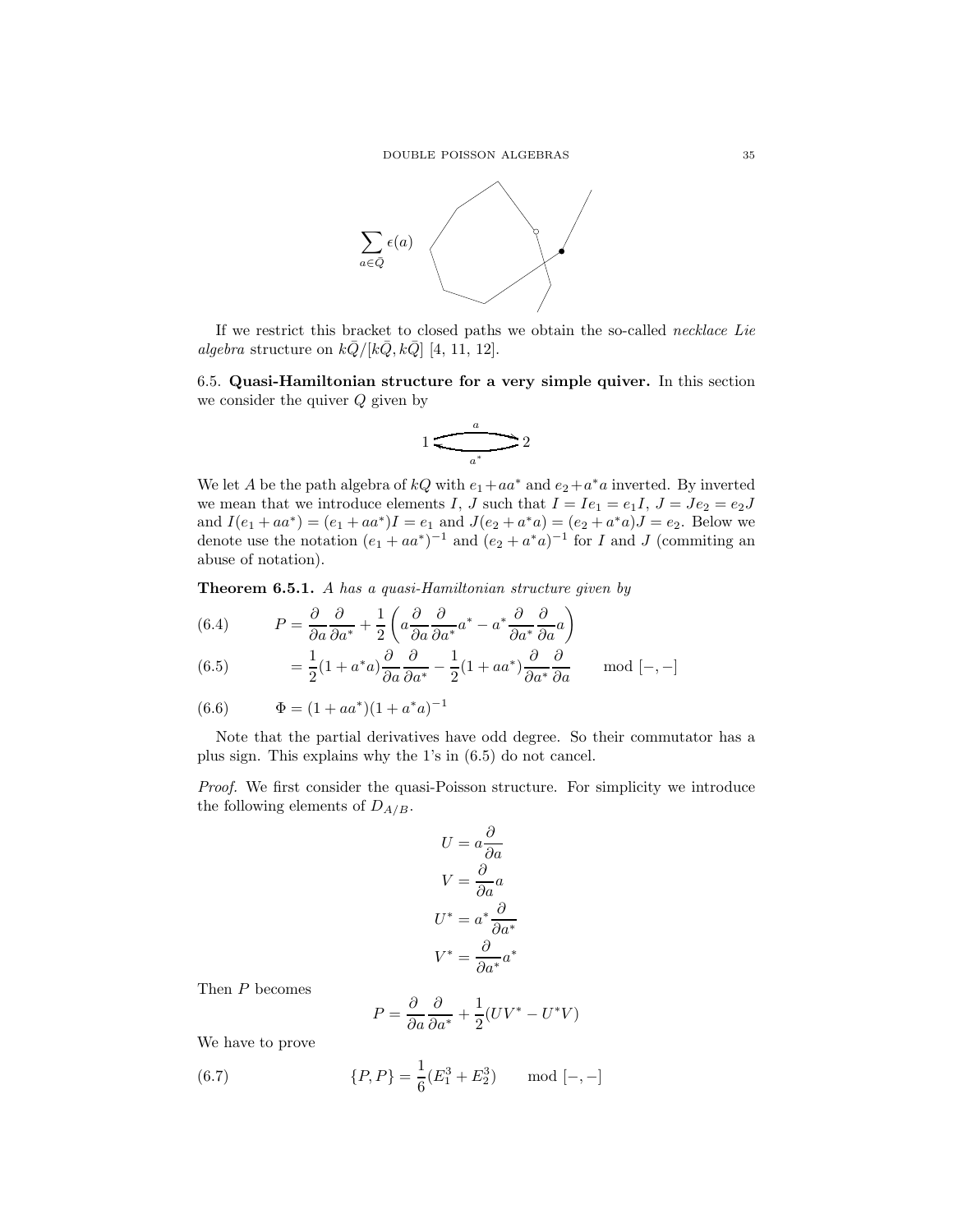By  $(6.2)$  we have

$$
E_1 = \frac{\partial}{\partial a^*} a^* - a \frac{\partial}{\partial a} = V^* - U
$$

$$
E_2 = \frac{\partial}{\partial a} a - a^* \frac{\partial}{\partial a^*} = V - U^*
$$

We compute

$$
\begin{aligned} \n\{UV^*, UV^*\} &= \{UV^*, U\}V^* - U\{UV^*, V^*\} \\ \n&= (\{U, U\} * V^*)V^* - U(U*\{V^*, V^*\}) \\ \n&= ((e_1 \otimes U - U \otimes e_1) * V^*)V^* - U(U*(-e_1 \otimes V^* + V^* \otimes e_1)) \\ \n&= -V^* \otimes UV^* - UV^* \otimes V^* + U \otimes UV^* + UV^* \otimes U \n\end{aligned}
$$

Here  $\{U, U\}$  and  $\{V^*, V^*\}$  have been computed using Lemma 6.5.2 below. Hence we obtain

$$
{UV^*, UV^*} = -2U(V^*)^2 + 2U^2V^* \quad \text{mod } [-, -]
$$

Similarly

$$
\{U^*V, U^*V\} = -2U^*V^2 + 2(U^*)^2V \quad \text{mod } [-,-]
$$

It is also clear from Lemma 6.5.2 that  $\langle U V^*, U^* V \rangle = 0$ . Hence

$$
\{UV^*,U^*V\}=0
$$

We need some more computations

$$
\begin{aligned}\n\left\{\n\left\{UV^*, \frac{\partial}{\partial a} \frac{\partial}{\partial a^*}\right\}\n\right\} &= \left\{\n\left\{UV^*, \frac{\partial}{\partial a}\right\}\n\right\} \frac{\partial}{\partial a^*} - \frac{\partial}{\partial a} \left\{\n\left\{UV^*, \frac{\partial}{\partial a^*}\right\}\n\right\} \\
&= \left(\left\{\n\left\{U, \frac{\partial}{\partial a}\right\}\right\} * V^*\right) \frac{\partial}{\partial a^*} - \frac{\partial}{\partial a} \left(U * \left\{\n\left\{V^*, \frac{\partial}{\partial a^*}\right\}\right\}\n\right) \\
&= \left(\left(-\frac{\partial}{\partial a} \otimes e_1\right) * V^*\right) \frac{\partial}{\partial a^*} - \frac{\partial}{\partial a} \left(U * \left(-e_1 \otimes \frac{\partial}{\partial a^*}\right)\right)\n\right) \\
&= -\frac{\partial}{\partial a} V^* \otimes \frac{\partial}{\partial a^*} + \frac{\partial}{\partial a} \otimes U \frac{\partial}{\partial a^*}\n\end{aligned}
$$

Hence

$$
\left\{UV^*, \frac{\partial}{\partial a}\frac{\partial}{\partial a^*}\right\} = -\frac{\partial}{\partial a}V^*\frac{\partial}{\partial a^*} + \frac{\partial}{\partial a}U\frac{\partial}{\partial a^*}
$$

$$
= -\frac{\partial}{\partial a}\frac{\partial}{\partial a^*}a^*\frac{\partial}{\partial a^*} + \frac{\partial}{\partial a}\frac{\partial}{\partial a}\frac{\partial}{\partial a^*}
$$

Similarly, computing modulo commutators we obtain

$$
\begin{aligned} \left\{ U^* V, \frac{\partial}{\partial a} \frac{\partial}{\partial a^*} \right\} &= -\left\{ U^* V, \frac{\partial}{\partial a^*} \frac{\partial}{\partial a} \right\} \\ &= \frac{\partial}{\partial a^*} \frac{\partial}{\partial a} a \frac{\partial}{\partial a} - \frac{\partial}{\partial a^*} a^* \frac{\partial}{\partial a^*} \frac{\partial}{\partial a} \end{aligned}
$$

If follows that

$$
\left\{ UV^* - U^*V, \frac{\partial}{\partial a} \frac{\partial}{\partial a^*} \right\} = 0 \quad \text{mod } [-,-]
$$

Combining everything we find

$$
\{P, P\} = \frac{1}{2}(-U(V^*)^2 + U^2V^* - U^*V^2 + (U^*)^2V) \quad \text{mod } [-, -]
$$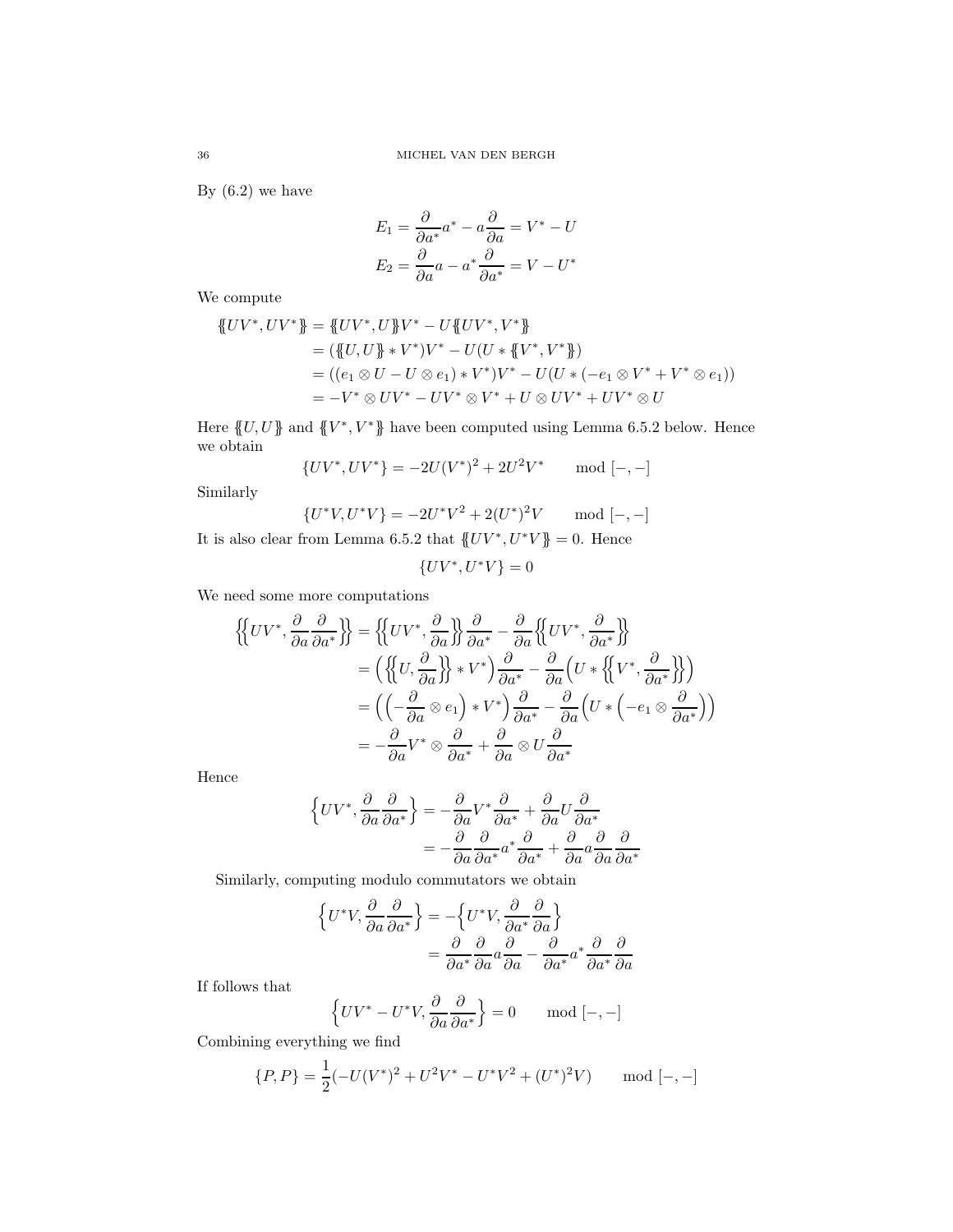On the other hand we have

$$
E_1^3 = (V^*)^3 - U^3 - 3U(V^*)^2 + 3U^2V^*
$$
  
\n
$$
E_2^3 = V^3 - (U^*)^3 - 3U^*V^2 + 3(U^*)^2V
$$
 mod [-,-]

and also

$$
U^3 = V^3
$$
  

$$
(U^*)^3 = (V^*)^3
$$
 mod [-,-]

It follows

$$
\frac{1}{6}(E_1^3 + E_2^3) = \frac{1}{2}(-U(V^*)^2 + U^2V^* - U^*V^2 + (U^*)^2V) \quad \text{mod } [-,-]
$$

So it follows that (6.7) is indeed true.

Now we prove that  $\Phi$  is a multiplicative moment map. We have  $\Phi = \Phi_1 + \Phi_2$ where

$$
\Phi_1 = e_1 + aa^*
$$
  

$$
\Phi_2 = (e_2 + a^*a)^{-1}
$$

We have to prove

$$
\{P,\Phi_i\} = -\frac{1}{2}(E_i\Phi_i + E_i\Phi_i)
$$

We will first consider  $\Phi_1.$  We compute

$$
\begin{aligned} \n\{UV^*, aa^*\} &= \{UV^*, a\}a^* + a\{UV^*, a^*\} \\ \n&= -(\{U, a\} * V^*)a^* + a(U*\{V^*, a^*\}) \\ \n&= -((e_1 \otimes a) * V^*)a^* + a(U*(a^* \otimes e_1)) \\ \n&= -V^* \otimes aa^* + aa^* \otimes U \n\end{aligned}
$$

So

$$
{\begin{aligned} \{UV^*,aa^*\} & = -V^*aa^* + aa^*U \\ & = -\frac{\partial}{\partial a^*}a^*aa^* + aa^*a\frac{\partial}{\partial a} \end{aligned}}
$$

Similarly

$$
\begin{aligned} \{\!\!\{U^*V, aa^*\}\!\} &= \{\!\!\{U^*V, a\}\!\!\} a^* + a \{\!\!\{U^*V, a^*\}\!\} \\ &= (U^* * \{\!\!\{V, a\}\!\!\}) a^* - a (\{\!\!\{U^*, a^*\}\!\} * V) \\ &= (U^* * (a \otimes e_2)) a^* - a ((e_2 \otimes a^*) * V) \\ &= a \otimes U^* a^* - aV \otimes a^* \end{aligned}
$$

which yields

$$
{U^*V, aa^*} = aU^*a^* - aVa^* = aa^* \frac{\partial}{\partial a^*} a^* - a\frac{\partial}{\partial a}aa^*
$$

We obtain

$$
\{UV^* - U^*V, aa^*\} = -\frac{\partial}{\partial a^*}a^*aa^* + aa^*a\frac{\partial}{\partial a} - aa^*\frac{\partial}{\partial a^*}a^* + a\frac{\partial}{\partial a}aa^*
$$

$$
= -E_1aa^* - aa^*E_1
$$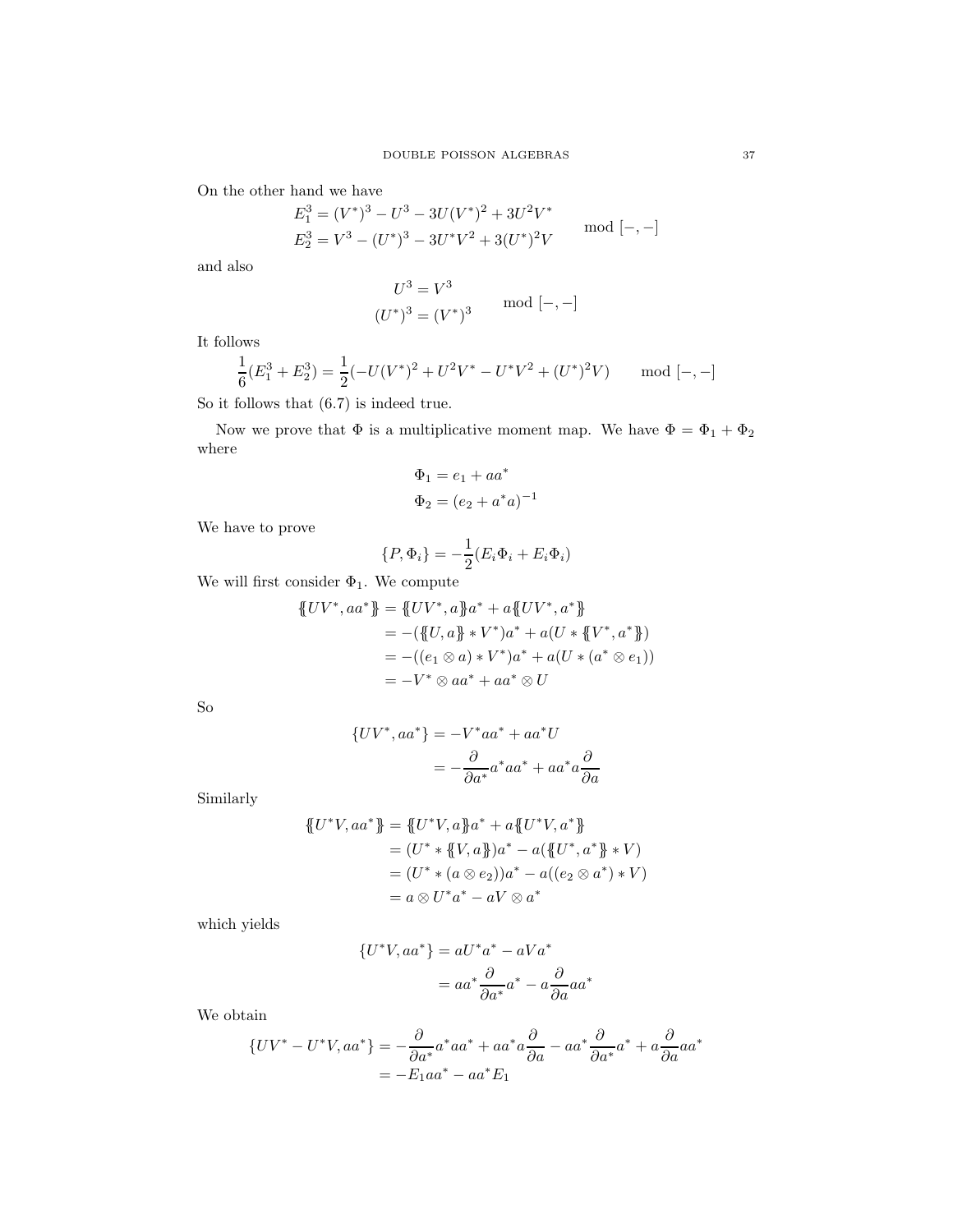We also have

$$
\begin{aligned} \left\{ \left\{ \frac{\partial}{\partial a} \frac{\partial}{\partial a^*}, aa^* \right\} \right\} &= \left\{ \frac{\partial}{\partial a} \frac{\partial}{\partial a^*}, a \right\} a^* + a \left\{ \left\{ \frac{\partial}{\partial a} \frac{\partial}{\partial a^*}, a^* \right\} \right\} \\ &= - \left( (e_1 \otimes e_2) * \frac{\partial}{\partial a^*} \right) a^* + a \left( \frac{\partial}{\partial a} * (e_2 \otimes e_1) \right) \\ &= - \frac{\partial}{\partial a^*} \otimes a^* + a \otimes \frac{\partial}{\partial a} \end{aligned}
$$

which yields

$$
\left\{\frac{\partial}{\partial a}\frac{\partial}{\partial a^*}, aa^*\right\} = -E_1
$$

Taking everything together we obtain

$$
\{P, \Phi_1\} = \{P, aa^*\}
$$
  
=  $-E_1 - \frac{1}{2}(E_1aa^* + aa^*E_1)$   
=  $-\frac{1}{2}(E_1\Phi_1 + \Phi_1E_1)$ 

Now we consider  $\Phi_2$ . Applying the automorphism of order two  $e_1 \leftrightarrow e_2$ ,  $a \leftrightarrow a^*$ has the effect  $P \mapsto -P$  (up to commutators) and  $E_1 \mapsto E_2, E_2 \mapsto E_1$ .

Hence we obtain the following identity for  $\Psi = e_2 + a^*a$ :

$$
-\{P,\Psi\} = -\frac{1}{2}(E_2\Psi + \Psi E_2)
$$

Since  $\Phi_2 = \Psi^{-1}$  and  $\{P, -\}$  is a derivation we obtain

$$
\{P, \Phi_2\} = -\Psi^{-1} \{P, \Psi\} \Psi^{-1}
$$

$$
= -\frac{1}{2} (\Psi^{-1} E_2 + E_2 \Psi^{-1})
$$

$$
= -\frac{1}{2} (\Phi_2 E_2 + E_2 \Phi_2) \quad \Box
$$

**Lemma 6.5.2.** Let Q be an arbitrary quiver,  $a \in Q$  and  $h(a) \neq t(a)$  (i.e. a is not *a loop*). Put  $e = e_{t(a)}$ ,  $f = e_{h(a)}$ . If X is in the subring of  $D_B A$  generated by a  $and \frac{\partial}{\partial a}$  *then* 

$$
\{U, X\} = -Xe \otimes e + e \otimes eX
$$

$$
\{V, X\} = Xf \otimes f - f \otimes fX
$$

*Proof.* By (6.2) we obtain

$$
\{E_{t(a)}, X\} = -\{U, X\}
$$

$$
\{E_{h(a)}, X\} = \{V, X\}
$$

Using  $(3.9)$  this implies what we want.  $\square$ 

$$
^{38}
$$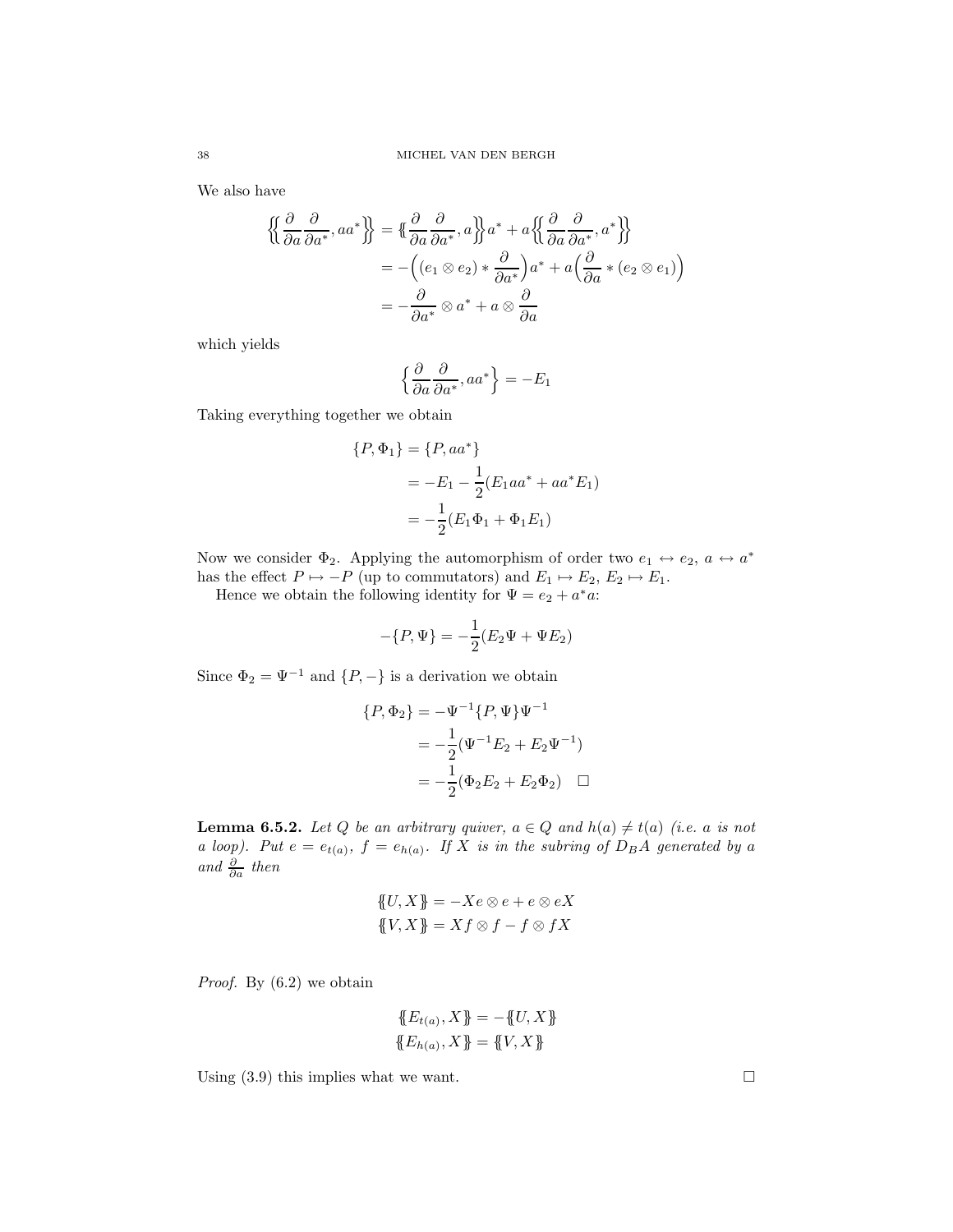6.6. Fusion for quivers. We now discuss what happens if we perform fusion on path algebras. This will be used in the next section. Put  $A = kQ$ . It is clear that  $\overline{A}$  is generated over B by  $a \in Q$  and  $e_{12}$ ,  $e_{21}$ , subject to the relations  $e_{12}e_{21} = e_1$ ,  $e_{21}e_{12} = e_2$ . Then it is not hard to see that  $A<sup>f</sup>$  is freely generated over  $B<sup>f</sup>$  by

$$
a \t h(a) \neq 2, t(a) \neq 2
$$
  
\n
$$
ae_{21} \t h(a) = 2, t(a) \neq 2
$$
  
\n
$$
e_{12}a \t h(a) \neq 2, t(a) = 2
$$
  
\n
$$
e_{12}ae_{21} \t h(a) = 2, t(a) = 2
$$

Now let  $Q^f$  be the quiver obtained from Q by "fusing" vertices 1 and 2. I.e.  $Q^f$ has the same edges as Q and vertices  $I^f = I - \{2\}$ . The maps t, h are redefined as follows.

$$
h^f(a) = \begin{cases} 1 & \text{if } h(a) = 2\\ h(a) & \text{otherwise} \end{cases}
$$

$$
t^f(a) = \begin{cases} 1 & \text{if } t(a) = 2\\ t(a) & \text{otherwise} \end{cases}
$$

The following result is easy to prove

Proposition 6.6.1. *The map*

$$
(kQ)^f \to k(Q^f)
$$

*which is defined by (for*  $a \in Q$ )

$$
a \mapsto a \qquad h(a) \neq 2, t(a) \neq 2
$$
  
\n
$$
ae_{21} \mapsto a \qquad h(a) = 2, t(a) \neq 2
$$
  
\n
$$
e_{12}a \mapsto a \qquad h(a) \neq 2, t(a) = 2
$$
  
\n
$$
e_{12}ae_{21} \mapsto a \qquad h(a) = 2, t(a) = 2
$$

*is an isomorphism.*

We need a slight extension of this result.

**Proposition 6.6.2.** Let  $S \subset \bigcup_{i,j} e_iAe_j$  and let  $A_S$  be the algebra obtained from A *by formally adjoining for all*  $s \in S$  *an element*  $s^{-1}$  *which satisfies the relations*  $s^{-1}s = e_{h(s)}, \, ss^{-1} = e_{t(s)}$ *. Then one has* 

$$
(A_S)^f = A_{S^f}^f
$$

*where*

$$
S^f = \{ s^f \mid s \in S \}
$$

*Proof.* Left to the reader. □

6.7. Quasi-Hamiltonian structure for general quivers. In this section we prove the following result.

**Theorem 6.7.1.** Let A be obtained from  $k\overline{Q}$  by inverting all elements  $(1+aa^*)_{a\in\overline{Q}}$ . *Fix an arbitrary total ordering on*  $\overline{Q}$ *. Then* A *has a quasi-Hamiltonian structure*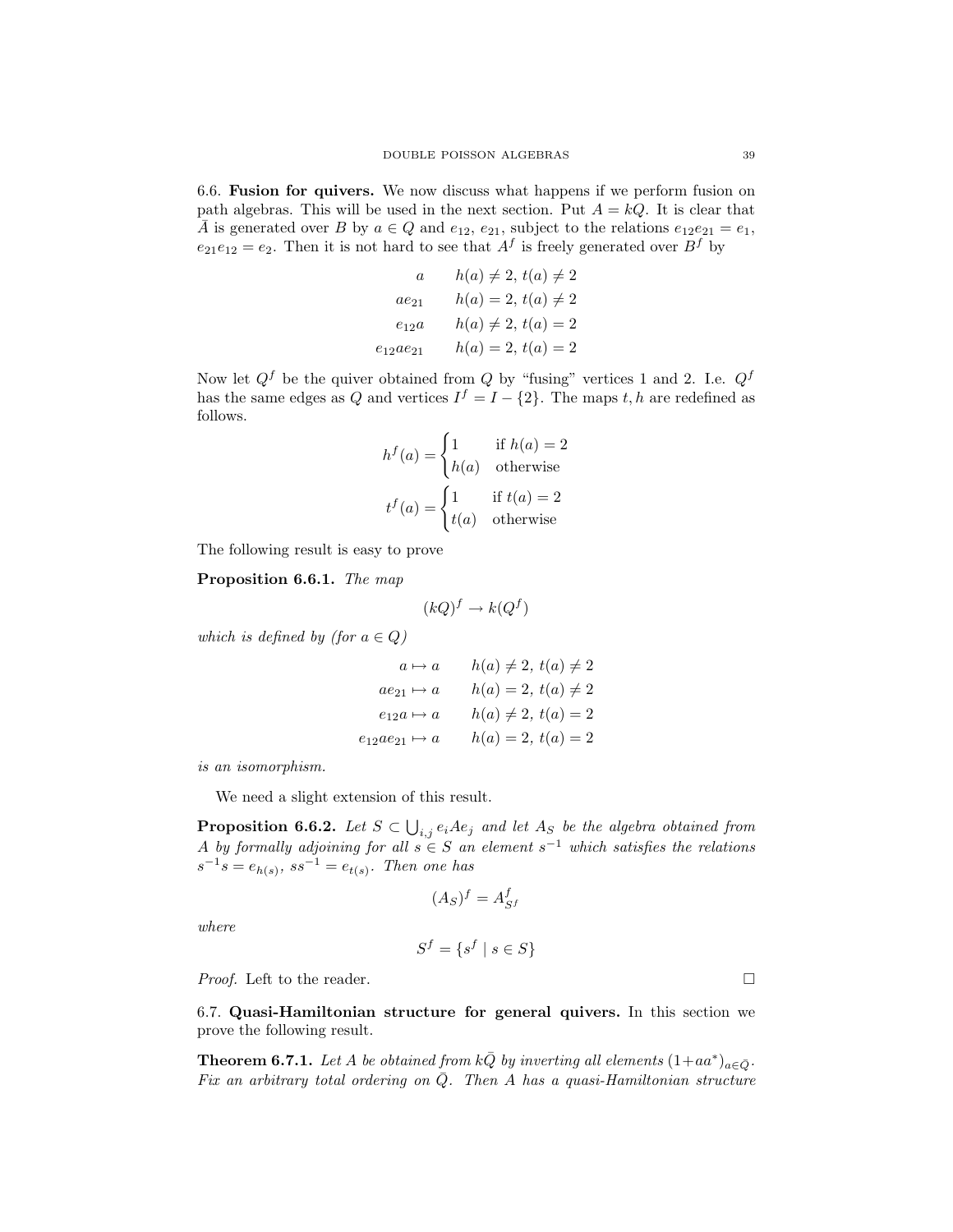*given by*

$$
P = \frac{1}{2} \left( \sum_{a \in \bar{Q}} \left( \epsilon(a) (1 + a^*a) \frac{\partial}{\partial a} \frac{\partial}{\partial a^*} \right) - \sum_{a < b \in \bar{Q}} \left( \frac{\partial}{\partial a^*} a^* - a \frac{\partial}{\partial a} \right) \left( \frac{\partial}{\partial b^*} b^* - b \frac{\partial}{\partial b} \right) \right)
$$
  

$$
\Phi = \prod_{a \in \bar{Q}} (1 + a a^*)^{\epsilon(a)}
$$

*In the definition of*  $\Phi$  *the product is taken with respect to the chosen ordering on*  $Q$ *. Proof.* We will deduce this result from Theorem 6.5.1 using fusion (as discussed in §6.6).

Let  $Q^{\text{sep}}$  be the quiver with the same edges as  $\overline{Q}$  but with vertices  $(v_a)_{a\in\overline{Q}}$ . The head and tail of an edge are defined by

$$
t(a) = v_a
$$
  

$$
h(a) = t(a^*) = v_{a^*}
$$

Thus  $Q^{\text{sep}}$  is a disjoint union of little quivers of the form

$$
v_a \xleftarrow{\phantom{0}\smash{\overbrace{\qquad \qquad \qquad}}\phantom{0}} v_{a^*}
$$

Let  $A^{\text{sep}}$  be the algebra obtained from  $kQ^{\text{sep}}$  by inverting all  $(1+aa^*)_{a\in Q^{\text{sep}}}$ . By Theorem 6.5.1  $kQ^{\text{sep}}$  has a quasi-Hamiltonian structure  $(P^{\text{sep}}, \Phi^{\text{sep}})$  where

$$
P^{\text{sep}} = \frac{1}{2} \sum_{a \in Q^{\text{sep}}} \epsilon(a)(1 + a^*a) \frac{\partial}{\partial a} \frac{\partial}{\partial a^*}
$$

and

$$
\Phi_{v_a}^{\text{sep}} = (e_{v_a} + aa^*)^{\epsilon(a)}
$$

To obtain  $k\overline{Q}$  from  $kQ^{\text{sep}}$  we need to fuse certain vertices. More precisely for a vertex  $i \in I$  we need to fuse the vertices  $v_a$  such that  $t(a) = i$ . The fusing process depends on the order in which we perform it. To fix this we fix a total ordering of all edges in  $\overline{Q}$ . We put the same total ordering on the vertices  $v_a$ .

By Theorems 5.3.1, 5.3.2 and (6.2) we see that fusing the vertices  $v_a$  with  $t(a) = i$ has the effect of adding

$$
-\frac{1}{2}\sum_{a
$$

to  $P^{\text{sep}}$  where

$$
F_a = \frac{\partial}{\partial a^*} a^* - a \frac{\partial}{\partial a}
$$

and to replace  $(\Phi_{v_a}^{\text{sep}})_{t(a)=i}$  by the product

$$
\Phi_i = \prod_{a \in \bar{Q}, t(a) = i} (e_i + aa^*)^{\epsilon(a)}
$$

where the order on the product is given by the ordering of the edges. Performing this for all vertices in  $Q$  proves the theorem.

*Remark* 6.7.2. The total ordering on the edges of Q actually contains too much information. It is sufficient to order for every vertex  $i$  the edges starting in  $i$ .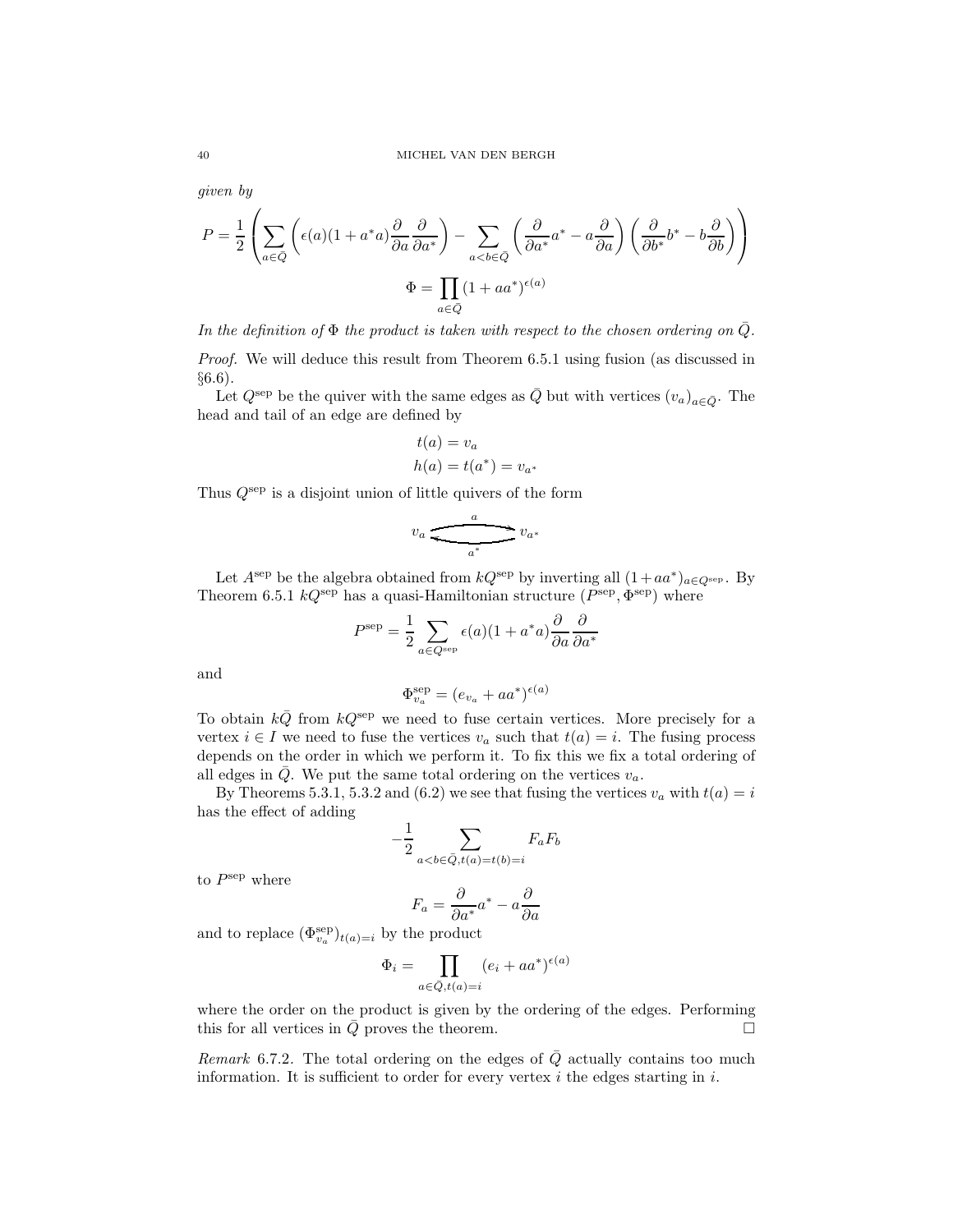*Remark* 6.7.3. It follows from the formulas for P and  $\Phi$  that  $kQ$  has always double quasi-Poisson structure. However in order to have a quasi-Hamiltonian structure we need to invert the elements  $(1 + aa^*)_{a \in \bar{Q}}$ .

# 6.8. Preprojective algebras and multiplicative preprojective algebras. Fix  $\lambda \in B$ . The algebra

$$
\Pi^{\lambda} = k\bar{Q} / \left( \sum_{a \in Q} [a, a^*] - \lambda \right)
$$

is the so-called "deformed preprojective algebra" It was introduced by Crawley-Boevey and Holland in [9]. A multiplicative version was introduced by Crawley-Boevey and Shaw in [8]. Let Fix  $q \in B^*$  and put

$$
\Lambda^{q} = k\bar{Q}_{(1+aa^*)_{a\in\bar{Q}}}/\left(\prod_{a\in\bar{Q}}(1+aa^*)^{\epsilon(a)} - q\right)
$$

The product is taken with respect to an arbitrary ordering of  $Q$  but it is shown in [8] that the resulting algebra is independent of this ordering.

Combining Propositions 2.6.5,5.1.5,6.3.1 and Theorem 6.5.1 we obtain:

Proposition 6.8.1. *Both the ordinary deformed preprojective algebra and the deformed multiplicative preprojective algebra have a Poisson structure (as in Definition 2.6.1).*

## 7. Representation spaces

7.1. General principles. We put  $I = \{1, \ldots, n\}$ . Let  $\alpha = (\alpha_1, \ldots, \alpha_n) \in \mathbb{N}^n$  and put  $|\alpha| = \sum_i \alpha_i$ . Define the function

$$
\phi : [1 \dots |\alpha|] \to I
$$

by the property

$$
\phi(p) = i \iff \alpha_1 + \dots + \alpha_{i-1} + 1 \le p \le \alpha_1 + \dots + \alpha_i
$$

Throughout we assume that  $B = ke_1 \oplus \cdots \oplus ke_n$  is semi-simple. As usual A is a finitely generated B algebra.

We view an element X of  $M_{\vert\alpha\vert}(k)$  as a block matrix  $(X_{uv})_{uv}$  with  $u, v = 1, \ldots, n$ and  $X_{uv} \in M_{\alpha_u \times \alpha_v}(k)$ . We will also consider B as being diagonally embedded in  $M_{|\alpha|}(k)$  where  $e_i$  is the identity matrix in  $M_{\alpha_i \times \alpha_i}(k)$ .

We define  $\text{Rep}(A, \alpha)$  as the affine scheme representing the functor

$$
R \mapsto \operatorname{Hom}_B(A, M_{|\alpha|}(R))
$$

from commutative k-algebras to sets. The coordinate ring of  $\text{Rep}(A, \alpha)$  is generated by symbols  $a_{pq}$  for  $a \in A$ ,  $p, q = 1, \ldots, |\alpha|$  which are linear in a and satisfy the relations

$$
a_{pq}b_{qr} = (ab)_{pr}
$$

$$
(e_i)_{pq} = \delta_{pq}\delta_{\phi(p),i}
$$

A map  $f \in \text{Hom}_{B}(A, M_{|\alpha|}(R))$  corresponds to the point  $x \in \text{Rep}(A, \alpha)(R)$  if the following relation holds for  $a \in A$ ,  $p, q = 1, \ldots, |\alpha|$ 

$$
a_{pq}(x) = f(a)_{pq}
$$

Below we identify  $\text{Rep}(A, \alpha)(R)$  and  $\text{Hom}_B(A, M_{|\alpha|}(R)).$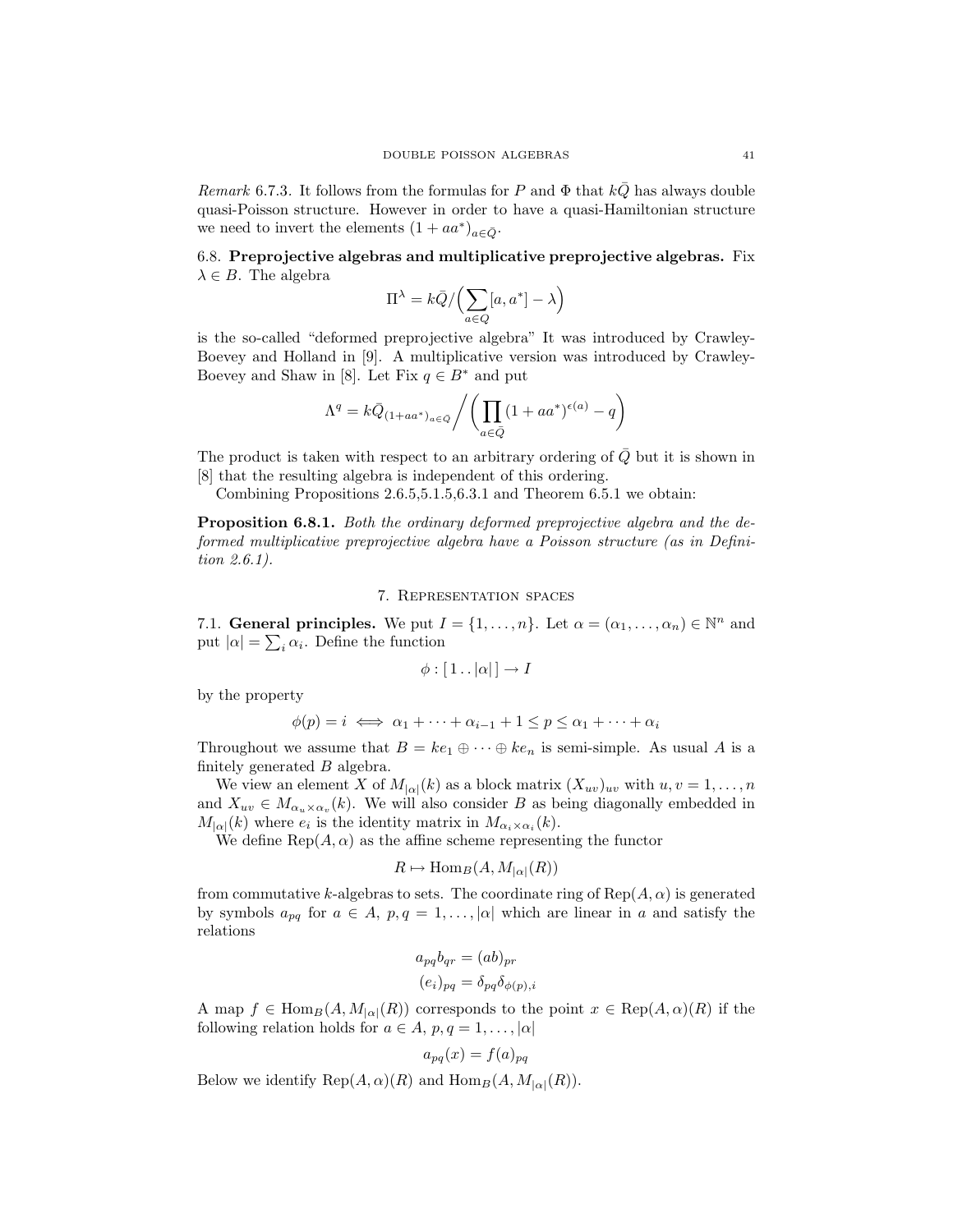For  $a \in A$  it will be convenient to introduce the  $M_{|\alpha|}(k)$ -valued function  $X(a)$ on Rep(A,  $\alpha$ ) by the rule  $X(a)_{ij} = a_{ij}$ . The defining relations on Rep(A,  $\alpha$ ) may then be written as

$$
X(ab) = X(a)X(b)
$$

$$
X(e_i) = e_i
$$

Put  $Gl_{\alpha} = \prod_i Gl_{\alpha_i}$ . Gl<sub>α</sub> acts by conjugation on  $M_{|\alpha|}$ . This induces an action on Rep(A,  $\alpha$ ). To work out what this action is let  $x \in \text{Rep}(A, \alpha)(R) =$  $\text{Hom}_{B}(A, M_{|\alpha|}(R)).$  We have for  $a \in A$ .

$$
a_{ij}(x) = x(a)_{ij}
$$

and hence for  $g \in Gl_{\alpha}(R)$ 

$$
(g \cdot a_{ij})(x) = a_{ij}((g^{-1} - g) \circ x)
$$

$$
= (g^{-1}x(a)g)_{ij}
$$

$$
= (g^{-1})_{iu}x(a)_{uv}g_{vj}
$$

$$
= (g^{-1})_{iu}a_{uv}(x)g_{vj}
$$

In terms of the  $X(a)$  we may write:

$$
g \cdot X(a) = g^{-1} X(a)g
$$

where the " $\cdot$ " means that we apply the action of  $g$  entry wise.

Let  $M_{\alpha} = \prod_i M_{\alpha_i}$ . We consider  $M_{\alpha}$  as being diagonally embedded in  $M_{|\alpha|}$ .  $M_{\alpha}$ is the Lie algebra of  $Gl_{\alpha}$ . The derivative of the  $Gl_{\alpha}$ -action on  $Rep(A, \alpha)$  yields an  $M_{\alpha}$  action which has the following formula for  $v \in M_{\alpha}(k)$ :

$$
(7.1) \t\t v \cdot X(a) = [X(a), v]
$$

We now indicate how some of the possible properties of A we have introduced induce standard geometrical properties on Rep $(A, \alpha)$ .

7.2. **Functions.** We have already seen that  $a \in A$  induces functions  $(a_{ij})_{ij}$  on  $\text{Rep}(A,\alpha).$ 

7.3. Differential forms. If  $\omega = f_1 df_2 \cdots df_n \in (\Omega_B A)_n$  then we define

(7.2) 
$$
\omega_{ij} = f_{1,ia_1} df_{2,a_1a_2} \cdots df_{n,a_{n-1}j}
$$

 $(\omega_{ij})_{ij}$  is a matrix valued differential form on Rep(A,  $\alpha$ ). If we write it as  $X(\omega)$ then (7.2) may be rewritten as

$$
X(\omega) = X(f_1)dX(f_2)\cdots dX(f_n)
$$

7.4. **Poly-vector fields.** If  $\delta \in D_{A/B}$  then we define corresponding vector fields  $\delta_{ij} \in \text{Rep}(A, \alpha)$  by the rule

(7.3) 
$$
\delta_{ij}(a_{uv}) = \delta(a)_{uj}' \delta(a)_{iv}''
$$

If  $\delta = \delta_1 \cdots \delta_n \in (D_B A)_n$  then we put

$$
\delta_{ij} = \delta_{1,ia_1} \delta_{2,a_1a_2} \cdots \delta_{n,a_{n-1}j} \in \bigwedge_{\mathcal{O}(\text{Rep}(A,\alpha))} \text{Der}(\mathcal{O}(\text{Rep}(A,\alpha)))
$$

or in the standard matrix notation

$$
X(\delta) = X(\delta_1) \cdots X(\delta_n)
$$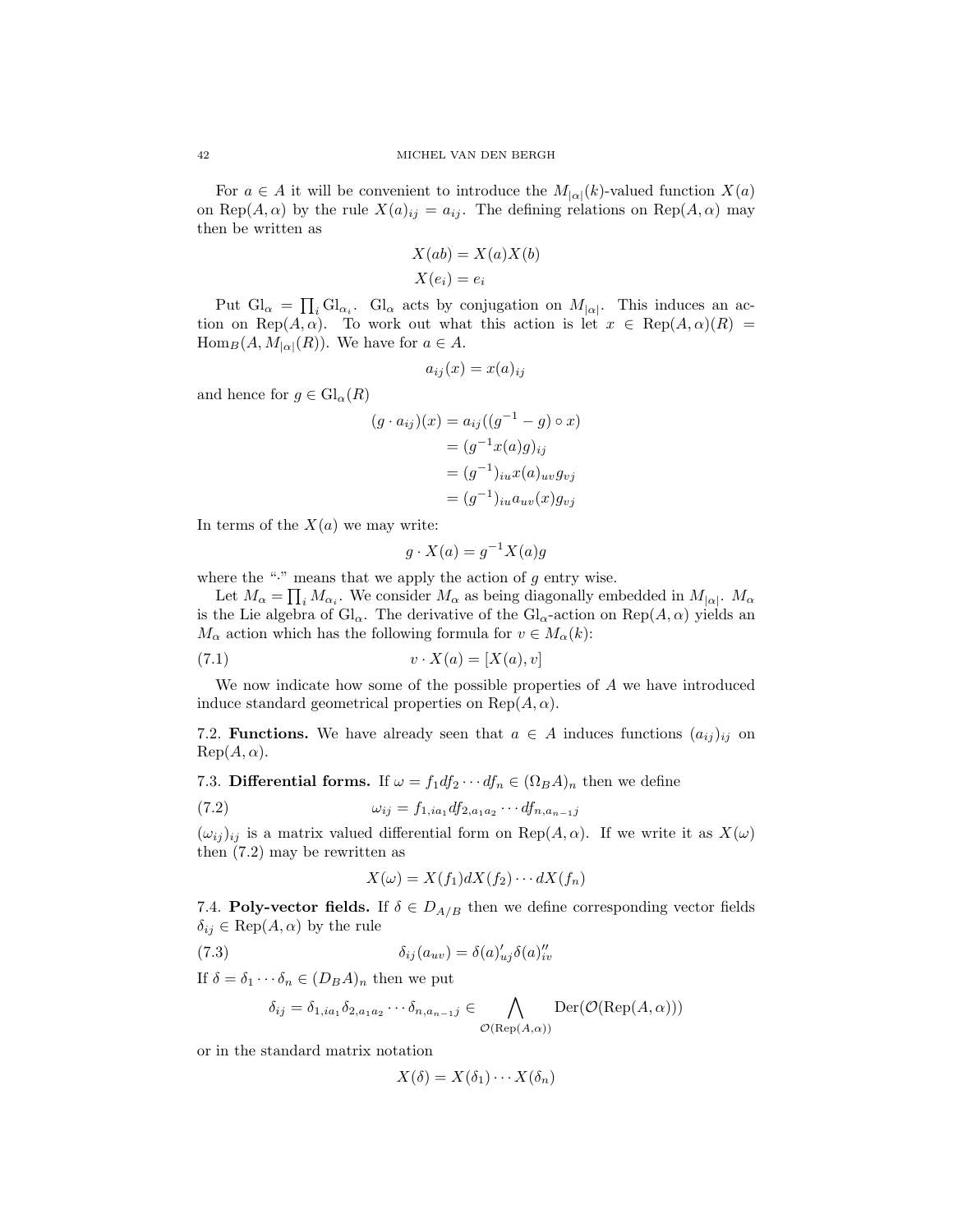7.5. Brackets. We have the following result.

**Proposition 7.5.1.** *Assume that*  $\{-,-\}$  :  $A \times A \rightarrow A \otimes A$  *is a B-linear double bracket on* A*. Then there is a unique antisymmetric biderivation*

$$
\{-,-\} : \mathcal{O}(\text{Rep}(A,\alpha)) \times \mathcal{O}(\text{Rep}(A,\alpha)) \to \mathcal{O}(\text{Rep}(A,\alpha))
$$

*with the property*

(7.4)  ${a_{ij}, b_{uv}} = {a, b}_{uj}^{\gamma} {a, b}_{uj}^{\gamma}$ 

*for*  $a, b \in A$ *.* 

*Proof.* It is a routine verification that (7.4) is compatible with the defining relations of  $\mathcal{O}(\text{Rep}(A, \alpha))$ . The antisymmetry of  $\{-, -\}$  may be checked on the generators  $(a_{ij})_{ij}$  where it follows from the corresponding property of  $\ell = -\ell$  $(a_{ij})_{ij}$  where it follows from the corresponding property of  ${(-, -)}$ .

The following proposition gives the connection between the double Jacobi identity in A and the Jacobi identity on  $\text{Rep}(A, \alpha)$ .

**Proposition 7.5.2.** *The following identity holds for*  $a, b, c \in A$ *.* 

(7.5) 
$$
\{a_{pq}, \{b_{rs}, c_{uv}\}\} + \{b_{rs}, \{c_{uv}, a_{pq}\}\} + \{c_{uv}, \{a_{pq}, b_{rs}\}\} =
$$

$$
\{a, b, c\}_{uq}^{\prime} \{a, b, c\}_{p s}^{\prime\prime} \{a, b, c\}_{r v}^{\prime\prime\prime} - \{a, c, b\}_{r q}^{\prime\prime} \{a, c, b\}_{p v}^{\prime\prime} \{a, c, b\}_{u s}^{\prime\prime\prime}
$$

*In particular, if*  $A, \{-, -\}$  *is a double Poisson algebra then*  $\mathcal{O}(\text{Rep}(A, \alpha)), \{-, -\}$ *is a Poisson algebra.*

*Proof.* We compute

$$
\{a_{pq}, \{b_{rs}, c_{uv}\}\} = \{a_{pq}, \{b, c\}_{us}^{\prime\prime} \{b, c\}_{rv}^{\prime\prime}\}\
$$
  
\n
$$
= \{a_{pq}, \{b, c\}_{us}^{\prime\prime} \{b, c\}_{rv}^{\prime\prime\prime}\} + \{b, c\}_{us}^{\prime\prime} \{a_{pq}, \{b, c\}_{rv}^{\prime\prime}\}\
$$
  
\n
$$
= \{a, \{b, c\}_{us}^{\prime\prime} \{a, \{a, c\}_{rs}^{\prime\prime}\}_{rs}^{\prime\prime} \{b, c\}_{rv}^{\prime\prime\prime}\} + \{b, c\}_{us}^{\prime\prime} \{a, \{b, c\}_{rs}^{\prime\prime}\}\
$$
  
\n
$$
= \{a, \{b, c\}_{s}^{\prime\prime}\}_{uq}^{\prime\prime} \{a, \{b, c\}_{rs}^{\prime\prime}\}_{rs}^{\prime\prime} \{b, c\}_{rv}^{\prime\prime\prime\prime} + \{b, c\}_{us}^{\prime\prime} \{a, \{b, c\}_{rs}^{\prime\prime}\}_{rq}^{\prime\prime} \{a, \{b, c\}_{rs}^{\prime\prime}\}_{rq}^{\prime\prime\prime} \{a, \{c, b\}_{rs}^{\prime\prime}\}_{rq}^{\prime\prime\prime} \{c, b\}_{us}^{\prime\prime\prime}}^{\prime\prime\prime\prime}
$$

and hence

 $\{b_{rs}, \{c_{uv}, a_{pq}\}\} = \{\!\!\{b, \{\!\!\{c, a\}\!\!\}'\!\!\}_{ps} \{\!\!\{b, \{\!\!\{c, a\}\!\!\}'\!\!\}_{rr}'' \{\!\!\{c, a\}\!\!\}_{uq}'' - \{\!\!\{b, \{\!\!\{a, c\}\!\!\}'\!\!\}_{us}'' \{\!\!\{b, \{\!\!\{c, c\}\!\!\}''_{rr} \{\!\!\{a, c\}\!\!\}''_{uq} \}$  ${c_{uv}, a_{pq}, b_{rs}} = {c, {a,b}'}'_{rv} {c, {a,b}'}_{wq} {c, {a,b}'}_{ps} = {c, {b,a}'}_{pv} {c, {b,a}'}_{wq} {c, {b,a}'}_{ps}$ Taking the sum yields (7.5).

**Example 7.5.3.** Recall that if  $\mathfrak{g}$  is a Lie algebra then the functions on  $\mathfrak{g}^*$  carry a Poisson bracket defined by

$$
\{\mathrm{ev}_v, \mathrm{ev}_w\} = \mathrm{ev}_{[v,w]}
$$

where  $v, w \in \mathfrak{g}$  and  $ev_v$  is the evaluation of an element of  $\mathfrak{g}^*$  at v. Clearly  $ev_v$ defines a set generating functions for  $\mathcal{O}(\mathfrak{g}^*).$ 

Since  $M_n(k)$  can be identified with its dual through the trace pairing it follows that the functions on  $M_n$  have a canonical Poisson bracket. On the other hand  $M_n(k) = \text{Rep}(k[t], M_n(k)).$  It is then easy to show that this Poisson bracket on  $\mathcal{O}(M_n(k))$  comes from the double Poisson bracket on k[t] given by

$$
\{\!\!\{t,t\}\!\!\}=t\otimes 1-1\otimes t
$$

which we considered in Example 2.3.3.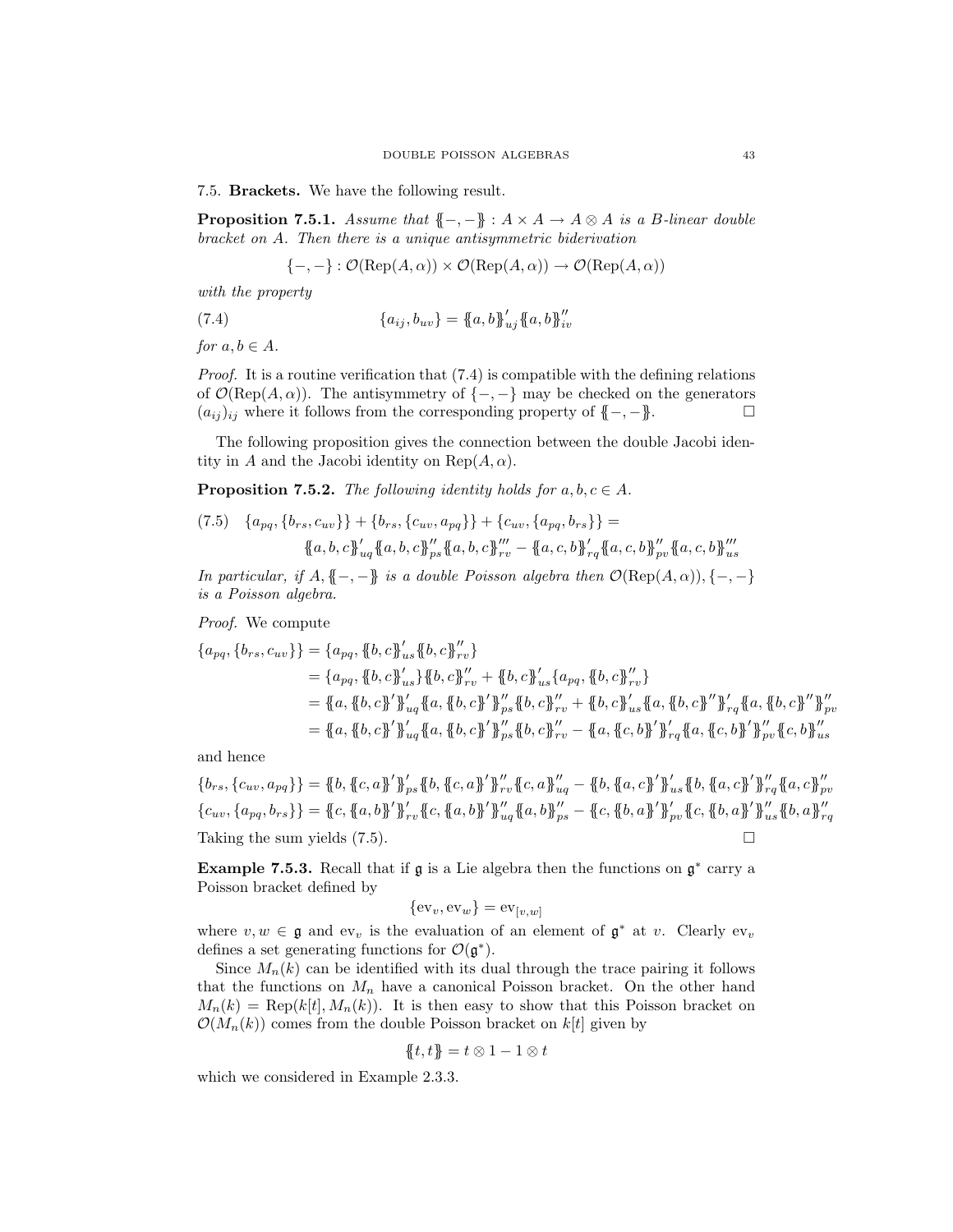7.6. The Schouten bracket. The idea is that constructions in A are compatible with the corresponding constructions on  $\text{Rep}(A, \alpha)$ . This is usually clear. For the Schouten bracket it requires some work.

**Proposition 7.6.1.** *Let*  $P, Q \in D_B A$ *. Then* 

(7.6) 
$$
\{P_{ij}, Q_{uv}\} = \{P, Q\}_{uj}^{\prime} \{P, Q\}_{iv}^{\prime\prime}
$$

*where*  $\{-,-\}$  *denotes the Schouten bracket on*  $D_B A$  *and*  $\{-,-\}$  *is the Schouten bracket between poly-vector fields on*  $\text{Rep}(A, \alpha)$ *.* 

*Proof.* We claim that the correctness of  $(7.6)$  is multiplicative in both arguments. To check this put first  $Q = RS$  and assume that  $P, R, S$  are homogeneous. Assume that (7.6) holds for  $Q = R, S$ . We compute

$$
\{P_{ij}, (RS)_{uv}\} = \{P_{ij}, R_{uw}S_{wv}\}\
$$
  
\n
$$
= \{P_{ij}, R_{uw}\}S_{wv} + (-1)^{|R|(|P|-1)}R_{uw}\{P_{ij}, S_{wv}\}\
$$
  
\n
$$
= \{\!\{P, R\}\!\}^{\prime}_{uj}\{\!\{P, R\}\!\}^{\prime\prime}_{iw}S_{wv} + (-1)^{|R|(|P|-1)}R_{uw}\{\!\{P, S\}\!\}^{\prime}_{wj}\{\!\{P, S\}\!\}^{\prime\prime}_{iv}
$$
  
\n
$$
= \{\!\{P, R\}\!\}^{\prime\prime}_{uj}\{\!\{P, R\}\!\}^{\prime\prime}S)_{iv} + (-1)^{|R|(|P|-1)}(R\{\!\{P, S\}\!\}^{\prime\prime}_{uj}\{\!\{P, S\}\!\}^{\prime\prime}_{iv}
$$
  
\n
$$
= \{\!\{P, RS\}\!\}^{\prime\prime}_{uj}\{\!\{P, RS\}\!\}^{\prime\prime}_{iv}
$$

We now check multiplicativity in the other argument. Put  $P = UV$  and assume that (7.6) holds with  $P = U, V$ .

$$
\begin{aligned} \{(UV)_{ij}, Q_{uv}\} &= \{U_{ik}V_{kj}, Q_{uv}\} \\ &= U_{ik}\{V_{kj}, Q_{uv}\} + (-1)^{|V|(|Q|-1)} \{U_{ik}, Q_{uv}\}V_{kj} \\ &= U_{ik}\{V, Q\}_{uj}^{\prime\prime}\{V, Q\}_{kv}^{\prime\prime} + (-1)^{|V|(|Q|-1)} \{U, Q\}_{uk}^{\prime\prime}\{U, Q\}_{iv}^{\prime\prime}V_{kj} \\ &= \{V, Q\}_{uj}^{\prime\prime}(U\{V, Q\}_{u}^{\prime\prime})_{iv} + (-1)^{|V|(|Q|-1)} (\{U, Q\}_{u}^{\prime\prime})_{uj}\{U, Q\}_{iv}^{\prime\prime} \\ &= \{UV, Q\}_{uj}^{\prime\prime}\{UV, Q\}_{iv}^{\prime\prime} \end{aligned}
$$

If follows that we have check (7.6) only on elements of  $(D_B A)_i$  with  $i = 0, 1$ .

If  $P, Q \in A$  then there is nothing to prove. So assume  $P = \delta \in D_{A/B}$  and  $Q = a \in A$ . Then we need to prove

$$
\delta_{ij}(a_{uv}) = \delta(a)'_{uj}\delta(a)''_{iv}
$$

but this is precisely (7.3).

The case  $P \in A$  and  $Q \in D_B A$  follows from the previous case by antisymmetry of both  $\{-, -\}$  and  $\{-, -\}$ . Hence we concentrate on the final case  $P = \delta \in D_{A/B}$ and  $Q = \Delta \in D_{A/B}$ . Let a be an arbitrary element of A. We will show

$$
\{\delta_{ij}, \Delta_{uv}\}(a_{pq}) = (\{\!\{\delta, \Delta\}\!\}^{\prime}_{uj} \{\!\{\delta, \Delta\}\!\}^{\prime \prime}_{iv})(a_{pq})
$$

This equation translates into

(7.7)

$$
\delta_{ij}\Delta_{uv}(a_{pq}) - \Delta_{uv}\delta_{ij}(a_{pq}) = \{\{\delta, \Delta\}_{l,uj}^J(a_{pq})\{\{\delta, \Delta\}_{l,iv}^J + \{\{\delta, \Delta\}_{l,uj}^J\{\{\delta, \Delta\}_{l,iv}^J + \{\delta, \Delta\}_{l,uv}^J\}\}\}
$$

The lefthand side of this equation is obtained from the fact that the Schouten bracket of vector fields is the commutator. The righthand side is obtained by writing  $\{-,-\} = {\{-,-\}_l} + {\{-,-\}_r}$  and observing that  ${\{-,-\}_l}$  takes values in  $D_B A \otimes A$  and  $\{-, -\}_r$  takes values in  $A \otimes D_B A$ .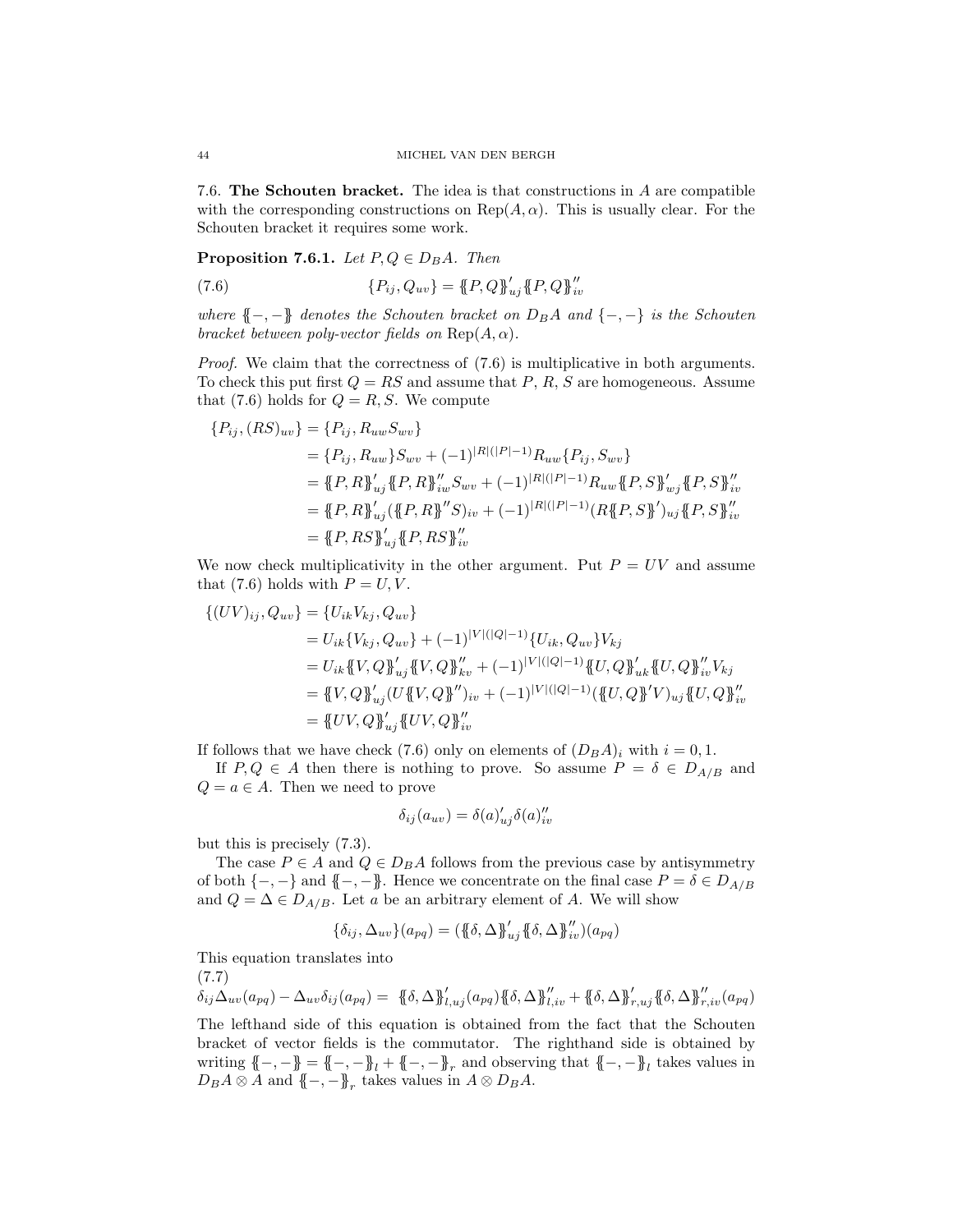We compute

$$
\delta_{ij}\Delta_{uv}(a_{pq}) = \delta_{ij}(\Delta(a)_{pv}'\Delta(a)_{uq}'')
$$
  
\n
$$
= \delta_{ij}(\Delta(a)_{pv}')\Delta(a)_{uq}'' + \Delta(a)_{pv}'\delta_{ij}(\Delta(a)_{uq}'')
$$
  
\n
$$
= \delta(\Delta(a)')_{pj}'\delta(\Delta(a)')_{uq}''\Delta(a)_{uq}'' + \Delta(a)_{pv}'\delta(\Delta(a)'')_{uj}'\delta(\Delta(a)'')_{iq}''
$$

and in the same way

$$
\Delta_{uv}\delta_{ij}(a_{pq}) = \Delta(\delta(a)')'_{pv}\Delta(\delta(a)')''_{uj}\delta(a)''_{iq} + \delta(a)_{pj}'\Delta(\delta(a)'')'_{iv}\Delta(\delta(a)'')''_{uq}
$$

We deduce

$$
\delta_{ij}\Delta_{uv}(a_{pq}) - \Delta_{uv}\delta_{ij}(a_{pq})
$$
\n
$$
= [\delta, \Delta] \tilde{\iota}(a)_{pj}'[\delta, \Delta] \tilde{\iota}(a)_{iv}''[\delta, \Delta] \tilde{\iota}(a)_{uq}'' + [\delta, \Delta] \tilde{\iota}(a)_{pv}'[\delta, \Delta] \tilde{\iota}(a)_{uj}''[\delta, \Delta] \tilde{\iota}(a)_{iq}''
$$

Now we look at the righthand side of (7.7).

$$
\{\!\{\delta,\Delta\}\!\}^{\prime}_{l,uj}(a_{pq})\{\!\{\delta,\Delta\}\!\}^{\prime\prime}_{l,iv} = \{\!\{\delta,\Delta\}\!\}^{\prime}_{l}(a)^{\prime}_{pj}\{\!\}\delta,\Delta\}\!\}^{\prime\prime}_{l}(a)^{\prime\prime}_{uq}\{\!\}\delta,\Delta\!\}^{\prime\prime}_{l,i,v} = [\delta,\Delta]\!\tilde{\iota}(a)^{\prime\prime}_{pj}[\delta,\Delta]\!\tilde{\iota}(a)^{\prime\prime}_{iv}[\delta,\Delta]\!\tilde{\iota}(a)^{\prime\prime\prime}_{uq}
$$

and similarly

$$
\{\!\{\delta,\Delta\}\!\}^{\prime}_{r,uj}\{\!\}\{\delta,\Delta\}\!\}^{\prime\prime}_{r,iv}(a_{pq}) = \{\!\{\delta,\Delta\}\!\}^{\prime}_{r,uj}\{\!\}\{\delta,\Delta\}\!\}^{\prime\prime}_{r}(a)_{pv}'\{\!\}\{\delta,\Delta\}\!\}^{\prime\prime}_{r}(a)_{uq}^{\prime\prime}
$$

$$
= [\delta,\Delta]^{\sim}_{r}(a)_{pv}'[\delta,\Delta]^{\sim}_{r}(a)_{uj}^{\prime\prime}[\delta,\Delta]^{\sim}_{r}(a)_{uq}^{\prime\prime}
$$

which finishes the proof.

7.7. Invariant functions. We leave it to the reader to check the following property. Let  $a \in A$ ,  $\omega \in (\Omega_B A)_n$ ,  $\delta \in (D_B A)_n$ . Then  $\text{Tr } X(a)$ ,  $\text{Tr } X(\omega)$ ,  $\text{Tr } X(\delta)$ depend only on the value of  $a, \omega, \delta$ , modulo commutators. For simplicity we write  $tr(-) = Tr X(-).$ 

The famous Artin, Le Bruyn, Procesi theorem reformulated in this language reads:

**Theorem 7.7.1.**  $\mathcal{O}(Rep(A, \alpha))^{Gl_{\alpha}}$  *is the ring generated by the functions* tr(*a*) *for*  $a \in A$ .

The following result was proved by Crawley-Boevey [5].

Proposition 7.7.2. *If* A *is equipped with a Poisson structure (see 2.6) with associated Lie bracket*  $\{-,-\}$  *then*  $\mathcal{O}(Rep(A, \alpha))^{Gl_{\alpha}}$  *has a unique Poisson structure with the property*

$$
\{\operatorname{tr}(a),\operatorname{tr}(b)\}=\operatorname{tr}\{\bar a,\bar b\}
$$

Traces are also compatible with the Schouten bracket.

**Proposition 7.7.3.** *For*  $P, Q \in D_B A$  *one has* 

$$
\{\operatorname{tr}(P),\operatorname{tr}(Q)\}=\operatorname{tr}\{P,Q\}
$$

*Proof.* This is an easy computation.

{tr(P),tr(Q)} = {Pii, Qjj} <sup>=</sup> {{P, Q}}′ ji{{P, Q}}′′ ij = {P, Q}ii = tr{P, Q}

 $\Box$ 

$$
\Box
$$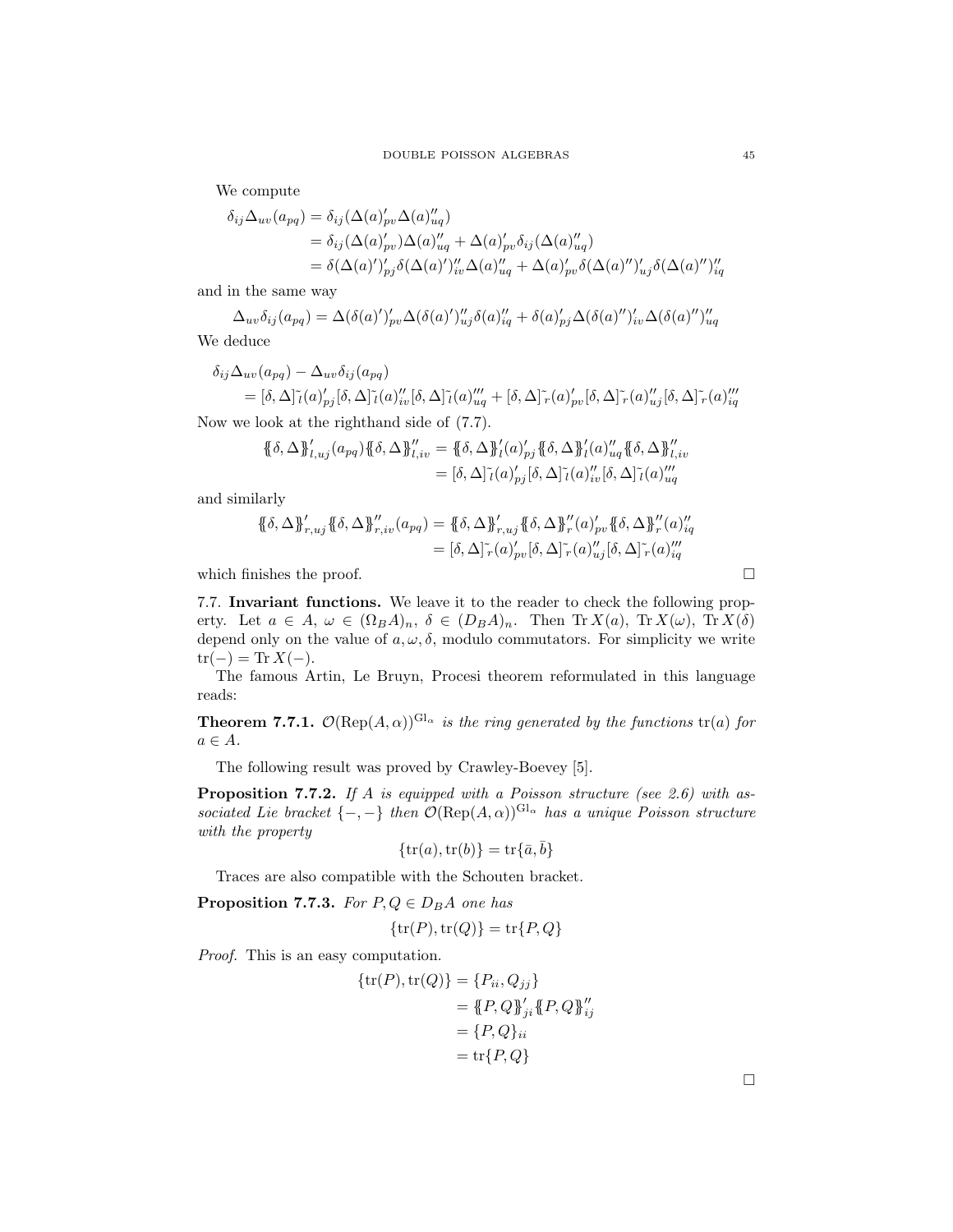Corollary 7.7.4. *The map*

$$
\text{tr}: D_B A / [D_B A, D_B A] \to \bigwedge_{\mathcal{O}(\text{Rep}(A, a))} \text{Der}(\mathcal{O}(\text{Rep}(A, a)))
$$

*is a Lie algebra homomorphism if both sides are equipped with the Schouten bracket.*

7.8. **Compatibility.** Assume that  $P \in (D_B A)_2$ . Then P induces a double bracket  ${(-, -)}\$ p on A and hence a corresponding antisymmetric  ${-, -}$ P biderivation on  $\mathcal{O}(\text{Rep}(A,\alpha))$ . On the other hand  $\text{tr}(P)$  also induces an antisymmetric biderivation on  $\mathcal{O}(\text{Rep}(A,\alpha))$ . We claim that these are the same. More precisely we want to show for  $f, g \in \mathcal{O}(\text{Rep}(A, \alpha))$  that

$$
\{f,g\}_P = \operatorname{tr}(P)(f,g)
$$

It suffices to check this for  $P = \delta \Delta$  with  $\delta, \Delta \in D_{A/B}$ . Recall that we have for  $a, b \in A$ 

$$
\{a, b\}_P = -\{a, \{\delta \Delta, b\}\}\
$$
  
=  $-(\delta b)'(\Delta a)'' \otimes (\Delta a)'(\delta b)'' + (\Delta b)'(\delta a)'' \otimes (\delta a)'(\Delta b)''$ 

Hence we compute

$$
\{a_{ij}, b_{uv}\}_P = \{a, b\}_{uj}'' \{a, b\}_{iv}''
$$
  
=  $-(\delta b)_{uw}' (\Delta a)_{wj}' (\Delta a)_{iz}' (\delta b)_{zv}'' + (\Delta b)_{uw}' (\delta a)_{wj}' (\delta a)_{iz}' (\Delta b)_{zw}''$   
=  $-\delta_{zw} (b_{uv}) \Delta_{wz} (a_{ij}) + \Delta_{zw} (b_{uv}) \delta_{wz} (a_{ij})$   
=  $(\delta_{wz} \wedge \Delta_{zw})(a_{ij}, b_{uv})$   
=  $tr(\delta \Delta)(a_{ij}, b_{uv})$ 

### 7.9. Base change.

**Proposition 7.9.1.** *Let*  $f_{ij} \in M_\alpha = \text{Lie}(\text{Gl}_\alpha)$  *be the elementary matrix which is* 1 *in the*  $(i, j)$ *-entry and zero everywhere else. Then*  $(E_p)_{ij}$  *acts as*  $f_{ji}$  *on*  $\mathcal{O}(\text{Rep}(A, \alpha))$  *if*  $\phi(i) = \phi(j) = p$  *and else as zero.* 

*Proof.* Consider first the case  $\phi(i) = \phi(j) = p$ . The formula (7.1) yields

$$
f_{ji}a_{uv} = [X(a), f_{ji}]_{uv} = a_{uj}\delta_{iv} - \delta_{uj}a_{iv}
$$

(here  $\delta$  is the Kronecker delta).

$$
(E_p)_{ij}(a_{uv}) = E_p(a)_{uj}' E_p(a)_{iv}''
$$
  
=  $(ae_p)_{uj}(e_p)_{iv} - (e_p)_{uj}(e_p a)_{iv}$   
=  $a_{uj}\delta_{iv} - \delta_{uj} a_{iv}$ 

where we have used  $(ae_p)_{uj} = a_{uw}(e_p)_{wj} = a_{uw}\delta_{wj} = a_{uj}$ . If it is not true that  $\phi(i) = \phi(j) = p$  then a similar computation shows that  $(E_p)_{ij}$  acts as zero.  $\Box$ 

*Remark* 7.9.2*.* The previous proposition explains why we have called the elements  $(E_p)_p \in (D_B A)_1$  "gauge elements" in §3.3. They correspond to gauge transformations on  $\mathcal{O}(\text{Rep}(A,\alpha)).$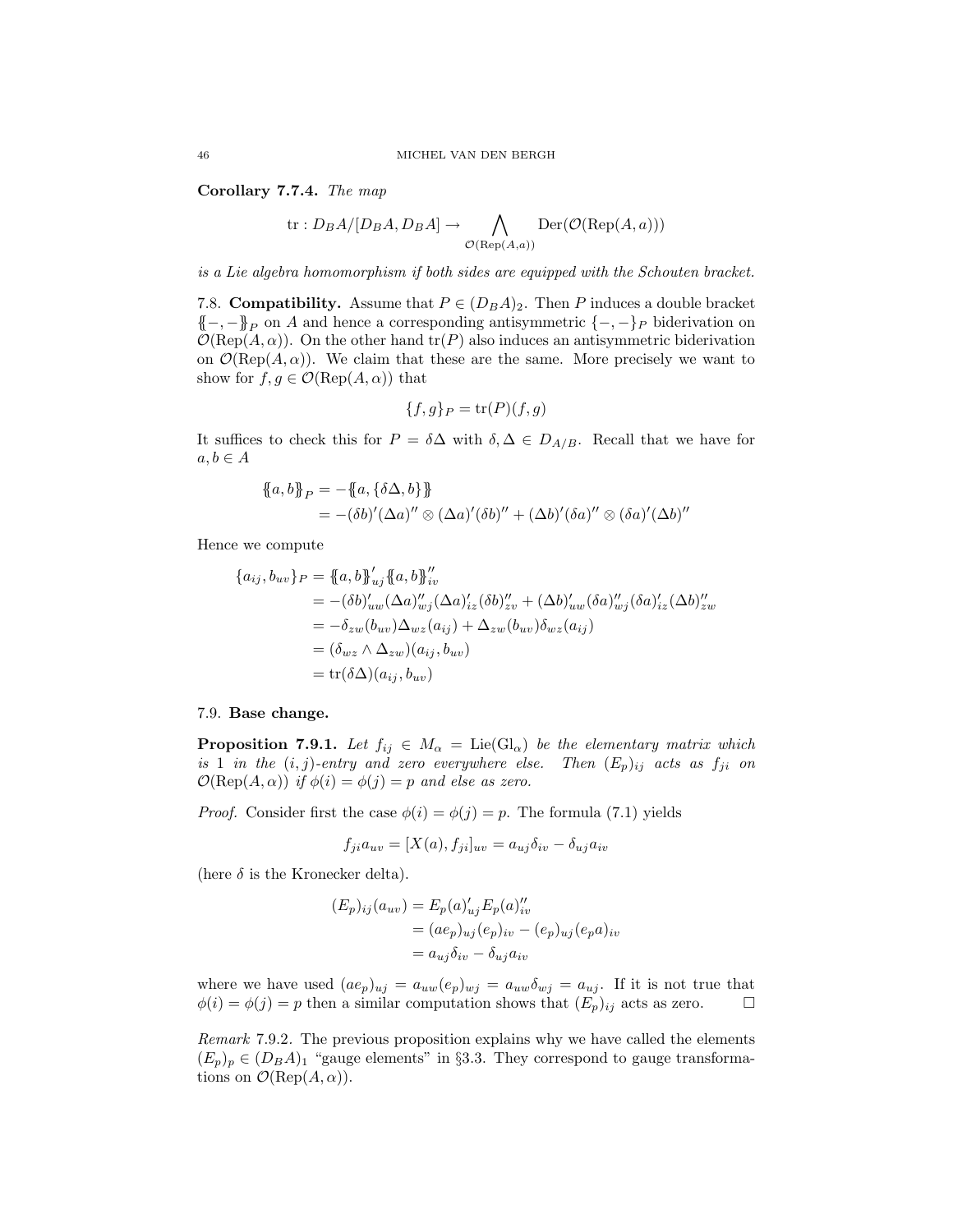7.10. Fusion. In this section the notations are as in §2.5.

**Lemma 7.10.1.** *Assume that*  $\alpha_1 = \alpha_2$  *and let*  $\alpha^f = (\alpha_1, \alpha_3, \dots, \alpha_n)$ *. Consider*  $Gl_{\alpha}$ *f* as being embedded in  $Gl_{\alpha}$  where the embedding on the first factor is diagonal *and on the other factors the identity.*

*There is a canonical isomorphism between*  $\text{Rep}(A, \alpha)$  *and*  $\text{Rep}(A^f, \alpha^f)$  *such that the induced*  $Gl_{\alpha}$ *f action on*  $Rep(A, \alpha)$  *is obtained by restriction from the*  $Gl_{\alpha}$ *-action.* 

*Proof.* Left to the reader. □

7.11. Hamiltonian structure. We have shown in Proposition 7.5.2 that if A is a double Poisson algebra then  $\mathcal{O}(\text{Rep}(A, \alpha))$  is a Poisson algebra. In this section we discuss the Hamiltonian structure.

If G is an algebraic group, with Lie algebra  $\mathfrak{g}$ , acting on an (affine) Poisson variety  $X$  then a moment map for this action is by definition an invariant map  $\psi: X \to \mathfrak{g}^*$  such that for all  $v \in \mathfrak{g}$  and  $f \in \mathcal{O}(X)$  we have

(7.8) 
$$
\{\langle v, -\rangle \circ \psi, f\} = v(f)
$$

**Proposition 7.11.1.** *Let*  $A, \{-,-\}$ ,  $\mu$  *be a Hamiltonian algebra. Then* 

$$
X(\mu_p)_p : \text{Rep}(A, \alpha) \to M_\alpha
$$

*is a moment map for*  $\text{Rep}(A, \alpha)$  *equipped with the associated bracket*  $\{-,-\}$  *(as in* §*7.5).*

*Proof.* We verify this (7.8) in the case  $X = \text{Rep}(A, \alpha)$  and  $\psi = X(\mu_p)_p$ . It suffices to check (7.8) with  $v = f_{ji}$  with  $\phi(i) = \phi(j) = p$  and  $f = a_{uv}, a \in A$ . Then (7.8) becomes

$$
\sum_{p} \{ \text{Tr}(f_{ji}X(\mu_p)_p), a_{uv} \} = (E_p)_{ij}(a_{uv})
$$

We compute the left hand side of this equation

$$
\sum_{p} \{ \text{Tr}(f_{ji}X(\mu_{p})_{p}), a_{uv} \} = \{ \mu_{p,ij}, a_{uv} \} = \{ \mu_{p}, a \}_{uj}^{P} \{ \mu_{p}, a \}_{iv}^{P'} = E_{p}(a)_{uj}^{P} E_{p}(a)_{iv}^{P'} = (E_{p})_{ij}(a_{uv})
$$

This finishes the proof.  $\Box$ 

7.12. Quasi-Poisson structure. Let g be a Lie algebra equipped with an invariant non-degenerate symmetric bilinear form  $(-, -)$ . Let  $(f_a)_a$ ,  $(f^a)_a$  be dual bases of g. Then there is a canonical invariant element  $\phi \in \wedge^3$ g given by

$$
\frac{1}{12}c^{abc}f_a \wedge f_b \wedge f_c
$$

where

$$
c^{abc} = (f^a, [f^b, f^c])
$$

If G acts on an affine variety X then we have an induced 3-vector field  $\phi_X$  on X. Following [1] an element  $P \in \bigwedge^2_{\mathcal{O}(X)} \text{Der}(\mathcal{O}(X))$  is said to be a *quasi-Poisson bracket* if

$$
\{P, P\} = \phi_X
$$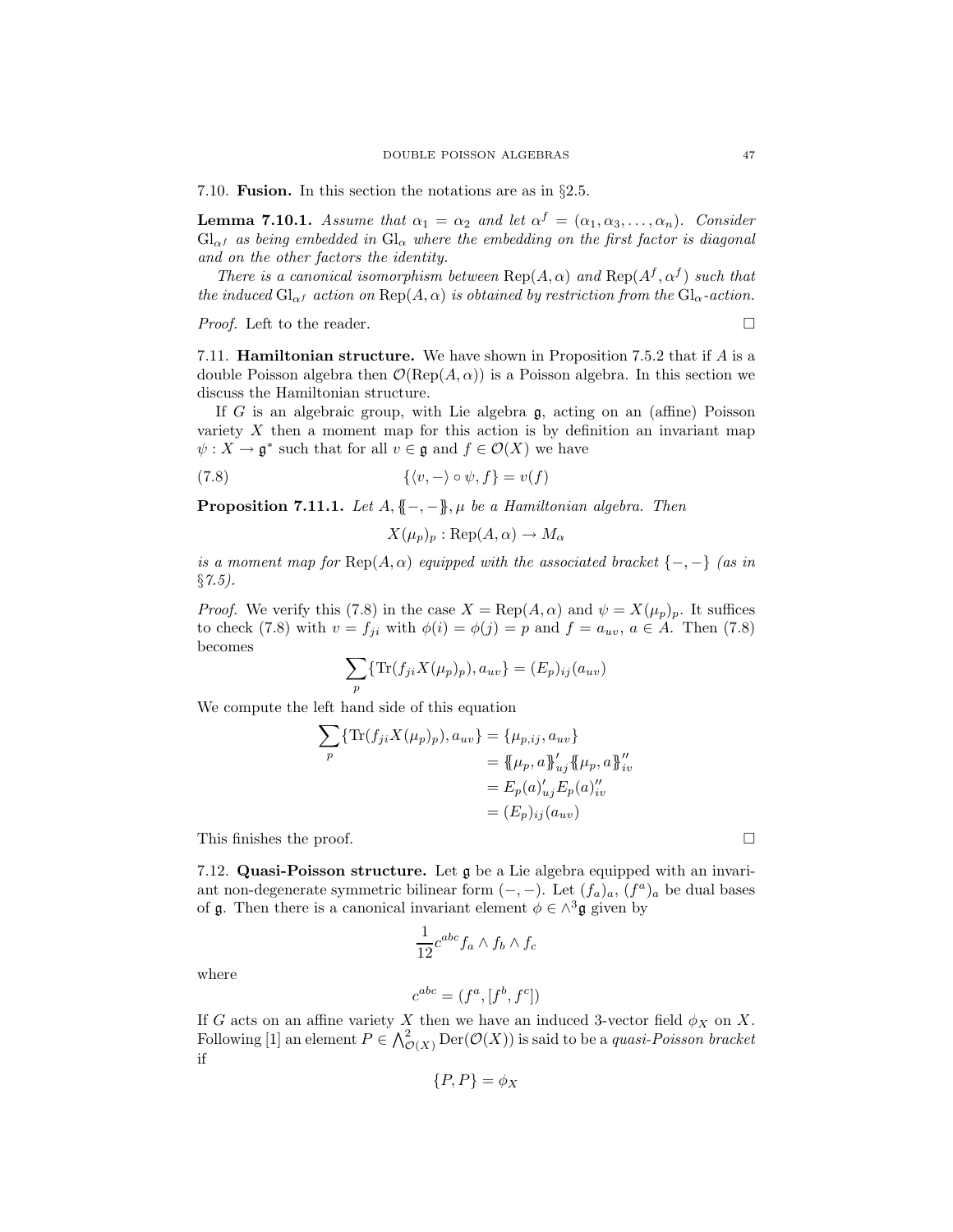Now we compute  $\phi$  for  $M_{\alpha}$  with the trace pairing. In that case  $(f_a)_a = (f_{ij})_{ij}$ ,  $(f^a)_a = (f_{ji})_{ij}$ . Hence

$$
c^{ij,kl,mn} = \text{Tr}(f_{ji}[f_{lk}, f_{nm}])
$$
  
= 
$$
\text{Tr}(f_{ji}f_{lk}f_{nm} - f_{ji}f_{nm}f_{lk})
$$
  
= 
$$
\delta_{il}\delta_{kn}\delta_{jm} - \delta_{in}\delta_{lm}\delta_{jk}
$$

We can now compute  $\phi$ .

$$
12\phi = (\delta_{il}\delta_{kn}\delta_{jm} - \delta_{in}\delta_{lm}\delta_{jk})f_{ij} \wedge f_{kl} \wedge f_{mn}
$$
  
=  $f_{ij} \wedge f_{ki} \wedge f_{jk} - f_{ij} \wedge f_{jl} \wedge f_{li}$   
=  $2f_{ij} \wedge f_{ki} \wedge f_{jk}$ 

From Proposition 7.9.1 we obtain.

**Proposition 7.12.1.** *The three vector field on*  $\text{Rep}(A, \alpha)$  *induced by*  $\phi$  *is given by* 

$$
\frac{1}{6}\sum_{i} \text{tr}(E_i^3)
$$

We obtain

Theorem 7.12.2. *Assume that* A, P *is a differential double quasi-Poisson algebra. Then*  $tr(P)$  *is a quasi-Poisson bracket on*  $Rep(A, \alpha)$ *.* 

*Proof.* This follows by applying taking the trace of the defining property

$$
\{P, P\} = \frac{1}{6} \sum_{i=1}^{n} E_i^3 \mod [D_B A, D_B A]
$$

(see §5.2) together with Propositions 7.7.3 and 7.12.1.

*Remark* 7.12.3*.* By a somewhat tedious verification using Proposition 7.5.2 it follows that Theorem 7.12.2 is also true in the non-differential case. We omit this.

7.13. Quasi-Hamiltonian structure. Let  $G, X, \mathfrak{g}, (-, -)$  be as in the beginning of the previous section.

For  $v \in \mathfrak{g}$  let  $v^L$ ,  $v^R$  be the associated left and right invariant vector fields. According to the conventions in [1, p2,3], if  $g$  is a function on  $G$  then

(7.9) 
$$
v^{L}(g)(z) = \frac{d}{dt}g(z \exp(tv))_{t=0}
$$

(7.10) 
$$
v^R(g)(z) = \frac{d}{dt}g(\exp(tv)z)_{t=0}
$$

If  $v \in \mathfrak{g}$  then  $v_X$  is by definition the vector field on X defined by

$$
v_X(g)(x) = \frac{d}{dt}g(\exp(-tv)x)_{t=0}
$$

for a function  $q$  on  $X$ .

**Definition 7.13.1.** [1] Assume that  $\mathcal{O}(X)$ , P is a quasi-Poisson algebra Let  $(f^a)_a$ be  $(f_a)_a$  be a pair of dual bases for g. An Ad-equivariant map

$$
\Phi:X\to G
$$

is a multiplicative moment map if for all functions  $g$  on  $G$  we have

$$
\{g \circ \Phi, -\} = \frac{1}{2} f_X^a \left( (f_a^L + f_a^R)(g) \circ \Phi \right)
$$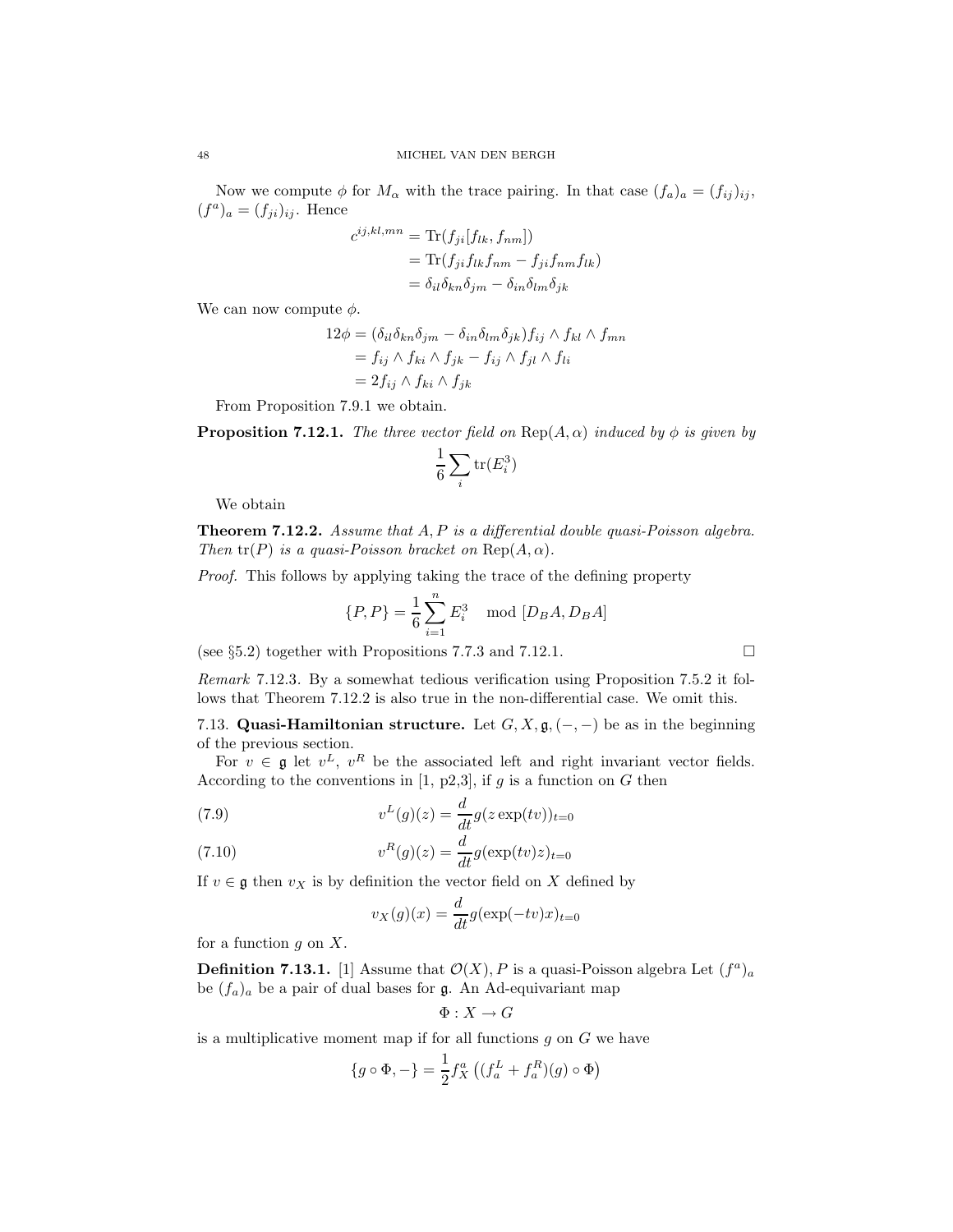We can now prove the following result.

Proposition 7.13.2. *Let* A, P *be a double differential quasi-Poisson algebra and let*  $\Phi = (\Phi_p)_p \in \bigoplus_{p}e_pAe_p$  *be a multiplicative moment map. Then* 

$$
X(\Phi_p)_p : \text{Rep}(A, \alpha) \to M_\alpha
$$

*is a multiplicative moment map for*  $\text{Rep}(A, \alpha)$  *equipped with the Poisson bracket*  $tr(P)$ .

*Proof.* As dual bases (for the trace pairing on  $M_{\alpha}$ ) we choose  $(f_{ij})_{ij}$  and  $(f_{ji})_{ij}$ .

We apply (7.9) with  $v = f_{ij}$  and  $g = g_{uv}$  where  $g_{uv}$  is the projection on the uv'th entry of  $M_{\alpha}$  and  $u, v$  are such that  $\phi(u) = \phi(v) = q$ . This yields

$$
f_{ij}^{L}(g_{uv})(z) = g_{uv}(zf_{ij})
$$
  
=  $\delta_{jv}z_{ui}$ 

and hence

$$
f_{ij}^L(g_{uv}) = \delta_{jv}g_{ui}
$$

Similarly

$$
f_{ij}^{R}(g_{uv})(z) = g_{uv}(f_{ij}z)
$$
  
=  $\delta_{iu}z_{jv}$ 

and hence

$$
f_{ij}^R(g_{uv}) = \delta_{iu}g_{jv}
$$

From this computation we obtain (with  $X = \text{Rep}(A, \alpha)$ )

$$
\frac{1}{2}(f_{ji})_X \left(((f_{ij})^L + (f_{ij})^R)(g_{uv}) \circ \Phi\right) = \frac{1}{2}(f_{ji})_X ((\delta_{jv}g_{ui} + \delta_{iu}g_{jv}) \circ \Phi)
$$
\n
$$
= \frac{1}{2}((f_{vi})_X \Phi_{q,ui} + (f_{ju})_X \Phi_{q,jv})
$$
\n
$$
= \frac{1}{2}(E_{q,iv} \Phi_{q,ui} + E_{q,uj} \Phi_{q,jv})
$$
\n
$$
= \frac{1}{2}(\Phi_q E_q + E_q \Phi_q)_{uv}
$$

Thus for 
$$
a \in A
$$
:  
\n(7.11)  
\n
$$
\frac{1}{2}(f_{ji})_X \left(((f_{ij})^L + (f_{ij})^R)(g_{uv}) \circ \Phi\right)(a_{rs}) = \frac{1}{2}(\Phi_q E_q + E_q \Phi_q)(a)_{rv}'(\Phi_q E_q + E_q \Phi_q)(a)_{us}''
$$

On the other hand

(7.12) 
$$
\{g_{uv} \circ X(\Phi), a_{rs}\} = \{\Phi_{q,uv}, a_{rs}\} = \{\Phi_q, a\}_{rv}^{\prime\prime} \{\!\!\{\Phi_q, a\}_{us}^{\prime\prime\prime}
$$

We obtain that  $(7.11)$  is indeed equal to  $(7.12)$  from the defining identity for a multiplicative moment map.

$$
\{\!\!\{ \Phi_q, a \}\!\!\} = \frac{1}{2} (\Phi_q E_q + E_q \Phi_q)(a) \quad \Box
$$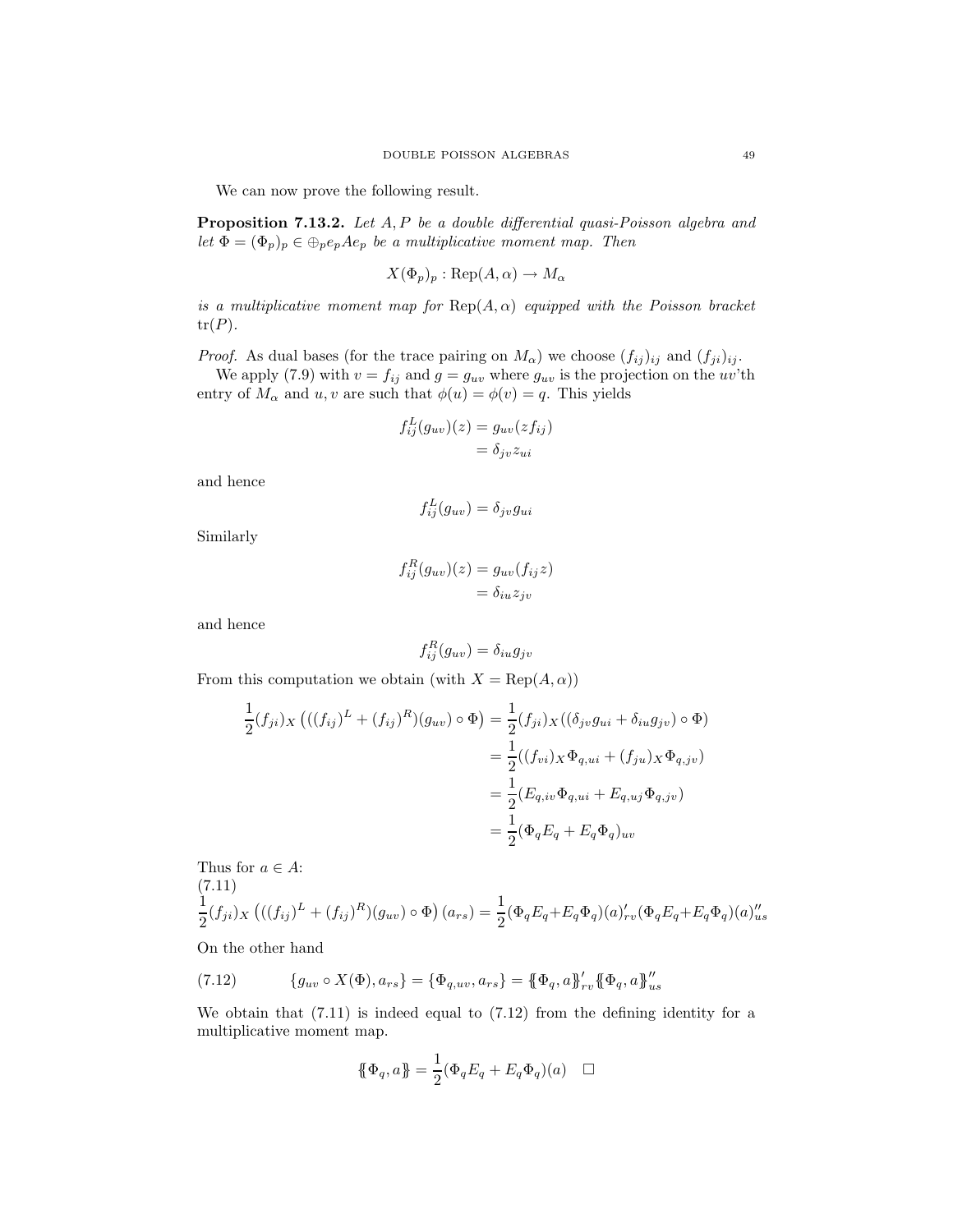7.14. Interpretation for quivers. It follows from Proposition 6.8.1 together with Proposition 7.7.2 that if A is either a deformed preprojective algebra or a deformed multiplicative preprojective algebra then  $\mathcal{O}(\text{Rep}(A, \alpha))^{\text{Gl}(\alpha)}$  has a Poisson structure. The explicit formulas for the Poisson bracket may be obtained from (6.3) and (6.4) provided we can interpret the partial derivatives that occur.

It is easy to see that  $\text{Rep}(kQ, \alpha)$  is the polynomial algebra with generators  $a_{ij}$ for  $a \in Q$  and  $\phi(i) = h(a), \phi(j) = t(a)$ . It is convenient to set  $a_{ij} = 0$  if this last condition is not satisfied.

Lemma 7.14.1. *We have*

$$
\left(\frac{\partial}{\partial a}\right)_{ij} = \begin{cases} \frac{\partial}{\partial a_{ji}} & \text{if } \phi(i) = h(a), \ \phi(j) = t(a) \\ 0 & \text{otherwise} \end{cases}
$$

*Proof.* By the definition of  $\frac{\partial}{\partial a}$  it follows that  $e_p \frac{\partial}{\partial a} = 0$  for  $p \neq h(a)$  and  $\frac{\partial}{\partial a} e_q = 0$ for  $q \neq t(a)$ . From this it follows that if  $\phi(i) \neq h(a)$  or  $\phi(j) \neq t(a)$  then  $\left(\frac{\partial}{\partial a}\right)_{ij} = 0$ . So let us assume that  $\phi(i) = h(a)$  and  $\phi(j) = t(a)$ .

We have for  $a, b \in Q$ 

$$
\left(\frac{\partial}{\partial a}\right)_{ij}(b_{uv}) = \left(\frac{\partial b}{\partial a}\right)'_{uj} \left(\frac{\partial b}{\partial a}\right)''_{iv}
$$

If  $a \neq b$  then we obtain

$$
\left(\frac{\partial}{\partial a}\right)_{ij}(b_{uv}) = 0
$$

So assume  $b = a$ . Then

(7.13) 
$$
\left(\frac{\partial}{\partial a}\right)_{ij}(a_{uv}) = (e_{t(a)})_{uj}(e_{h(a)})_{iv}
$$

if  $\phi(u) \neq t(a)$  or  $\phi(v) \neq h(a)$  then both sides of (7.13) are zero. So let us assume that  $\phi(u) = t(a)$  or  $\phi(v) = h(a)$ . Then (7.13) becomes

$$
\left(\frac{\partial}{\partial a}\right)_{ij} (a_{uv}) = \delta_{uj}\delta_{iv}
$$

$$
= \frac{\partial a_{uv}}{\partial a_{ji}} \quad \Box
$$

In the case of the deformed preprojective algebra we obtain the classical result that the Poisson bracket corresponds to the bi-vector field

$$
\sum_{a\in Q}\frac{\partial}{\partial a_{ij}}\frac{\partial}{\partial a_{ji}^*}
$$

For the deformed multiplicative preprojective algebra we obtain (using (6.4)) a similar but more complicated Poisson bracket.

## Appendix A. Relation to the theory of bi-symplectic forms

In this appendix we relate our theory of double Poisson brackets to the theory of bi-symplectic forms introduced in [7]. The analogous, but more involved theory for double quasi-Poisson brackets will be deferred to a separate note.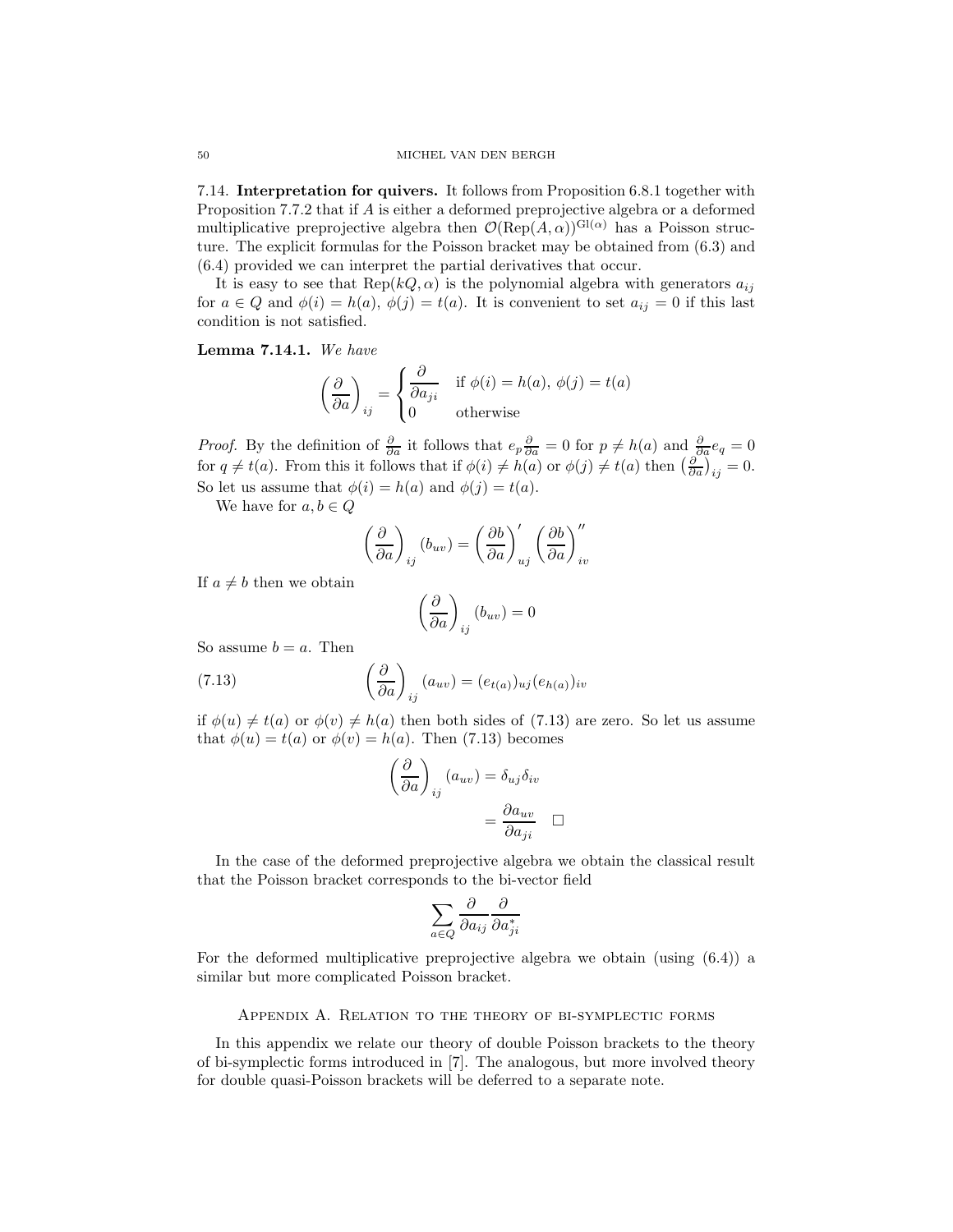We assume as usual that  $A/B$  is finitely generated. Let  $\Omega_B A$  be the tensor algebra over A of  $\Omega_{A/B}$ . This is a DG-algebra. Assume that A is equipped with a B-linear bi-symplectic form  $\omega$  (see Definition A.3.1 below). We prove:

- (1) The Lie bracket on  $A/[A, A]$  associated to  $\omega$  [7, Prop. 4.4.1] comes from a Blinear double differential Poisson bracket  $P$  on  $A$  (and hence, by Proposition 2.4.4, from the structure of a left Loday algebra on A).
- (2) The algebras  $\Omega_B A$  and  $D_B A$  become isomorphic DG-algebras if we equip  $D_B A$  with the differential  $-\{P, -\}.$

The formalism we will outline is remarkably similar to the commutative case. For example in Theorem A.6.1 below we prove that the condition  $d\omega = 0$  for a bisymplectic form is precisely equivalent to the condition  $\{P, P\} = 0$  for the corresponding double Poisson bracket.

A.1. Differentials and double derivations. We recall some definitions from [7].

We also give some properties which we will need afterward. Let  $\delta \in D_{A/B}$ . Then we may define double derivations

$$
i_{\delta}:\Omega_B A \to \Omega_B A \otimes \Omega_B A
$$

$$
L_{\delta}:\Omega_B A\to \Omega_B A\otimes \Omega_B A
$$

in the usual way: for  $a \in A$  define

| $i_{\delta}(a)=0$           | $i_{\delta}(da) = \delta(a)$    |
|-----------------------------|---------------------------------|
| $L_{\delta}(a) = \delta(a)$ | $L_{\delta}(da) = d(\delta(a))$ |

where here and below we use the convention that  $d$  acts on tensor products by means of the usual Leibniz rule.

If C is a graded k-algebra and  $c = c_1 \otimes c_2$  then we put

$$
{}^{\circ}c = (-1)^{|c_1||c_2|}c_2c_1
$$

and if  $\phi: C \to C^{\otimes 2}$  is a linear map then we define

$$
^{\circ}\phi:C\rightarrow C:c\mapsto{}^{\circ}(\phi(c))
$$

If  $\delta$  is a double derivation then  $\delta$  vanishes on commutators.

We apply this with  $C = \Omega_B A$ . Following [7] we put

$$
\iota_{\delta} = {}^{\circ}\! i_{\delta}
$$

$$
\mathcal{L}_{\delta} = {}^{\circ}\! L_{\delta}
$$

Now we discuss some commutation relations between these operators. Checking on the generators  $a \in A$  and  $da \in \Omega_{A/B}$  of  $\Omega_B A$  we find the usual Cartan formula [7, eq. (2.7.2)]

$$
L_{\delta} = di_{\delta} + i_{\delta}d
$$

from which one obtains by applying the operation  $\degree(-)$  [7, Lemma 2.8.8(i)]

$$
(A.1) \t\t\t\t\t\mathcal{L}_{\delta} = d\iota_{\delta} + \iota_{\delta}d
$$

As the  $(i_{\delta})_{\delta}$  are double derivations one can take their Schouten brackets. One has for  $\delta, \Delta \in D_{A/B}$ .

(A.2) 
$$
\{\{i_{\delta}, i_{\Delta}\}\}^{l} = \{\{i_{\delta}, i_{\Delta}\}\}^{r} = 0
$$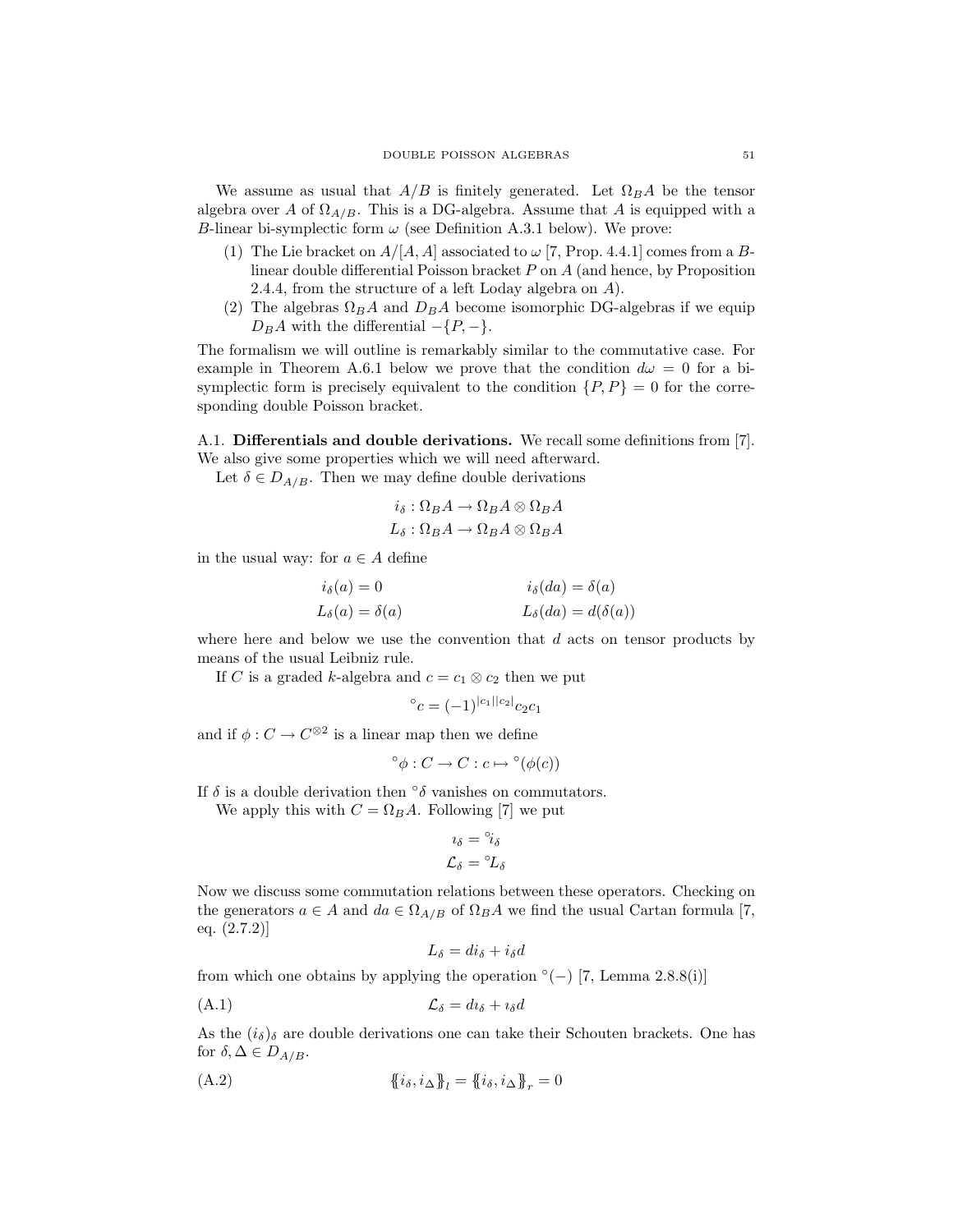To see this note that both  ${i_\delta, i_\Delta}^T\}$  and  ${i_\delta, i_\Delta}^T\}$  are derivations  $\Omega_B A \to (\Omega_B)^{\otimes_B A}$ of degree  $-2$ . Hence they must vanish on A and  $\Omega_{A/B}$ . This means that they must vanish on the whole of  $\Omega_B A$ .

We will also use the following identities

$$
\{\{i_{\delta}, L_{\Delta}\}\}^{l} = i_{\{\delta, \Delta\}\}^{l} \otimes \{\delta, \Delta\}^{l'}_{l'}
$$
\n
$$
\{i_{\delta}, L_{\Delta}\}\}^{r} = \{\delta, \Delta\}^{l'}_{r} \otimes i_{\{\delta, \Delta\}\}^{l'}_{r'}
$$

which are proved by checking them on the generators of  $\Omega_B A$ .

Let C be a k-algebra and  $\delta$ ,  $\Delta$  be double C-derivations. The straightforward proof of the next formula is left to the reader.

(A.4) 
$$
\delta \circ \Delta - \tau_{12} \circ \Delta \circ \delta = \partial \cdot \partial \{ \delta, \Delta \}^{\eta} + \partial \cdot \partial \{ \Delta, \delta \}^{\eta}
$$

where  ${}^{\circ,l}(\epsilon' \otimes \epsilon'') = {}^{\circ}\epsilon' \otimes \epsilon''$  and  ${}^{\circ,r}(\mu' \otimes \mu'') = \mu' \otimes {}^{\circ}\mu''$ .

From the graded version of  $(A.4)$  together with  $(A.2)$  we obtain the following formula

$$
(A.5) \t\t\t\t\t\t i_{\delta} \iota_{\Delta} + \sigma_{12} i_{\Delta} \iota_{\delta} = 0
$$

Combining the graded version of (A.4) with (A.3) we find

$$
(A.6) \qquad i_{\delta} \mathcal{L}_{\Delta} - \sigma_{12} L_{\Delta} i_{\delta} = i_{\{\delta, \Delta\}_l} i_{\delta} \otimes \{\delta, \Delta\}_l'' + \{\delta, \Delta\}_r' \otimes i_{\{\delta, \Delta\}_l''}
$$

Finally assume that  $\delta$  is an inner double A-derivation of the form  $[b, -]$  for  $b \in B \otimes_k B$ . Then for all  $\eta \in \Omega_B A$  one has

$$
(\mathbf{A}.\mathbf{7})\qquad \qquad \mathcal{L}_{\delta}\eta=0
$$

To prove this note first that

$$
(A.8)\t\t\t L_{\delta}\eta = b\eta - \eta b
$$

As usual this is checked on generators. (A.7) follows immediately from (A.8).

A.2. The Koszul bracket. Assume that  $\{-,-\}$  is a B-linear double bracket on A. One has the following result.

**Proposition A.2.1.** *There is a unique double bracket*  ${(-, -)}^{\Omega_B A}$  *of degree*  $-1$  *on*  $\Omega_B A$  *commuting with* d *which satisfies for*  $a, b \in A$ 

$$
\{\!\!\{da,b\}\!\!\}^{\Omega_B A} = \{\!\!\{a,b\}\!\!\}
$$

*If* {{-, -}} *is Poisson then so is* {{-, -}<sup> $\Omega_B A$ </sup>.

*Proof.* The various asserted properties may be checked on generators. We leave the full proof to the reader.

Following the commutative case we call  $\{-, -\}^{\Omega_B A}$  the *Koszul bracket* associated to  ${(-,-)}$ .

For use below we give some formulas which are easy consequences of the definition

$$
\{a, b\}^{\Omega_B A} = 0
$$
  
(A.9) 
$$
\{da, b\}^{\Omega_B A} = \{a, db\}^{\Omega_B A} = \{a, b\}
$$

$$
\{da, db\}^{\Omega_B A} = d\{a, b\}
$$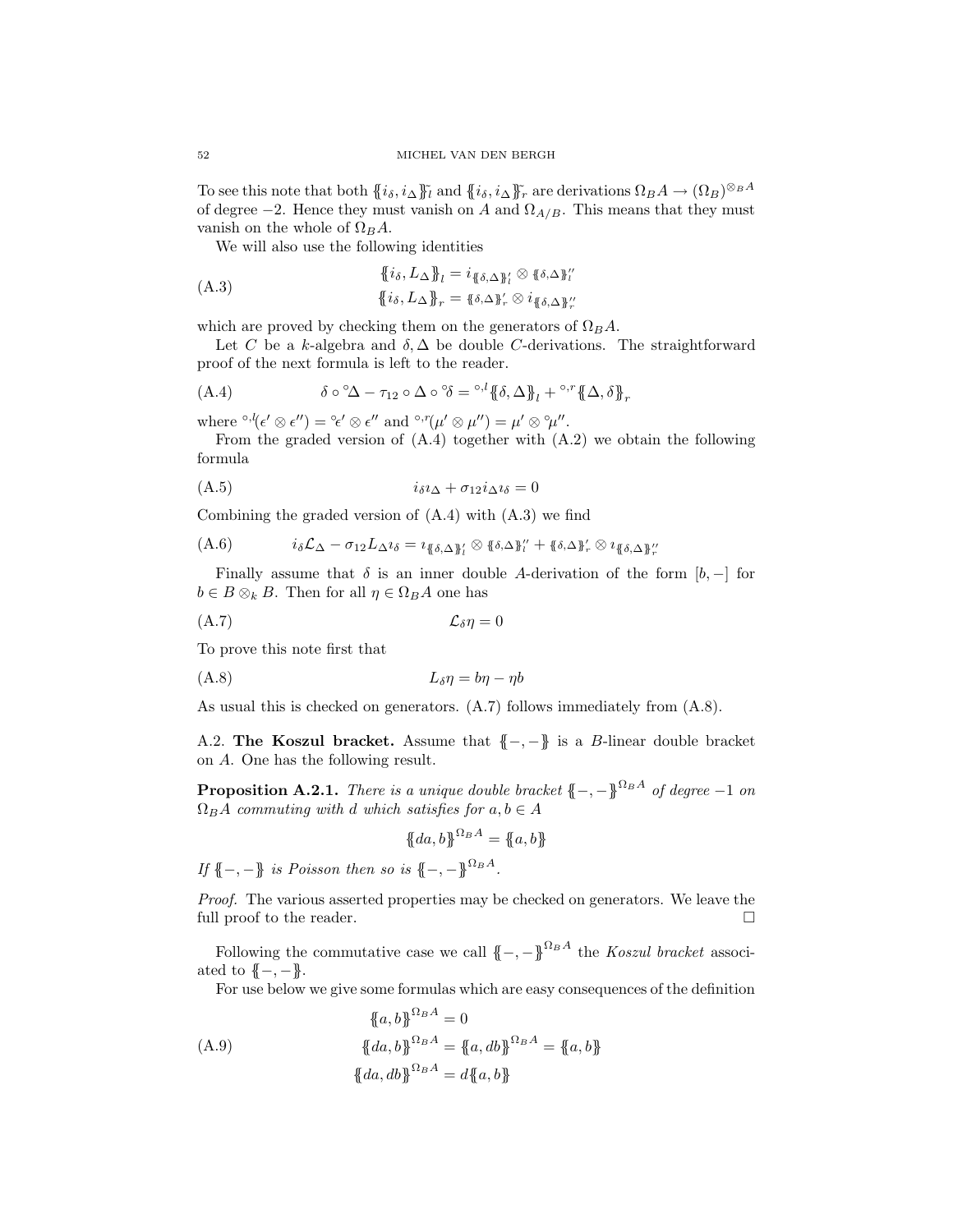Proposition A.2.2. *Assume that* {{−, −}} *is a double bracket on* A*. Then there is a well defined map of graded* A*-algebras*

$$
\Sigma: \Omega_B A \to D_B A : da \mapsto H_a
$$

*(see* §*3.5 for notation). If* {{−, −}} *is Poisson then this map intertwines the Koszul bracket on the left with the Schouten bracket on the right.*

*Proof.* That  $\Sigma$  is well defined is easy to see by checking on generators. To prove that  $\Sigma$  is compatible with the brackets we have to show that the following analogues of (A.9) hold in  $D_B A$ .

$$
\{a, b\}^{D_B A} = 0
$$
  
(A.10) 
$$
\{H_a, b\}^{D_B A} = \{a, H_b\}^{D_B A} = \{a, b\}
$$

$$
\{H_a, H_b\}^{D_B A} = H_{\{a, b\}}
$$

where to avoid confusion we have denoted the Schouten bracket by  ${(-, -)}^{D_B A}$ . The first equation is obvious. The second equation follows from (3.11). The third equation follows from Proposition 3.5.1.

A.3. Bi-symplectic forms. Following [7] we put  $DR_B(A) = \Omega_B A / [\Omega_B A, \Omega_B A]$ . The differential on  $\Omega_B A$  descends to a differential on  $DR_B(A)$ .

**Definition A.3.1.** [7] An element  $\omega \in DR_B(A)_2$  is *bi-non-degenerate* if the map of A-bimodules

$$
i(\omega):D_{A/B}\to\Omega_{A/B}:\delta\mapsto i_{\delta}\omega
$$

is an isomorphism. If in addition  $\omega$  is closed in  $DR_B(A)$  then we say that  $\omega$  is *bi-symplectic*.

Assume that  $\omega \in \text{DR}_B(A)_2$  is a bi-non-degenerate. Let  $a \in A$ . Following [7] we define the Hamiltonian vector field  $H_a \in D_{A/B}$  corresponding to a via

 $i_{H_a} \omega = da$ 

and we put

$$
\{\!\!\{a,b\}\!\!\}_{\omega} = H_a(b)
$$

Since  $H_a(b) = i_{H_a}(db)$  we may also write

(A.11)  ${a, b}_\omega = i_{H_a} i_{H_b}(\omega)$ 

**Lemma A.3.2.**  $\{a, b\}_\omega$  *is a double bracket on A.* 

*Proof.* It is clear that  $\{a, b\}$ <sub>ω</sub> a derivation in its second argument. So we only need to prove anti-symmetry. This follows immediately from  $(A.11)$  and  $(A.5)$ .

According to [7, Prop. 4.4.1] if  $\omega$  is bi-symplectic then the associated simple bracket  $\{-,-\}_\omega$  induces a Lie algebra structure on  $A/[A, A]$ . We will prove the following stronger result.

**Proposition A.3.3.** *Assume that*  $\omega \in (\Omega_B A)_2$  *is bi-symplectic. Then*  $\{-,-\}_\omega$  *is a double Poisson bracket on* A*.*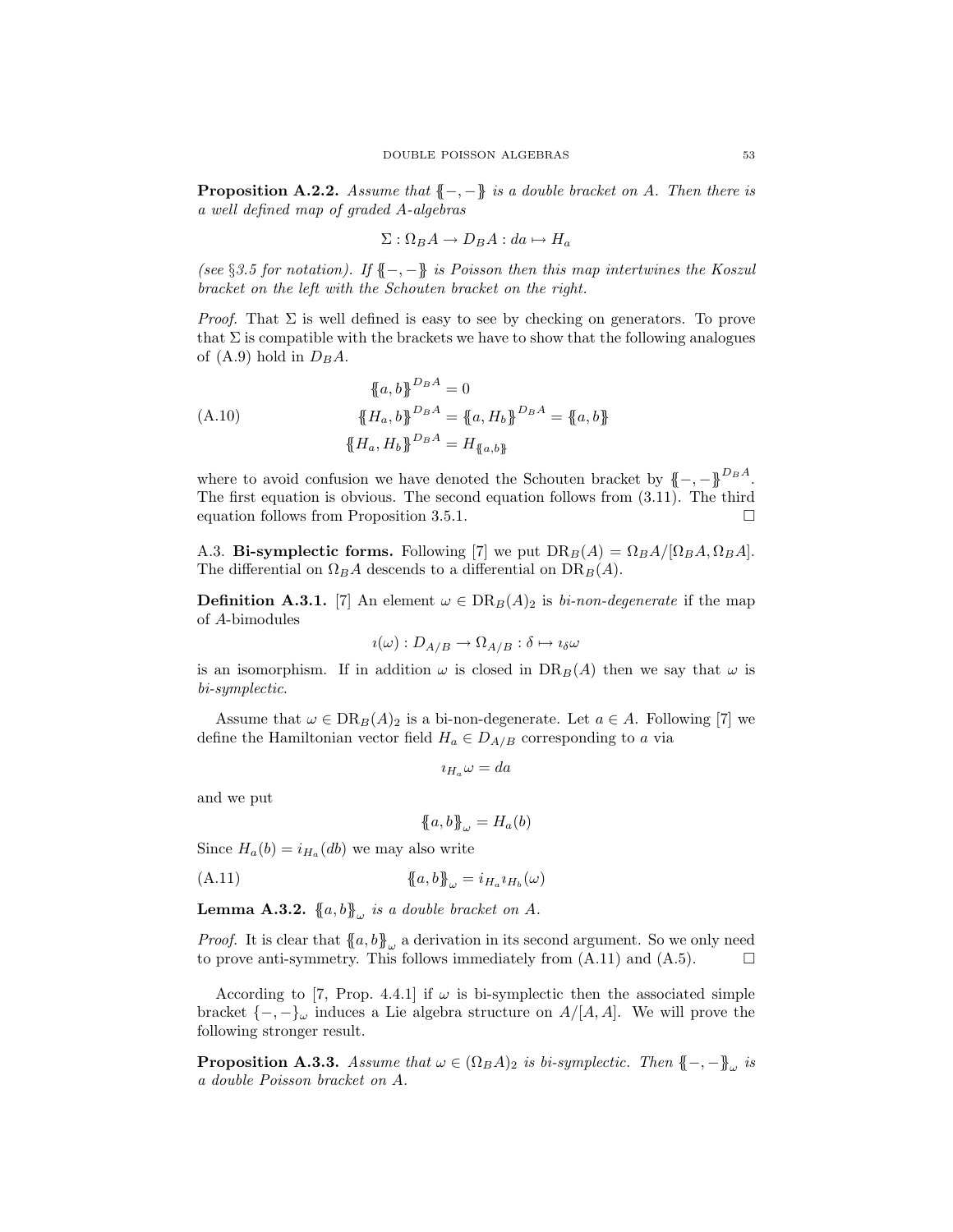*Proof.* To simplify the notations we write  $\{-,-\}$  for  $\{-,-\}_\omega$ . According to Proposition 3.5.1 we have to prove

$$
\{\!\!\{H_a,H_b\}\!\!\}_l = H_{\{\!\!\{a,b\}\!\!\}}\otimes \{\!\!\{a,b\}\!\!\}''
$$

Appying  $\iota(\omega) \otimes 1$  this is equivalent to

$$
u_{\{H_a,H_b\}_l^{\prime}}(\omega) \otimes {\{H_a,H_b\}_l^{\prime\prime}} = d{\{a,b\}_l^{\prime}} \otimes {\{a,b\}_l^{\prime\prime}}
$$

This would follow by projecting the following identity in  $\Omega_{A/B} \otimes A \oplus A \otimes \Omega_{A/B}$ onto the first factor

$$
\iota_{\{\!\!\{H_a,H_b\}\!\!\}}(\omega)\otimes\{\!\!\{H_a,H_b\}\!\!\}''_l+\{\!\!\{H_a,H_b\}\!\!\}'_r\otimes\iota_{\{\!\!\{H_a,H_b\}\!\!\}''_r}(\omega)=d\{\!\!\{a,b\}\!\!\}
$$

Applying (A.6) we find that this is equivalent to

(A.12) 
$$
(i_{H_a} \mathcal{L}_{H_b} - \tau_{12} L_{H_b} i_{H_a})(\omega) = d\{a, b\}
$$

Now

$$
\imath_{H_a}(\omega)=da
$$

and

$$
\mathcal{L}_{H_b}(\omega) = d\iota_{H_b}(\omega) + \iota_{H_b}d\omega = d\iota_{g} = 0
$$

(this is the place where the assumption that  $\omega$  is closed is used).

It follows that the left hand side of (A.12) is equal to

$$
-\tau_{12}L_{H_b}(da) = -\tau_{12}d\{b,a\} = d\{a,b\}
$$

which is indeed equal to the righthand side of  $(A.12)$ .

A.4. Duality yoga for bimodules. Below  $A$  is a  $k$ -algebra and  $M$  is an  $A$ bimodule. Later we take  $M = \Omega_B A$  but in this section this is not necessary.

If  $m \in M$  then there is a double derivation of degree  $-1$ 

$$
i_m: T_A(M^*) \to T_A(M^*) \otimes T_A(M^*)
$$

which on  $\sigma \in M^*$  is given by

$$
i_m(\sigma)=\sigma(m)''\otimes \sigma(m)'
$$

Similarly for  $\sigma \in M^*$  there is an associated double derivation of degree  $-1$ 

$$
i_{\sigma}:T_A(M)\to T_A(M)\otimes T_A(M)
$$

with the property

$$
i_{\sigma}(m)=\sigma(m)
$$

for  $m \in M$ . As before we put  $i_m = \hat{i}_m$  and  $i_\sigma = \hat{i}_\sigma$ .

**Proposition A.4.1.** *Assume there is an element*  $\omega \in M \otimes_A M$  *such that the induced map*

$$
i(\omega): M^* \to M: \sigma \mapsto i_{\sigma}\omega
$$

*is an isomorphism. Define*  $P = -(i(\omega)^{-1} \otimes i(\omega)^{-1})(\omega)$ *. Then one has for*  $m \in M$  $i(P) = i(\omega)^{-1}$ 

*where*  $\iota(P)$  *is the map* 

$$
\imath(P):M\to M^*:m\mapsto \imath_mP
$$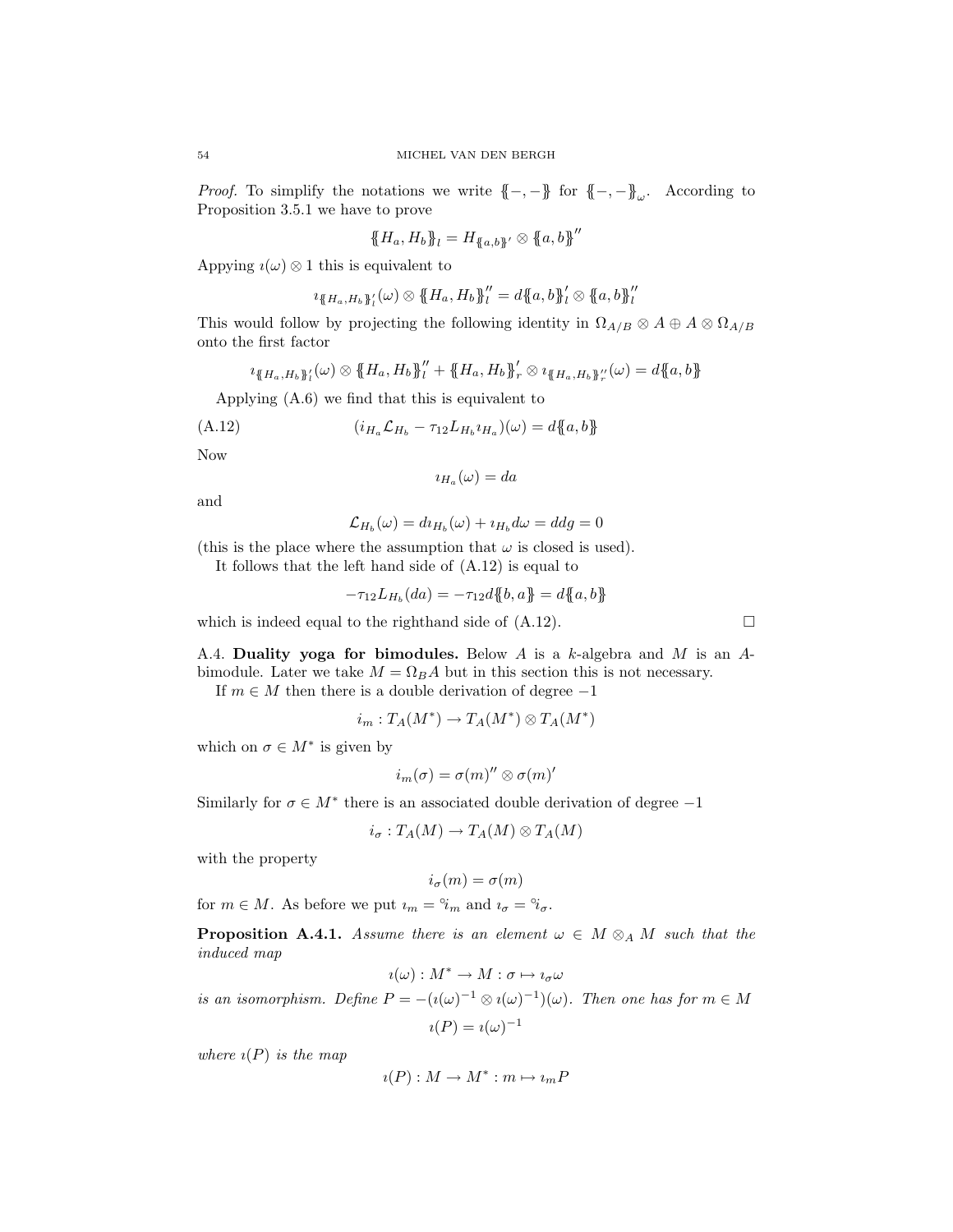*Proof.* Put  $\theta = i(\omega)$  and  $\psi = i(\omega)^{-1}$ . We have to prove  $\psi = i(P)$ . We have explicitly for  $\sigma \in M^*$ 

(A.13) 
$$
\theta(\sigma) = \sigma(\omega')'' \omega'' \sigma(\omega')' - \sigma(\omega'')'' \omega' \sigma(\omega'')'
$$

and hence for  $\tau \in M^*$ 

$$
\tau(\theta(\sigma)) = \sigma(\omega')'' \tau(\omega'') \sigma(\omega')' - \sigma(\omega'')'' \tau(\omega') \sigma(\omega'')'
$$

We deduce

(A.14) 
$$
\tau(\theta(\sigma)) = -\sigma(\theta(\tau))^{\circ}
$$

Put  $\tau = \psi(n)$  and  $\sigma = \psi(m)$ . We deduce from (A.14):

$$
(A.15) \t\t\t \psi(n)(m) = -\psi(m)(n)^\circ
$$

Taking into account that  $P = -\psi(\omega') \otimes \psi(\omega'')$  we find

$$
u_m P = -\psi(\omega')(m)'\psi(\omega'')\psi(\omega')(m)'' + \psi(\omega'')(m)'\psi(\omega')\psi(\omega'')(m)''
$$

Hence

$$
\theta(\iota_m P) = -\psi(\omega')(m)'\omega''\psi(\omega')(m)'' + \psi(\omega'')(m)'\omega'\psi(\omega'')(m)''
$$
  
=  $-\theta(\psi(-)(m)^\circ)$ 

where in the last line we have used (A.13). Hence for  $n \in M$ 

$$
(\iota_m P)(n) = -\psi(n)(m)^\circ = \psi(m)(n)
$$

where we have used  $(A.15)$ .

A.5. Compatibility of brackets. Let  $\omega \in (\Omega_B A)_2$  be a bi-non-degenerate form Putting  $M = \Omega_{A/B}$  and  $M^* = D_{A/B}$  we define  $P \in (D_B A)_2$ 

$$
P = -(i(\omega)^{-1} \otimes i(\omega)^{-1})(\omega)
$$

as in the previous section.

Proposition A.5.1. *One has*

$$
\{\!\!\{-,-\}\!\!\}_P=\{\!\!\{-,-\}\!\!\}_\omega
$$

*Proof.* Using Proposition A.4.1 one has

$$
\{\!\!\{f,g\}\!\!\}_{\omega} = H_f(g) = \imath(P)(df)(g) = (\imath_{df} P)(g)
$$

The result now follows from Lemma A.5.2 below.  $\square$ 

**Lemma A.5.2.** *Let* P *be an arbitrary element of*  $(D_B A)_2$ *. Then* 

$$
\{\!\!\{f,g\}\!\!\}_P=(\imath_{\it df}P)(g)
$$

*Proof.* It is sufficient to check this for  $P = \delta \Delta$  with  $\delta, \Delta \in D_{A/B}$ . We have

$$
\{\!\!\{\,f,g\,\}\!\!\}_{\delta\Delta}=\Delta(g)'\delta(f)''\otimes\delta(f)'\Delta(g)''-\delta(g)'\Delta(f)''\otimes\Delta(f)'\delta(g)''
$$

and

$$
i_{df}(\delta \Delta) = i_{df}(\delta) \Delta - \delta i_{df}(\Delta)
$$
  
=  $\delta(f)'' \otimes \delta(f)' \Delta - \delta \Delta(f)'' \otimes \Delta(f)'$ 

Thus

$$
u_{df}(\delta\Delta) = \delta(f)'\Delta\delta(f)'' - \Delta(f)'\delta\Delta(f)''
$$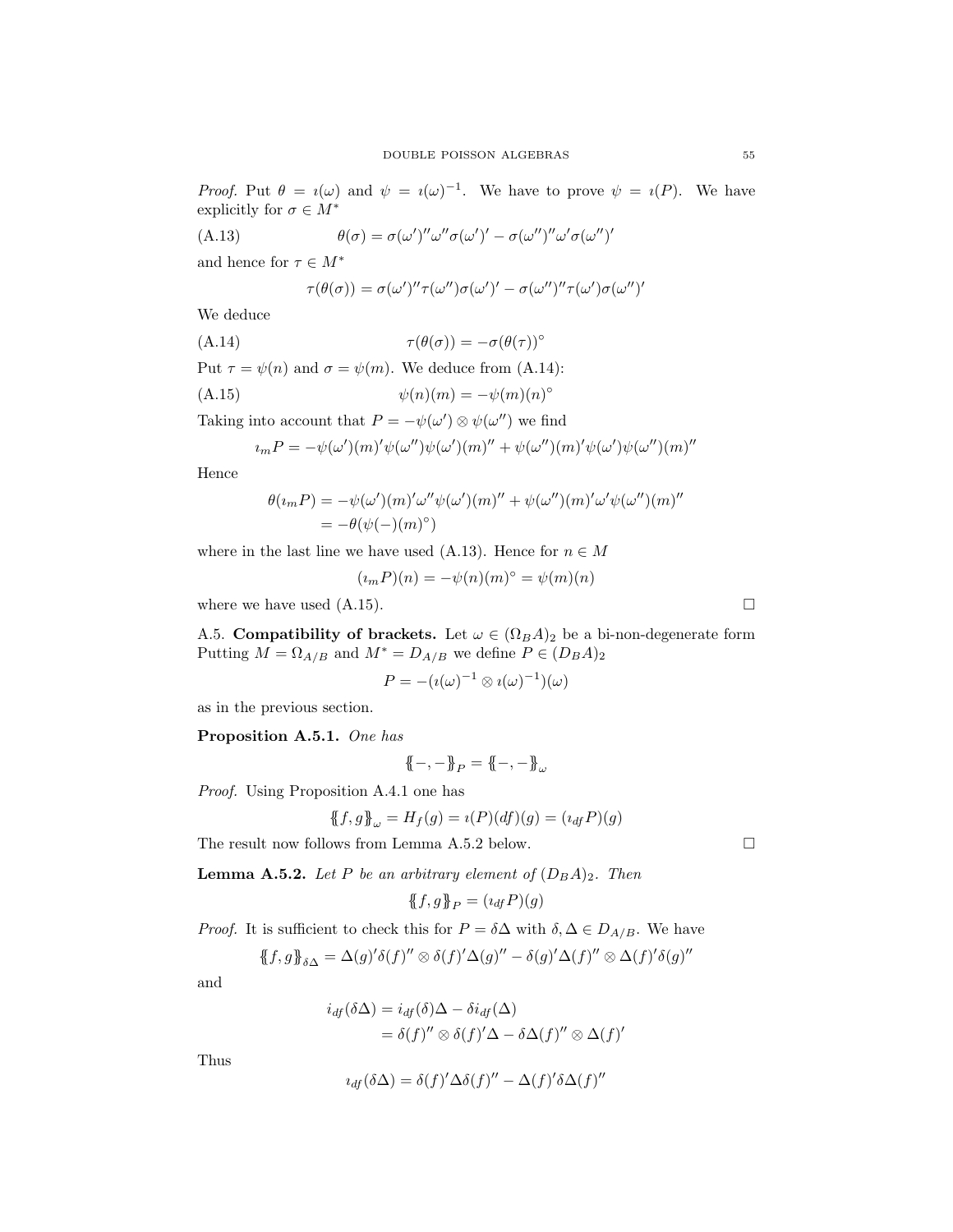and hence

$$
u_{df}(\delta \Delta)(g) = \Delta(g)'\delta(f)'' \otimes \delta(f)'\Delta(g)'' - \delta(g)'\Delta(f)'' \otimes \Delta(f)'\delta(g)''
$$

finishing the proof.  $\Box$ 

The following result will be used below.

Lemma A.5.3. *Let* {{−, −}} *be the double bracket associated to a bi-non-degenerate form*  $\omega$  *and let* P *be the element of*  $(D_B A)_2$  *associated to*  $\omega$  *(as in* §*A.5).* Let  $\Sigma: \Omega_B A \to D_B A$  *as in Proposition A.2.2. Then*  $\Sigma$  *is an isomorphism of A-algebras and furthermore*

$$
(A.16)\qquad \qquad \Sigma(\omega) = -P
$$

*Proof.* Let  $\overline{\iota(P)}$  be the A algebra morphism obtained by extending  $\iota(P)$ . We claim that  $\Sigma = i(P)$ . For  $a \in A$  we need  $\Sigma(da) = i(P)(da)$ . By definition  $\Sigma(da) = H_a$ and  $\iota(P)(da) = \iota_{da}(P) = H_a$  by Lemma A.5.2. In particular  $\Sigma$  is an isomorphism of algebras. We also deduce

$$
\Sigma(\omega) = (\imath(P) \otimes \imath(P))(\omega) = (\imath(\omega)^{-1} \otimes \imath(\omega)^{-1})(\omega) = -P \quad \Box
$$

A.6. The relation between Poisson brackets and bi-symplectic forms. In this section we prove the following result.

**Theorem A.6.1.** *Assume that*  $\omega \in (\Omega_B A)_2$  *is a bi-non-degenerate form and let* P *be the corresponding element of*  $D_B A$ *. Then the following are equivalent:* 

(1)  $\omega$  *is bi-symplectic, i.e.* 

$$
d\omega = 0
$$

*in*  $DR_B(A)$ . (2) P *is differential Poisson, i.e.*

$$
\{P, P\} = 0
$$

*in*  $D_B A / [D_B A, D_B A]$ .

*Proof.* Let  $\{-,-\} = \{-,-\}_\omega = \{-,-\}_P$  be the corresponding bracket on A and let

$$
\Sigma: \Omega_B A \to D_B A
$$

be as in Proposition A.2.2. Below we assume that either  $d\omega = 0$  or  $\{P, P\} = 0$ . It follows by Proposition A.3.3 and Theorem 4.2.3 that in both these cases  ${{-, -}$ is Poisson. Hence by Proposition A.2.2  $\Sigma$  intertwines the Koszul bracket and the Schouten bracket.

Assume first that  $P$  is Poisson. We claim that the following diagram is commutative

$$
\Omega_B A \xrightarrow{\Sigma} D_B A
$$
\n
$$
d \downarrow \qquad \qquad \downarrow_{-\{P,-\}}
$$
\n
$$
\Omega_B A \xrightarrow{\Sigma} D_B A
$$

It is sufficient to check this on generators. Let  $a \in A$ . We have

$$
(\Sigma \circ d)(a) = \Sigma(da) = H_a
$$

and

$$
-(\{P, -\}\circ\Sigma)(a) = -\{P, a\}
$$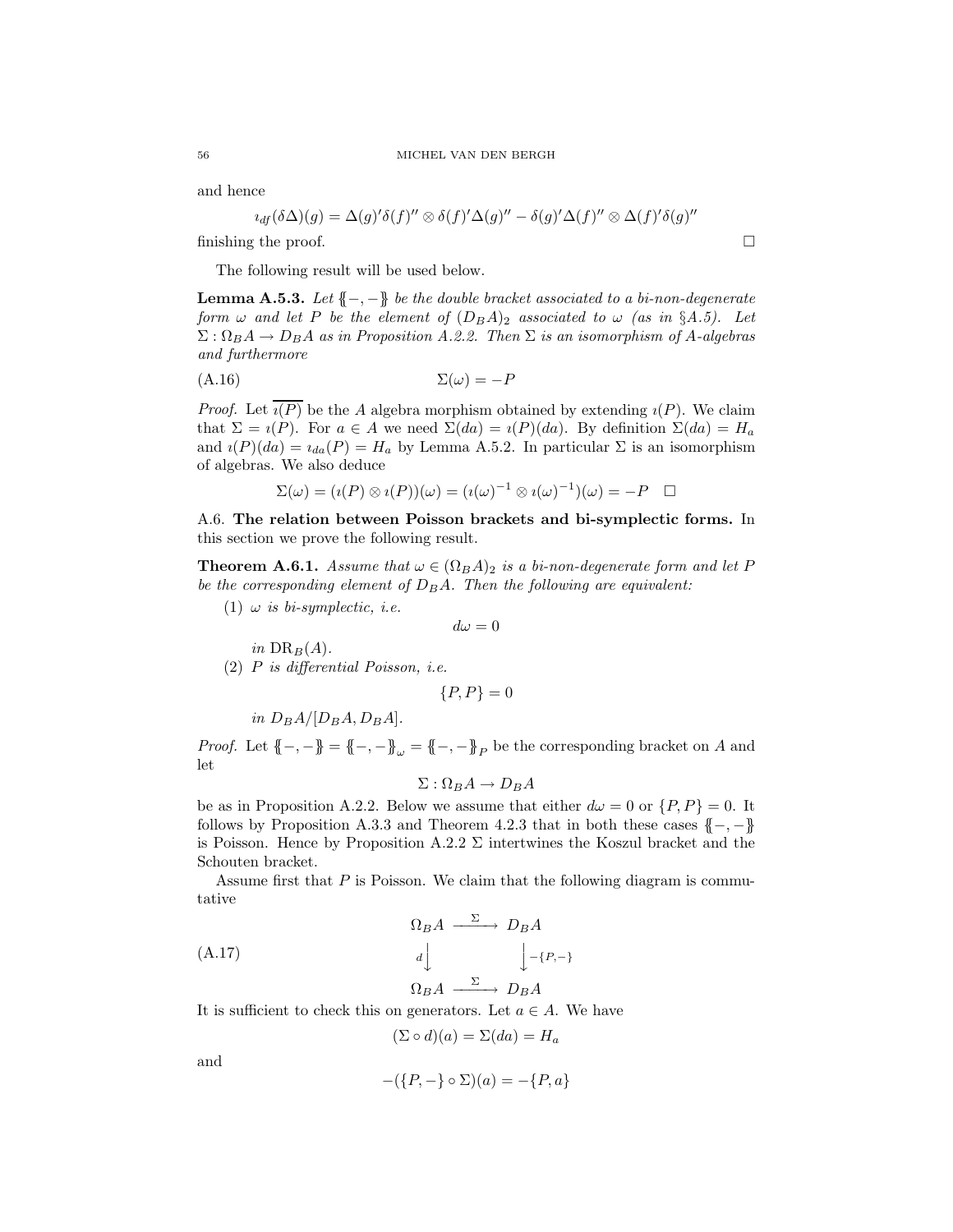We need to see  $\{P,a\} = -H_a$ . Evaluating on  $b \in A$  it is sufficient to prove

(A.18) 
$$
\{P, a\}(b) = -\{a, b\}_P
$$

Using Proposition 4.2.1 we find that the left hand side of  $(A.18)$  is equal to

$$
-\{\!\!\{b,\{P,a\}\}\!\!\}^\circ=\{\!\!\{b,a\}\!\!\}^\circ_{{\cal P}}=-\{\!\!\{a,b\}\!\!\} _{{\cal P}}
$$

This is equal to the right hand side of (A.18).

Now we consider the generators of the type  $da, a \in A$ . We have

$$
(\Sigma \circ d)(da) = 0
$$

and

$$
-(\{P, -\} \circ \Sigma)(da) = -\{P, H_a\} = -\{P, \{P, a\}\} = -(1/2)\{\{P, P\}, a\}\} = 0
$$
 Applying the identity  $\Sigma \circ d = -\{P, -\} \circ d$  to  $\omega$  we conclude

$$
\Sigma(d\omega)=-\{P,\Sigma(\omega)\}=\{P,P\}=0
$$

where we have used Lemma A.5.3. Since  $\Sigma$  is an isomorphism it follows  $d\omega = 0$ .

Now assume that  $d\omega = 0$ . We claim  $d = {\omega, -}^{\Omega_B A}$ . Let  $a \in A$ . First we need to check  $da = {\omega, a}^{\Omega_B A}$ . Applying  $\Sigma$  this is equivalent to  $H_a = -\{P, a\}$ . This we have checked above.

Now we need to check  $\{\omega, da\}^{\Omega_B A} = 0$ . This is the following verification.

$$
\{\omega, da\}^{\Omega_B A} = d\{\omega, a\}^{\Omega_B A} - \{d\omega, a\}^{\Omega_B A} = dda = 0
$$

From  $d = {\omega, -}^{\Omega_B A}$  we deduce  $0 = d\omega = {\omega, \omega}^{\Omega_B A}$ . Applying  $\Sigma$  we obtain  $\{P, P\} = 0$  (using Lemma A.5.3 again), finishing the proof.

We obtain the following consequence of (A.17).

Corollary A.6.2. *Assume that* A *is has a bi-symplectic form* ω *with corresponding*  $differential Poisson bracket P$ . If we equip  $D_B A$  with the differential  $-\{P, -\}$  then  $\Omega_B A$  and  $D_B A$  become isomorphic double DG-Gerstenhaber algebras.

The *De Rham cohomology* of A is the cohomology of  $DR_B(A)$  for the differential d. Likewise the *Poisson cohomology* of (A, P) [17] is the cohomology of the complex  $D_B/[D_B A, D_B A]$  for the differential  $\{P, -\}$ . We obtain the following corollary.

Corollary A.6.3. *If* A *is equipped with a bi-symplectic form then its Poisson cohomology coincides with its De Rham cohomology.*

This is an analogue of a well-known commutative result.

A.7. The moment map. We keep the assumptions of the previous section. We assume in addition that  $B = ke_1 + \cdots + ke_n^2$  In [7] the very beautiful observation is made that if A is equipped with a bi-symplectic form  $\omega$  then A is automatically Hamiltonian in a suitable sense (and hence this is true for all representation spaces). For completeness we give the construction of the moment map in our present context. No originality is intended.

According to Definition 2.6.4 we need to find  $\mu_i$  such that for all a one has

$$
\{\!\!\{\mu_i,a\}\!\!\}_\omega = E_i(a)
$$

<sup>&</sup>lt;sup>2</sup>In [7] it is only assumed that B is semi-simple. The role of the  $(e_i)_i$  is played by a separability idempotent.